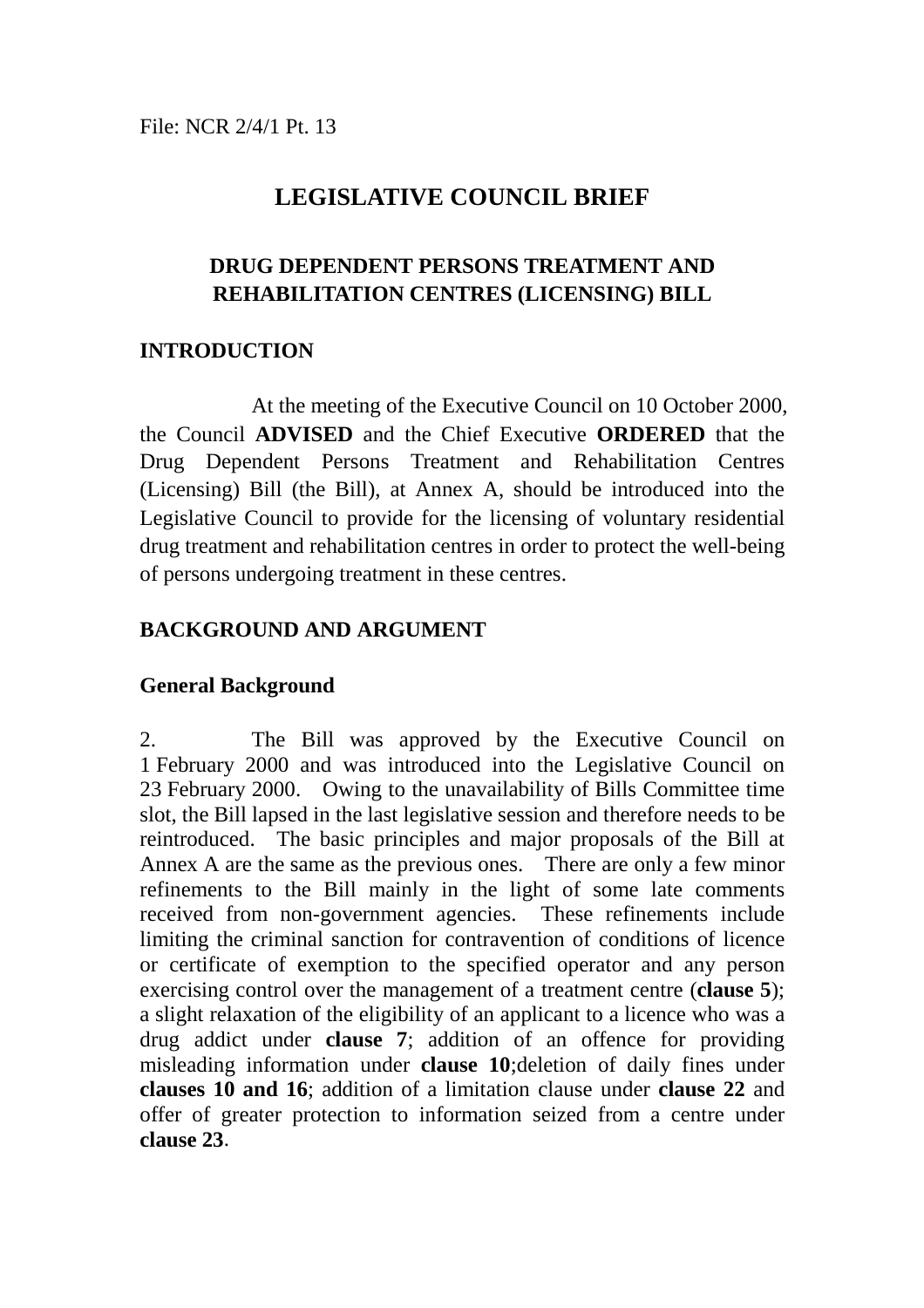3. Government adopts a multi-modality approach to drug treatment and rehabilitation services in order to cater for the different needs of drug dependent persons. In 1997, an inter-departmental working group was established to review the existing treatment and rehabilitation policy and the Drug Addicts Treatment and Rehabilitation Ordinance (Cap. 326) (the Ordinance) (at Annex B) which provides statutory underpinning for that policy. The key findings were as follows:

# **(a) Obsolescence of the Drug Addicts Treatment and Rehabilitation Ordinance**

Enacted in 1960, the Ordinance provides for the declaration of Addiction Treatment Centres and aims to facilitate the detention of drug dependent persons in Addiction Treatment Centres for treatment. The provisions of the Ordinance were based on the drug treatment and rehabilitation philosophy at the time, which placed various restrictions on persons receiving treatment, including their personal freedom. The Schedule to the Declaration of Addiction Treatment Centre (Consolidation) Order provides that two treatment centres operated by the Society for the Aid and Rehabilitation of Drug Abusers are declared Addiction Treatment Centres to which the provisions of the Ordinance apply. At present, these two centres no longer operate on a 'detention' basis. Instead, they provide voluntary residential drug treatment and rehabilitation services which are essentially the same as those provided by other drug treatment and rehabilitation agencies not covered by the Ordinance.

# **(b) Lack of uniform control for centres providing voluntary residential treatment and rehabilitation services**

As all other existing voluntary drug treatment and rehabilitation centres are not covered by the Ordinance, there is in fact no uniform control mechanism governing their operation. The service standard and environment of these centres vary. At present, there are about 12 such agencies, with facilities spread out in around 30 different locations. Most of these facilities are accommodated in stone or wooden structures in remote areas with minimum building or fire safety installations. Some do not have proper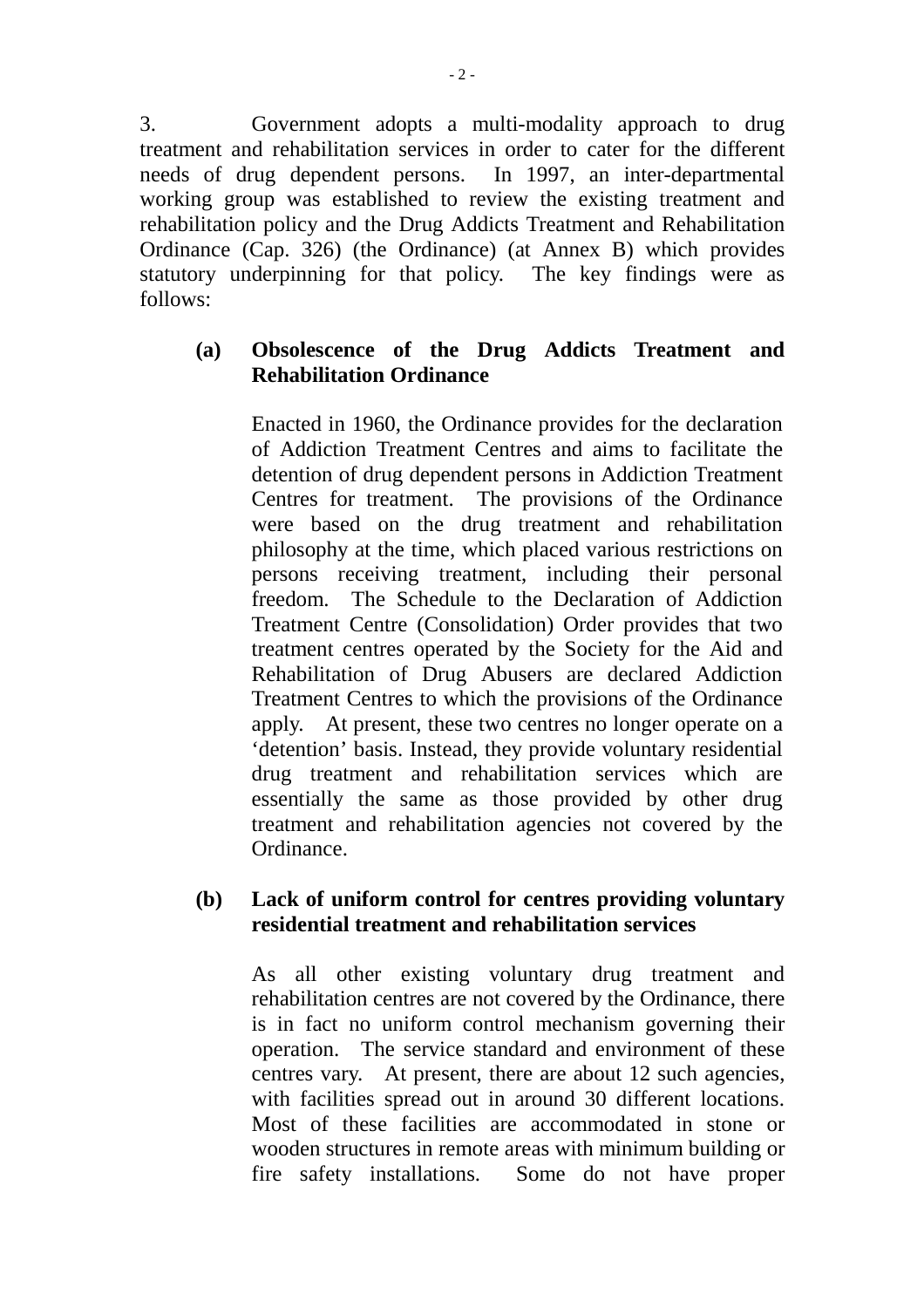electricity and water supplies. They are therefore highly susceptible to structural, fire and environmental health hazards.

4. In view of this, Government considers that the Ordinance should be repealed and a new ordinance enacted to provide for a licensing scheme for voluntary residential drug treatment and rehabilitation centres in order to protect the well-being of persons undergoing treatment in these centres.

# **The Proposal**

5. Government consulted the public in 1998 on a proposed licensing scheme to regulate such centres. The objectives of the licensing scheme are to -

- (a) ensure that drug dependent persons undergoing treatment and rehabilitation will receive services in a properly managed and physically secured environment, thereby protecting the well-being of these persons;
- (b) enable Government to keep a register of all voluntary residential drug dependent persons treatment and rehabilitation centres; and
- (c) bring such centres under uniform control.

6. The licensing scheme will require a person/organization to apply to the Director of Social Welfare (the Director) for a licence to operate any drug treatment and rehabilitation centre which provides voluntary residential care for four or more persons. Subject to the applicant being able to satisfy the stipulated fit person criterion, fire services and building safety requirements, and other service conditions as stipulated by the Director, a licence will be granted and the applicant will be required to display the licence in a conspicuous place at his centre. The licence so granted will have to be renewed on an annual basis if the centre wishes to continue to operate beyond the licence period. The Director has the power to refuse to license a centre if it does not meet the stipulated requirements. He also has the power to inspect licensed centres and to cancel a licence where any of the licensing requirements is contravened. Any person aggrieved by any decision made by the Director in respect of the issue or renewal of, and the cancellation of a licence or certificate of exemption may appeal to the Administrative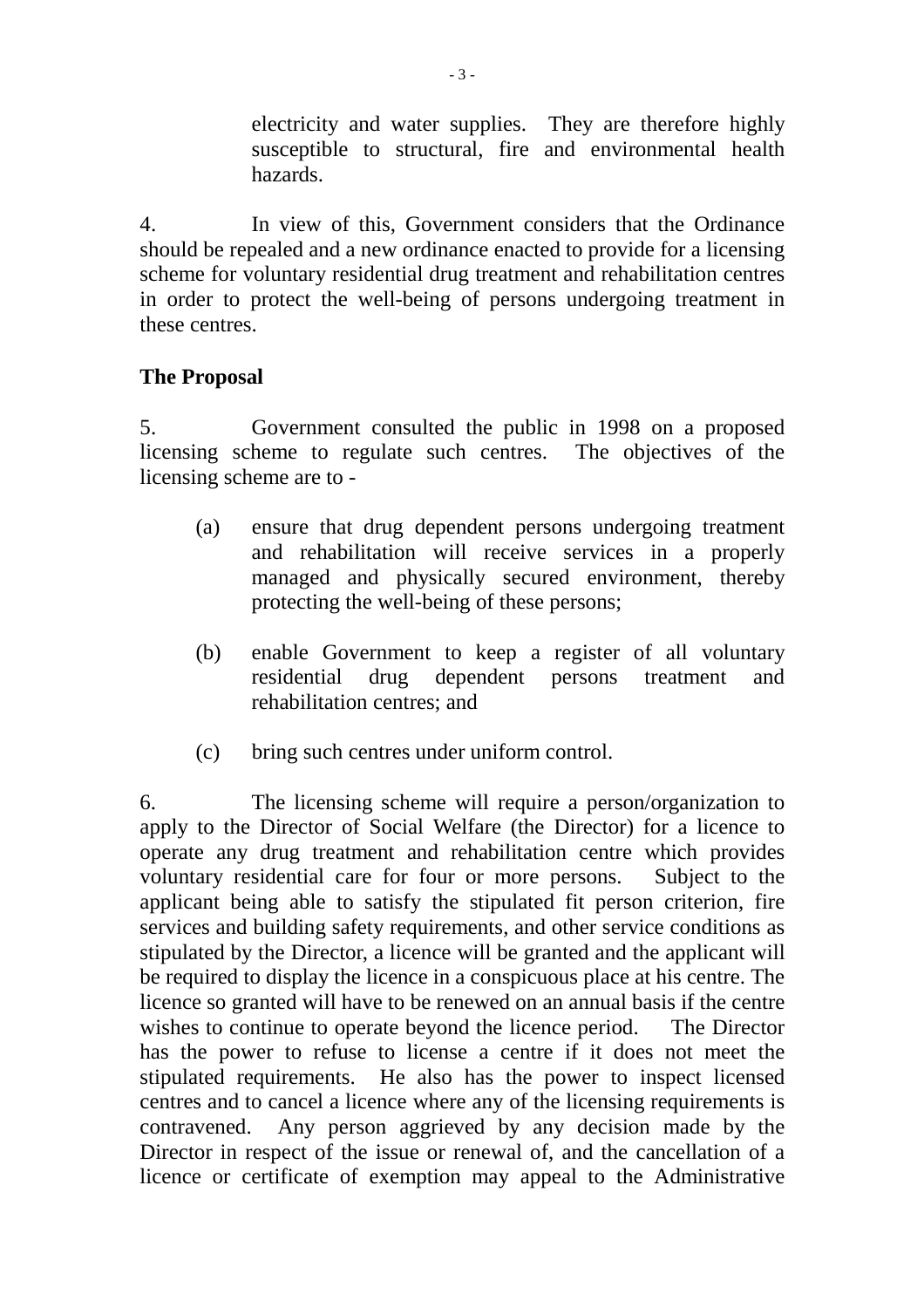Appeals Board.

7. The licensing scheme is intended to cover all voluntary residential drug treatment and rehabilitation centres, irrespective of whether they adopt medical or non-medical approach. It is also intended to cover "half-way houses" offering voluntary residential and support services for rehabilitated drug dependent persons prior to their full integration into the community. It is noted that in accordance with the Hospitals, Nursing Homes and Maternity Homes Ordinance (Cap 165), centres which fall within the definition of "hospital" in section 2 of this Ordinance are also required to apply for registration thereunder.

8. With regard to implementation, there will be a grace period for existing centres to prepare themselves for licensing whilst continuing with their operation, and new centres will have to comply with the requirements from the first day of operation. Existing operators may apply to the Director for a certificate of exemption within three months of the commencement of the legislation. They may be granted certificates which will provisionally exempt them from licensing until such certificates are cancelled or not renewed. Such exemption certificates may be renewable on application to the Director.

# **THE BILL**

9. **Clause 2** sets out the definitions necessary for the interpretation of the Bill. **Clause 3** provides that the Bill does not apply to treatment centres managed and controlled by the Hospital Authority, and provides that the licensing requirement is additional to any requirement to register under the Hospitals, Nursing Homes and Maternity Homes Registration Ordinance.

10. **Clause 4** provides that no person shall operate or exercise control over the management of a treatment centre unless he is specified as its operator in a licence or certificate of exemption issued in respect of the treatment centre. **Clause 5** deals with contravention of the conditions of a licence and certificate of exemption.

11. **Clause 6** deals with the application for and issuance of licences. It also sets out certain circumstances where the Director may refuse to issue a licence. **Clause 7** states the circumstances in which the Director shall, in relation to his determination of an application for a licence, consider a person as not being a fit person.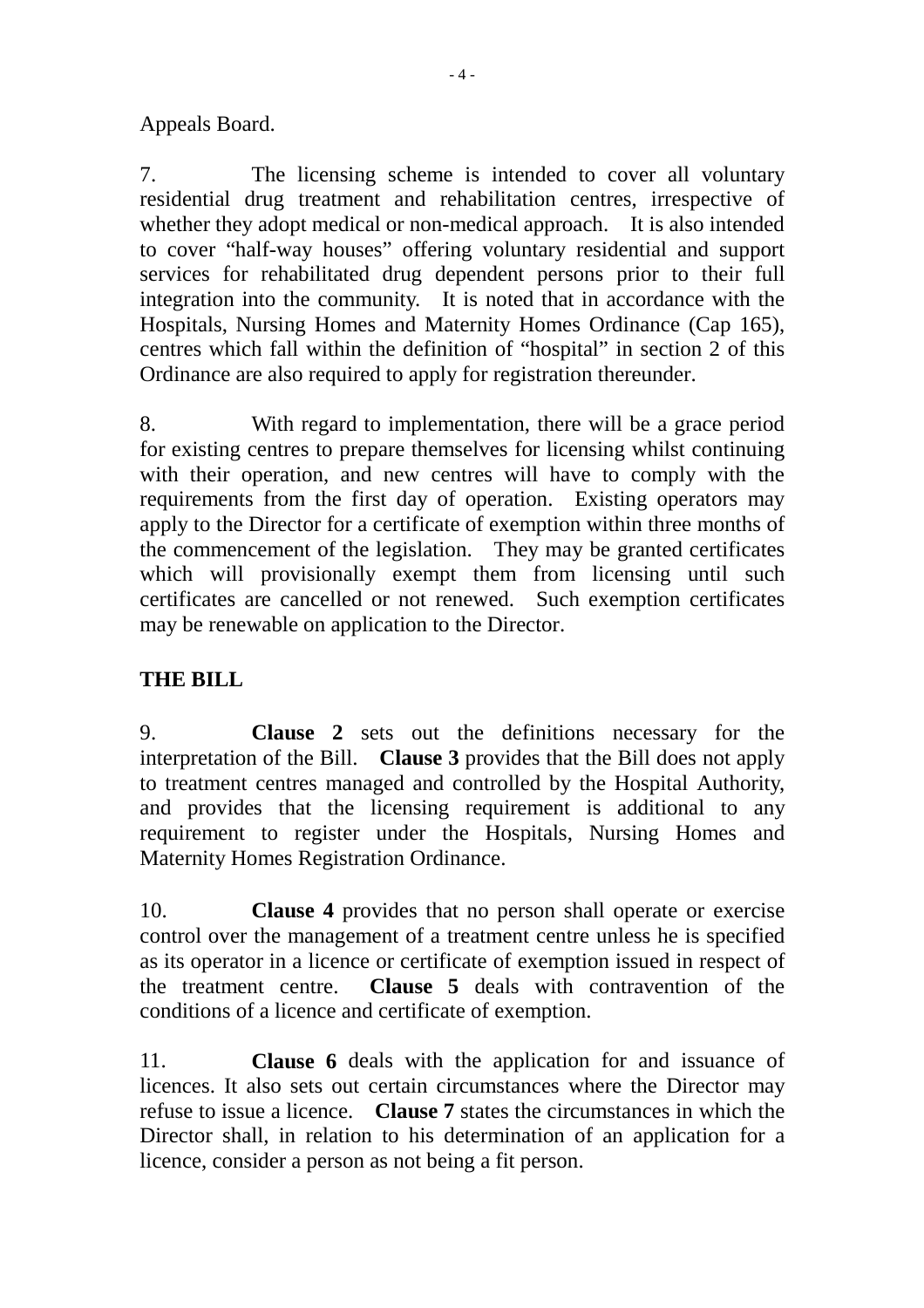12. **Clauses 8 to 10** deal with the application for and issue of a certificate of exemption, renewal of a licence and certificate of exemption and supply of false or misleading information by an applicant. **Clause 12** requires the specified operator to display in a conspicuous place in the centre the subsisting licence or certificate of exemption.

13. **Clauses 14 and 15** deal with the cancellation of licence or certificate of exemption and issue of notices of the Director's intention to refuse to issue or renew, or his intention to cancel, a licence or a certificate of exemption.

14. **Clause 16** empowers the Director to give directions to the specified operator of a treatment centre to secure the satisfactory operation and management of the treatment centre. **Clause 18** confers on the Director and authorized public officers certain powers for the purposes of the Bill, including the power to enter and inspect, with or without a warrant.

15. **Clause 22** imposes a time limit for the bringing of a prosecution for offences. **Clause 23** provides that any statement or admission made by a person seeking for admission to a treatment centre or in the course of his undergoing treatment or rehabilitation at the centre shall be inadmissible as evidence in any proceedings against him under the Dangerous Drugs Ordinance (Cap 134). Any information seized from the centre is also inadmissible in such proceedings against a person who is undergoing or has undergone treatment or rehabilitation in a treatment centre.

16. **Clause 24** provides for appeals to the Administrative Appeals Board in relation to determinations and decisions of the Director to cancel or to refuse to issue or renew a licence or certificate of exemption. **Clause 25** empowers the Director to issue Codes of Practice setting out principles for the operation or management of treatment centres.

17. **Clause 27** provides that no fee is payable in respect of an application for, or for the issue or renewal of, a licence or certificate of exemption. **Clauses 28 and 29** empower the Chief Executive in Council and the Secretary for Security to make regulations and amend the Schedule respectively.

18. **Clause 30** contains transitional provisions. A person who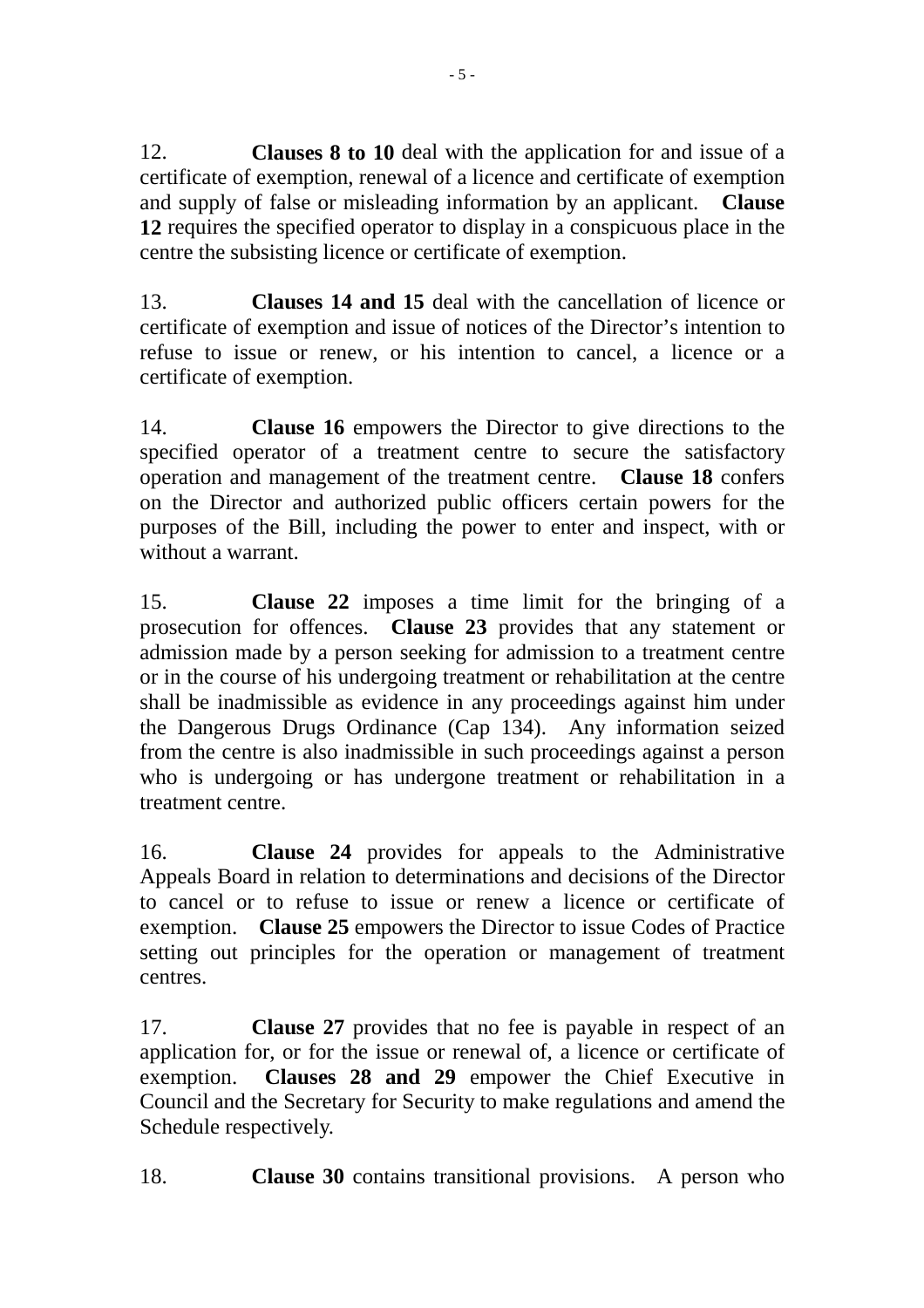is operating a treatment centre immediately before the commencement of Clause 4 is deemed to have been issued a certificate of exemption in respect of the treatment centre for the period specified in Clause 30(2). **Clause 31** repeals the Drug Addicts Treatment and Rehabilitation Ordinance and all subsidiary legislation made under it.

# **LEGISLATIVE TIMETABLE**

19. The legislative timetable approved by the Chief Executive in Council is :-

| Publication in the Gazette                                                                 | 20 October 2000 |
|--------------------------------------------------------------------------------------------|-----------------|
| First Reading and commencement<br>of Second Reading debate                                 | 1 November 2000 |
| <b>Resumption of Second Reading</b><br>debate, committee stage and<br><b>Third Reading</b> | to be notified  |

# **COMMENCEMENT**

20. The Bill when passed into law shall take effect on a date to be appointed by the Secretary for Security.

# **BASIC LAW IMPLICATIONS**

21. The Department of Justice advises that the Bill does not conflict with those provisions of the Basic Law carrying no human rights implications.

# **HUMAN RIGHTS IMPLICATIONS**

22. The Department of Justice advises that the Bill is consistent with the human rights provisions of the Basic Law.

# **BINDING EFFECT OF THE LEGISLATION**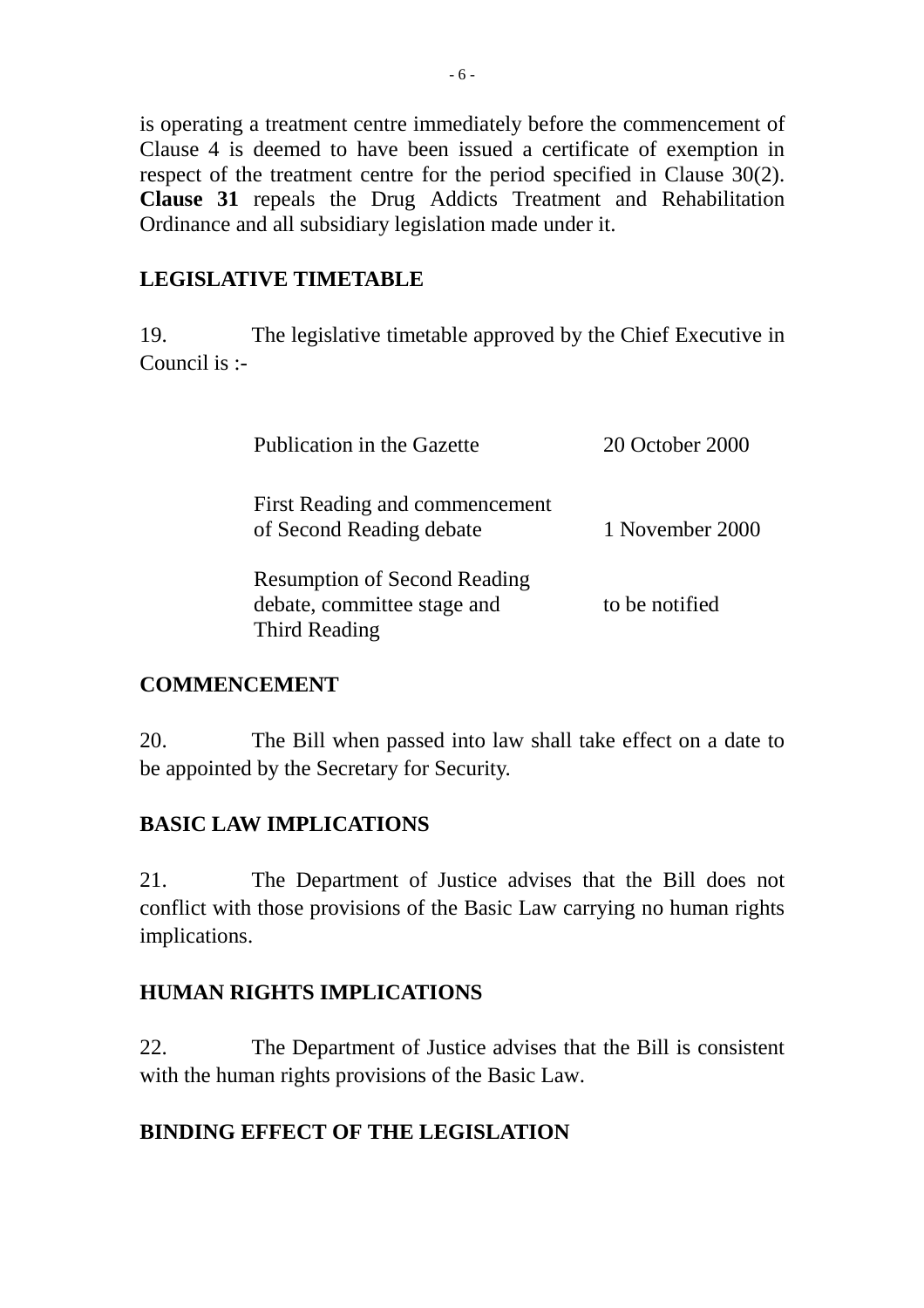23. The binding effect of the Bill is the same as that of the Ordinance it replaces.

# **FINANCIAL AND STAFFING IMPLICATIONS**

24. A licensing office, comprising one Social Work Officer, one Assistant Social Work Officer and one Assistant Clerical Officer, will be set up in the Social Welfare Department to prepare and update Codes of Practice to be issued under the new legislation, to process applications for issue and renewal of licences and certificates of exemption to operate drug dependent persons treatment and rehabilitation centres, to keep a central registry of such centres and to inspect such centres. The recurrent cost of around HK\$1.3 million per annum for operating the office will be met by redeployment of resources from within the existing global allocation of the Social Welfare Department.

25. There will be additional workload for the Fire Services Department and Buildings Department in the inspection of drug treatment centres and for the Buildings Department in checking plans of the centres including any upgrading proposal for compliance with the building safety requirements. Such additional workload is expected to spread over a long period of time and will be absorbed within the existing resources of the two departments.

26. It is estimated that the creation of a statutory right of appeal against the Director's decision in respect of licensing to be lodged with the Administrative Appeals Board will cause a very small increase in appeal cases to be handled by the Administrative Appeals Board Secretariat each year. The proposal is unlikely to give rise to significant financial or staffing implications for the Secretariat, which can be absorbed within its existing resources.

27. To comply with the requirements of the new legislation, some existing treatment centres will need to upgrade their premises. In this regard, several major charitable funds have been approached and have indicated that they would assist with the necessary funding.

# **ENVIRONMENTAL IMPLICATIONS**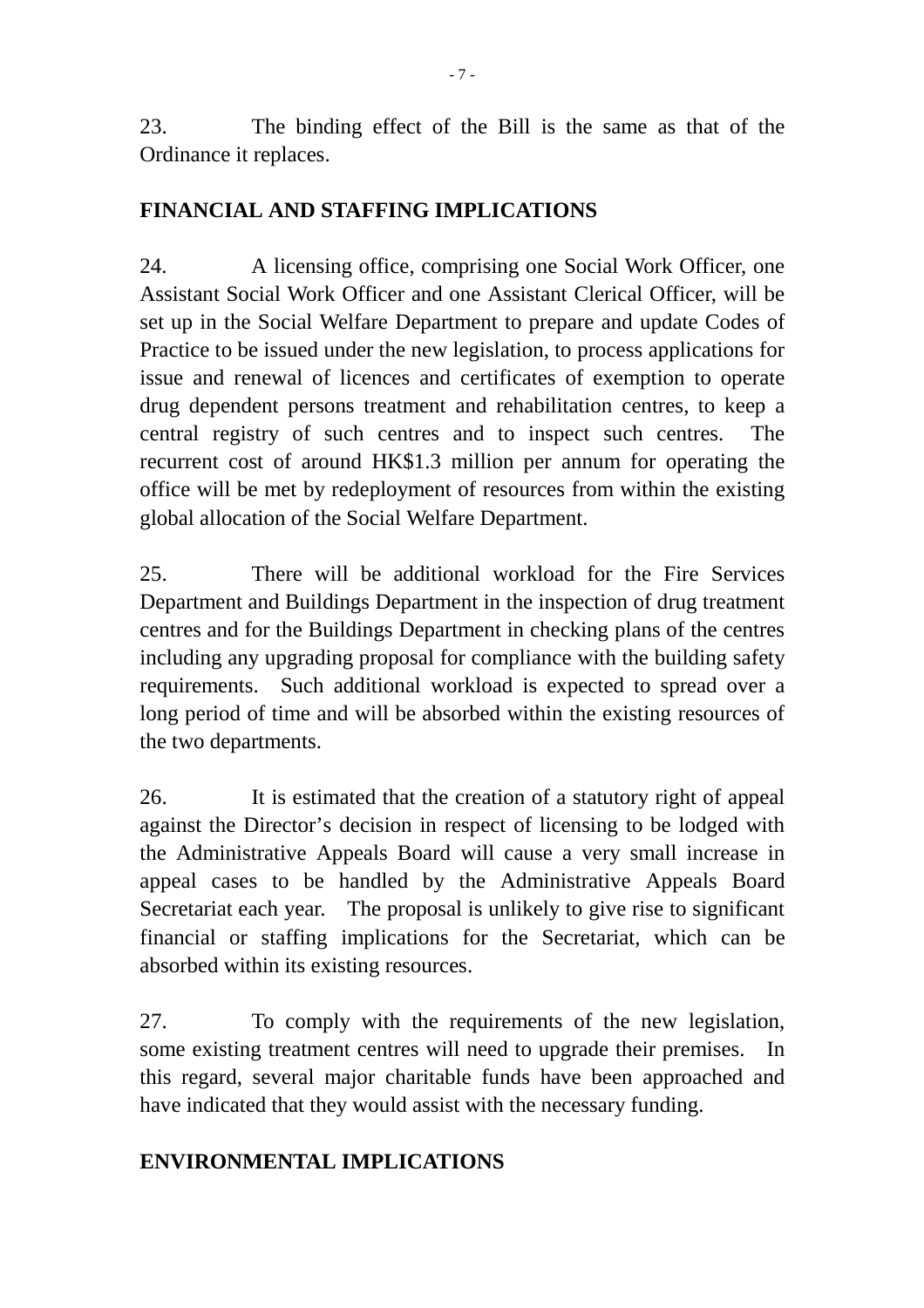28. The Bill is unlikely to cause any environmental implications.

# **ECONOMIC IMPLICATIONS**

29. The Bill will have no economic implications.

# **PUBLIC CONSULTATION**

30. We had consulted the public for six months in 1998 on the proposed licensing scheme and met with the affected agencies, Provisional District Boards, the previous Legislative Council Panel on Security and the Action Committee Against Narcotics (ACAN). The scheme was supported by all these bodies. We have also consulted the agencies and the ACAN again on the Bill and incorporated their views in the Bill.

# **PUBLICITY**

31. A press release will be issued on 18 October 2000. A spokesman will be available for answering media enquiries.

# **ENQUIRIES**

32. For any enquiries on the Bill, please contact Ms Mimi Lee, Principal Assistant Secretary for Security (Narcotics), at 2867 2748.

Security Bureau 18 October 2000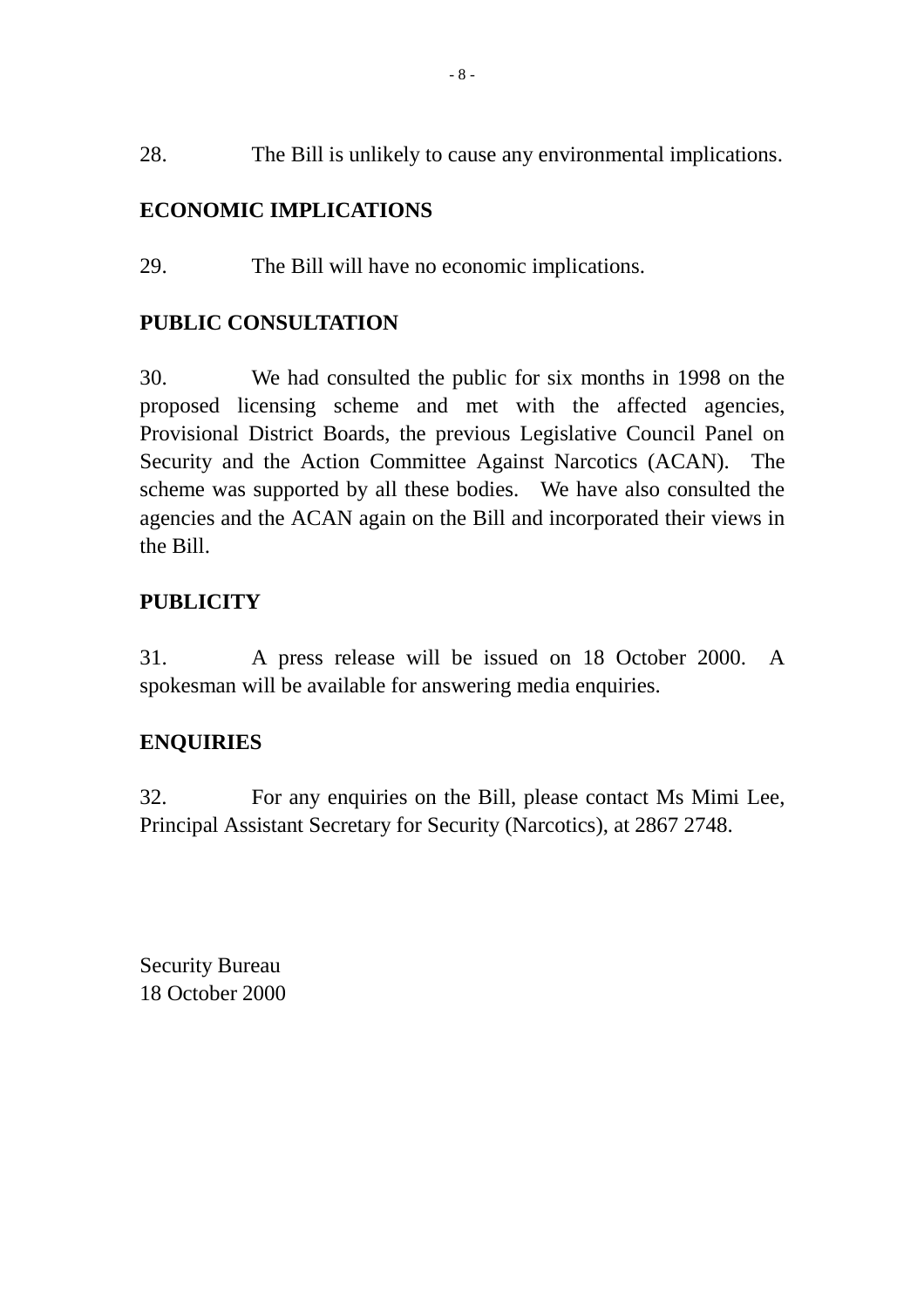# **DRUG DEPENDENT PERSONS TREATMENT AND REHABILITATION CENTRES (LICENSING) BILL**

### **ANNEXES**

- Annex A Drug Dependent Persons Treatment And Rehabilitation Centres (Licensing) Bill
- Annex B Drug Addicts Treatment and Rehabilitation Ordinance (Cap. 326) and its subsidary legislation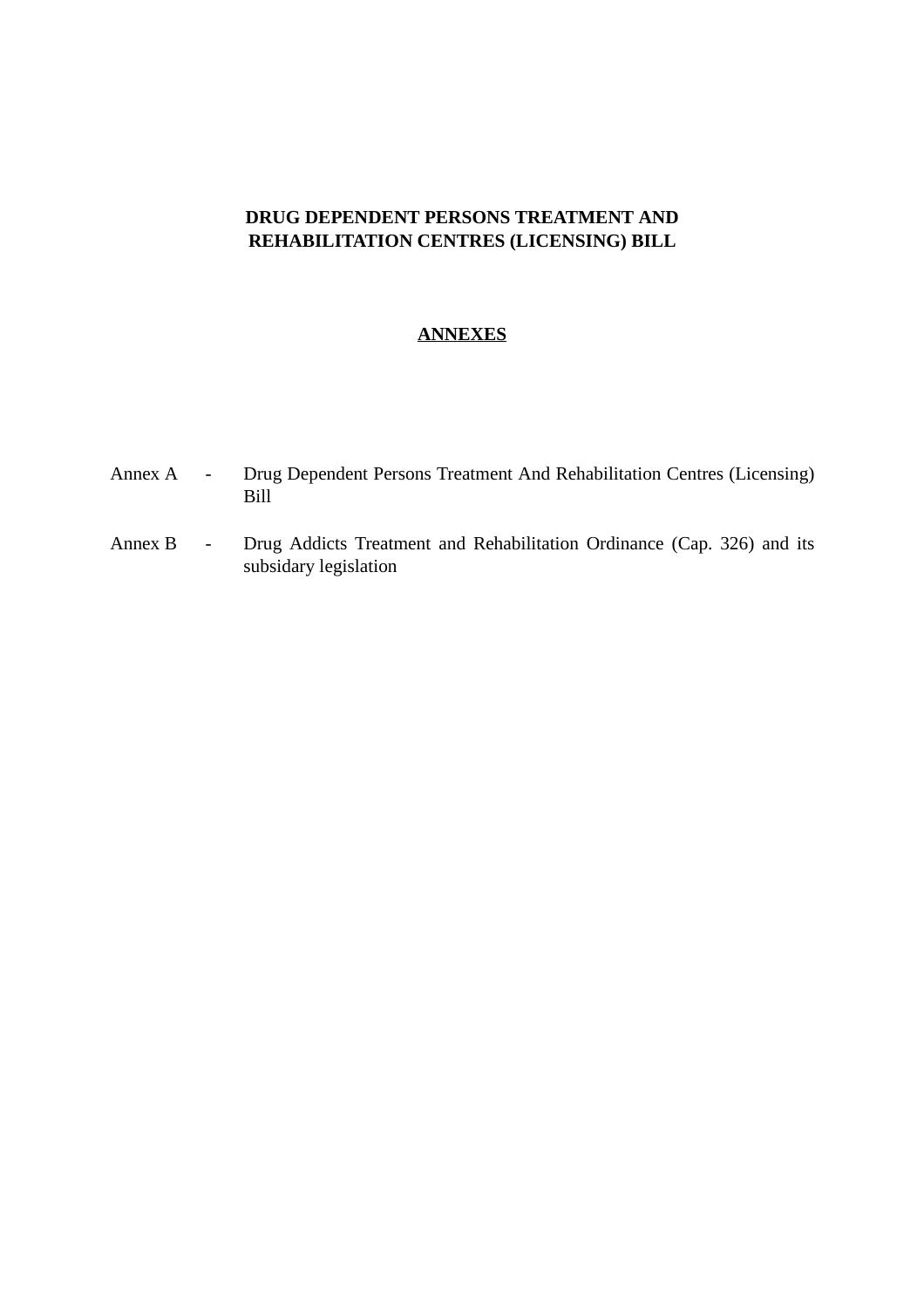### **DRUG DEPENDENT PERSONS TREATMENT AND REHABILITATION CENTRES (LICENSING) BILL**

### **CONTENTS**

Clause Page

### PART I

### PRELIMNARY

| Short title and commencement  |  |
|-------------------------------|--|
| Interpretation                |  |
| Application of this Ordinance |  |

### PART II

### LICENCES AND CERTIFICATES OF EXEMPTION

| 4.  | Restriction on operating treatment centres                            | $\overline{4}$ |
|-----|-----------------------------------------------------------------------|----------------|
| 5.  | Contravention of conditions of licence or certificate of<br>exemption | 5              |
| 6.  | Application for and issue of licence                                  | 6              |
| 7.  | Person not to be considered as fit person                             | 9              |
| 8.  | Application for and issue of certificate of exemption                 | 9              |
| 9.  | Renewal of licence or certificate of exemption                        | 11             |
| 10. | False statement etc. furnished while making applications              | 12             |
| 11. | Form of licence and certificate of exemption                          | 13             |
| 12. | Licence or certificate of exemption to be displayed                   | 14             |
| 13. | Evidence of facts stated in licence or certificate of exemption       | 14             |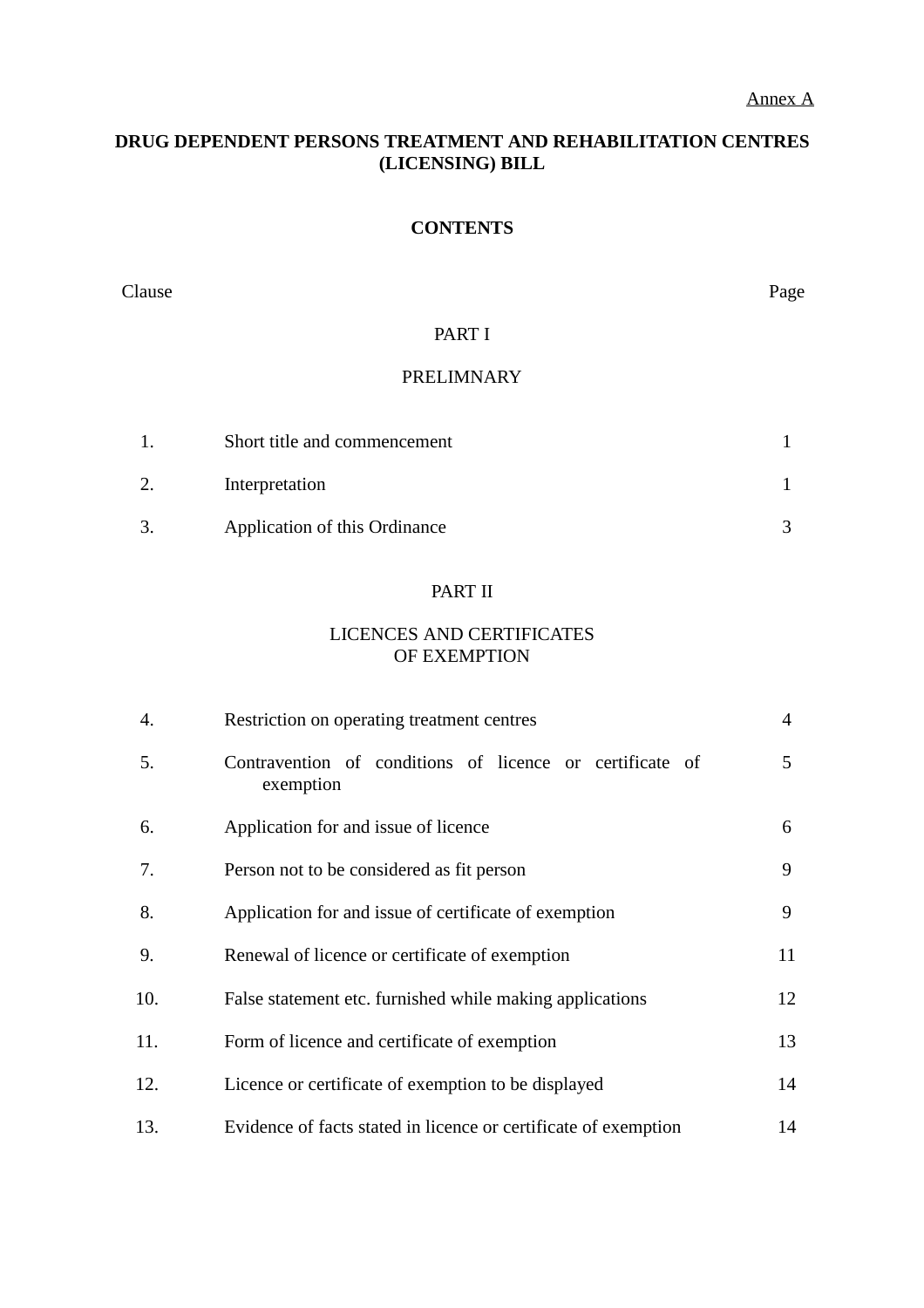| 14. | Cancellation of licence or certificate of exemption |    |
|-----|-----------------------------------------------------|----|
| 15. | Notice of refusal or cancellation                   | 16 |

### PART III

# SUPERVISION OF TREATMENT CENTRES

| 16. | Power of Director to give directions                                      |    |
|-----|---------------------------------------------------------------------------|----|
| 17. | Director may order cessation of use of any place as a treatment<br>centre | 18 |
| 18. | Inspection and other powers                                               | 19 |
| 19. | Offences in relation to section 18                                        | 22 |
| 20. | Exercise of Director's powers                                             | 23 |

### PART IV

### GENERAL PROVISIONS RELATING TO OFFENCES

| 21. | Offences by corporation or partners    |    |
|-----|----------------------------------------|----|
| 22. | Time limit for prosecution of offences | 24 |
| 23  | Inadmissibility of information         | 24 |

## PART V

## APPEAL

| 24<br>Appeals against decisions of Director |  |
|---------------------------------------------|--|
|---------------------------------------------|--|

### PART VI

### MISCELLANEOUS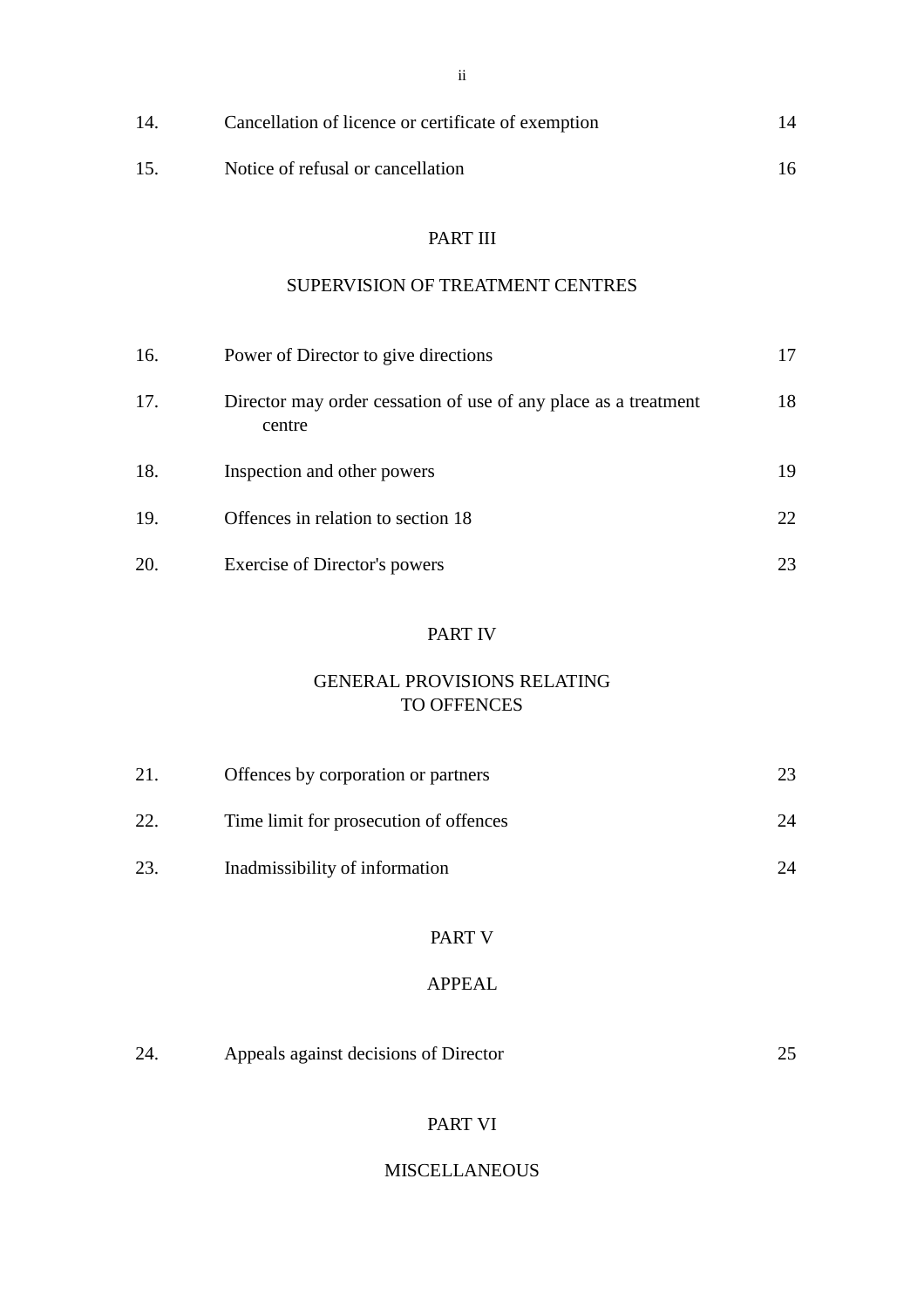| 25. | Codes of Practice relating to operation of treatment centres     | 26 |
|-----|------------------------------------------------------------------|----|
| 26. | Service of documents                                             | 27 |
| 27. | No fee payable in respect of licence or certificate of exemption | 27 |
| 28. | Regulation                                                       | 28 |
| 29. | <b>Amendment of Schedule</b>                                     | 30 |
| 30. | <b>Transitional provisions</b>                                   | 30 |

31. Repeal 31

# **Consequential Amendments**

# **Administrative Appeals Board Ordinance**

| 32.      | Schedule amended     |    |
|----------|----------------------|----|
| Schedule | Specified substances | 32 |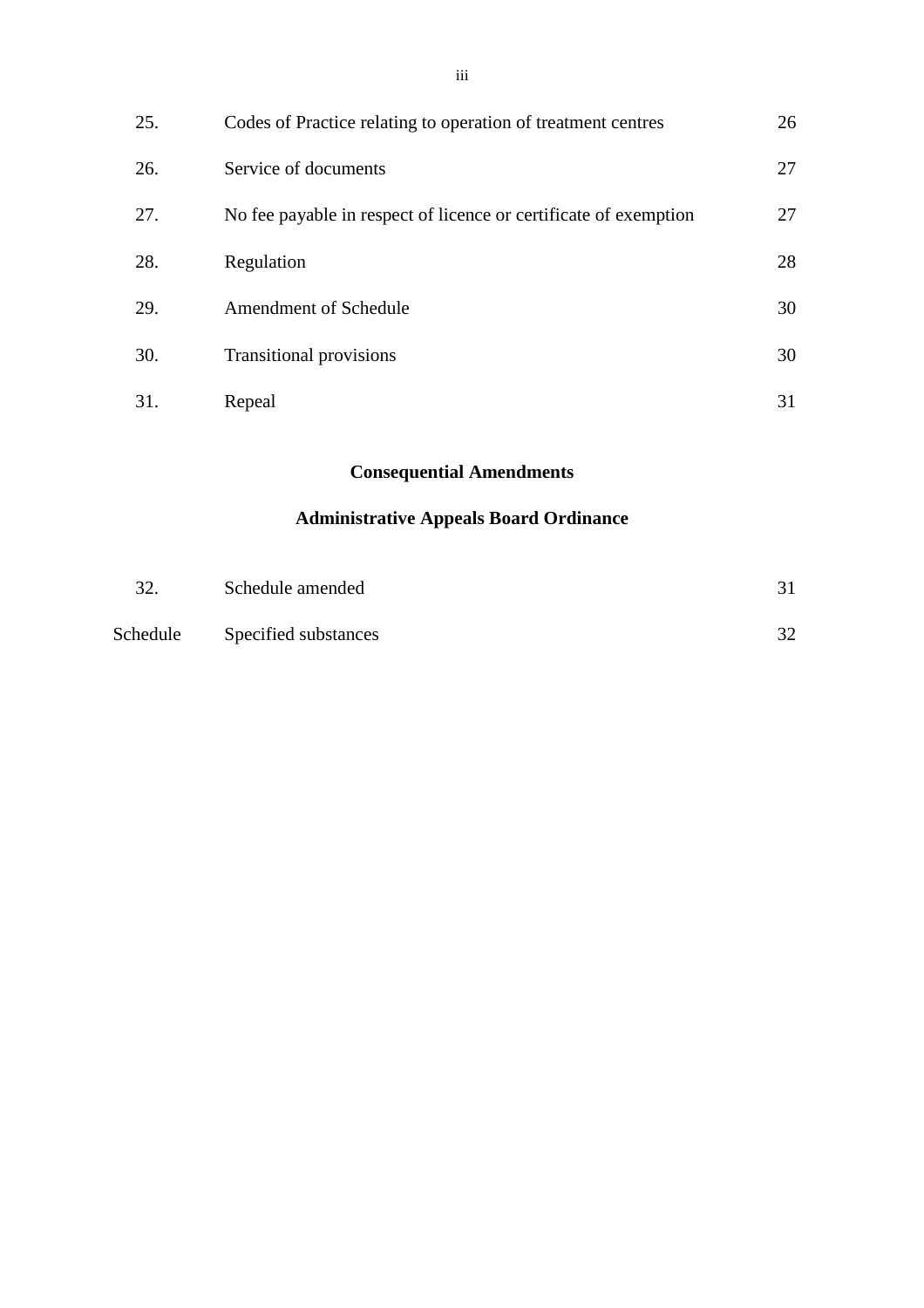### A BILL

To

Provide for the licensing, control and inspection of drug dependence treatment centres which provide residential accommodation for persons voluntarily undergoing treatment or rehabilitation after the treatment; and for connected purposes.

Enacted by the Legislative Council.

### PART I

#### PRELIMINARY

### **1. Short title and commencement**

(1) This Ordinance may be cited as the Drug Dependent Persons Treatment and Rehabilitation Centres (Licensing) Ordinance.

(2) This Ordinance shall come into operation on a day to be appointed by the Secretary for Security by notice published in the Gazette.

### **2. Interpretation**

In this Ordinance, unless the context otherwise requires -

"certificate of exemption" (豁免證明書) means a certificate of exemption issued under section  $8(3)(a)$ , or renewed under section  $9(3)(a)$ , in respect of a treatment centre;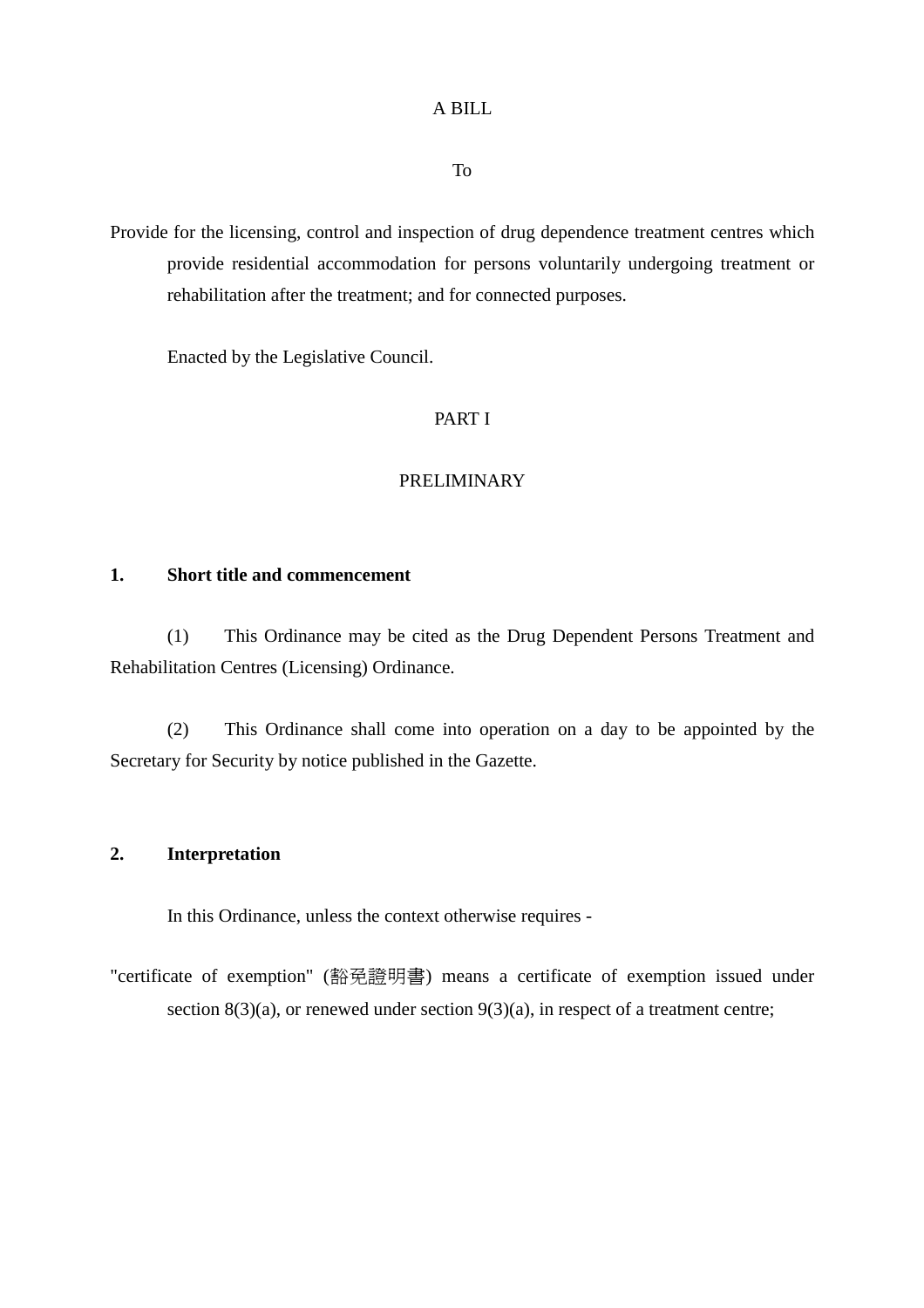"drug dependence" (藥物倚賴) means the psychophysical state referred to in paragraph (a) of the definition of "drug dependent person";

"drug dependent person" (藥物倚賴者) means a person who -

- (a) is suffering from the psychophysical state in which the usual or increasing doses of a dangerous drug (as defined in the Dangerous Drugs Ordinance (Cap. 134)) or a specified substance are required to prevent the onset of withdrawal symptoms; or
- (b) has completed treatment for drug dependence and is undergoing rehabilitation at a treatment centre;
- "licence" (牌照、牌) means a licence issued under section  $6(2)(a)$ , or renewed under section 9(3)(a), in respect of a treatment centre;
- "place" (地方) means any area on land or water and includes any building, structure, enclosure, vehicle or ship;
- "rehabilitation" (康復服務) means care or services intended to facilitate the recovery of drug dependent persons or their reintegration into the community, after treatment for drug dependence;
- "specified operator" (指明營辦者) means, in relation to a treatment centre, the person specified as its operator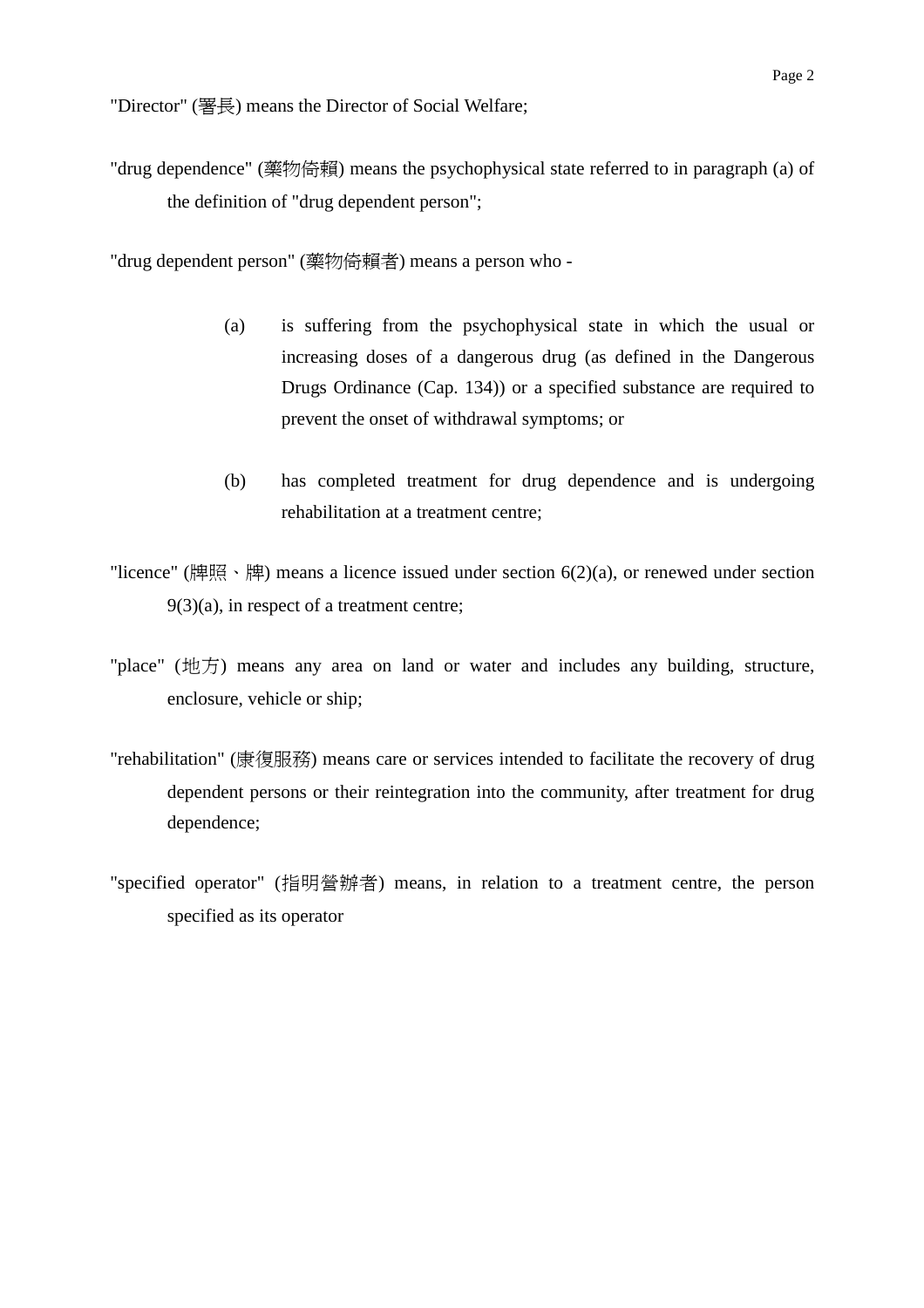in -

- (a) a licence; or
- (b) a certificate of exemption,

for the time being in force in respect of the treatment centre;

"specified substance" (指明物質) means a substance specified in the Schedule;

"treatment centre" (治療中心) means any place used or intended to be used -

- (a) for the treatment for drug dependence or for the rehabilitation of 4 or more drug dependent persons undergoing such treatment or rehabilitation on a voluntary basis; and
- (b) for providing residential accommodation for such persons undergoing treatment for drug dependence, or undergoing rehabilitation, at that place.

#### **3. Application of this Ordinance**

(1) This Ordinance does not apply to treatment centres managed and controlled by the Hospital Authority.

(2) For the avoidance of doubt, it is declared that the requirement under this Ordinance for a licence or certificate of exemption is without derogation from any requirement to register under the Hospitals, Nursing Homes and Maternity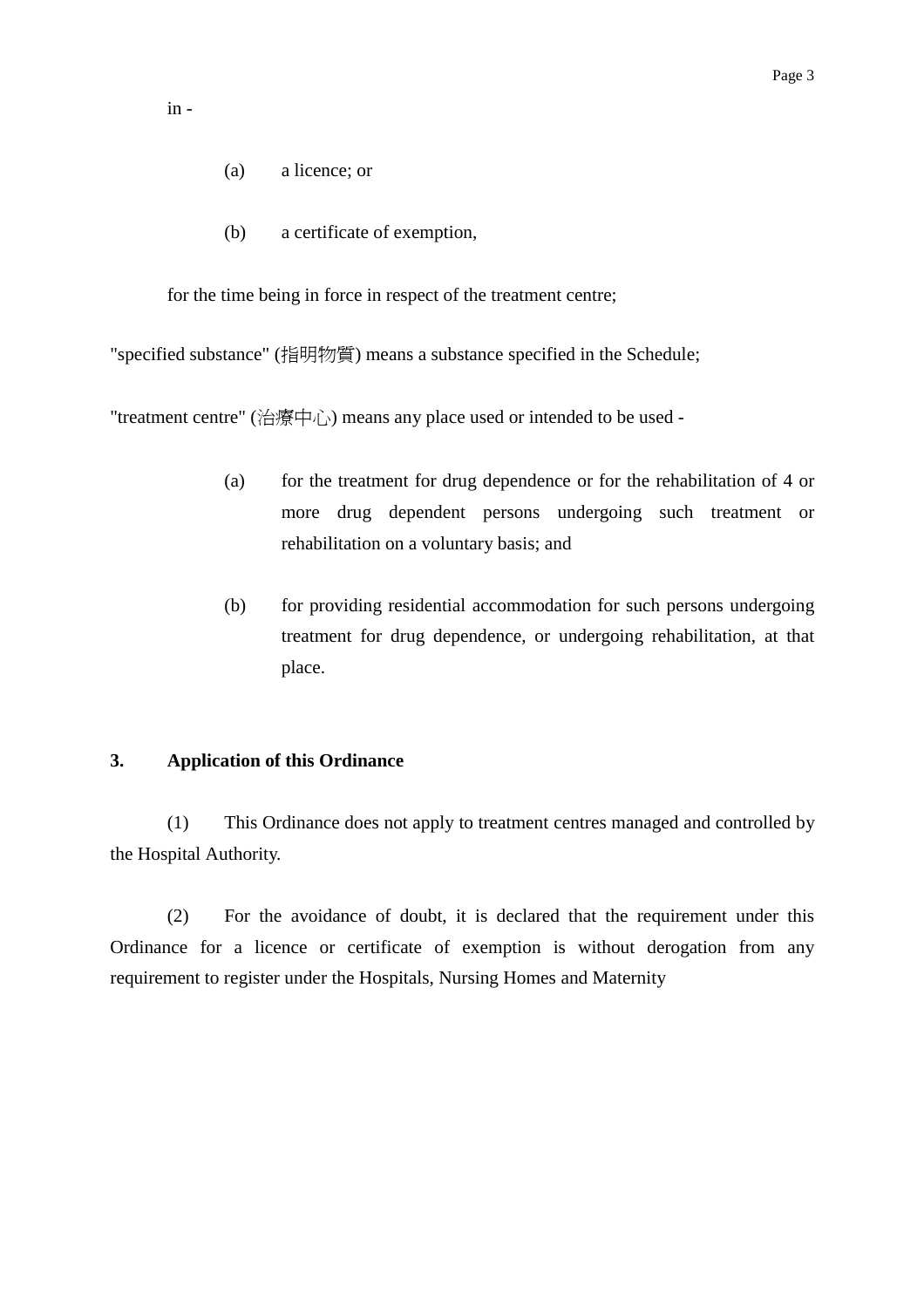Homes Registration Ordinance (Cap. 165).

### PART II

### LICENCES AND CERTIFICATES OF EXEMPTION

#### **4. Restriction on operating treatment centres**

(1) No person shall operate or exercise control over the management of a treatment centre unless he is the specified operator of the treatment centre.

- (2) No person shall take part in the management of a treatment centre unless
	- (a) a licence; or
	- (b) a certificate of exemption,

in respect of the treatment centre is for the time being in force.

- (3) A person who contravenes subsection (1) commits an offence and is liable
	- (a) on the first conviction, to a fine at level 6 and to imprisonment for 6 months, and to a fine of \$5,000 for each day during which the offence continues;
	- (b) on subsequent conviction, to a fine at level 6 and to imprisonment for one year, and to a fine of \$10,000 for each day during which the offence continues.
- (4) A person who contravenes subsection (2) commits an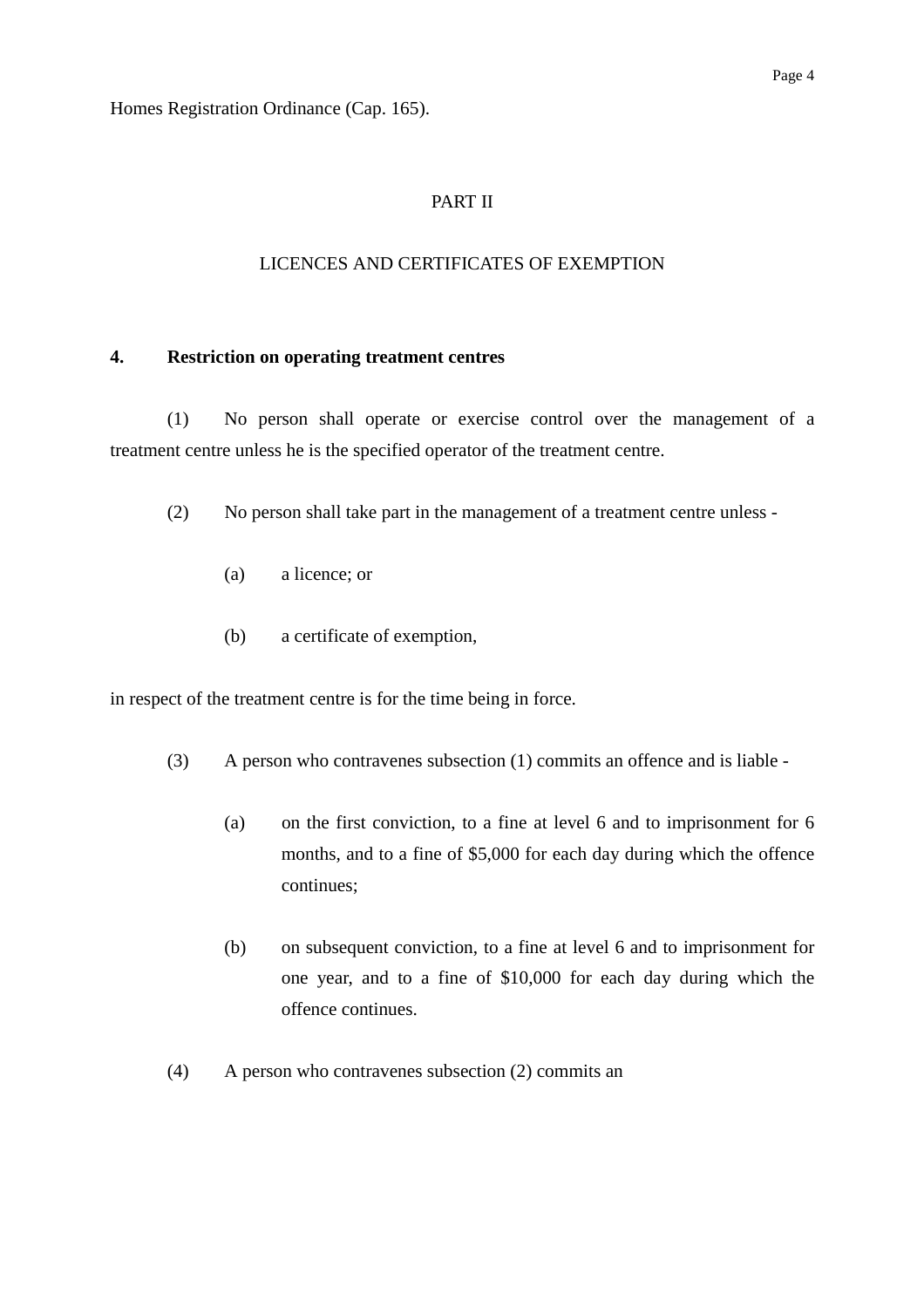offence and is liable to a fine at level 3.

# **5. Contravention of conditions of licence or certificate of exemption**

(1) Where a treatment centre in respect of which a licence or certificate of exemption has been issued is operated in contravention of any condition of the licence or certificate of exemption, the specified operator and any other person exercising control over the management of the treatment centre each commit an offence.

(2) Without prejudice to subsection (3), it shall be a defence for a person charged with an offence under subsection (1) to prove that -

- (a) he did not know and had no reason to suspect the existence of the circumstances giving rise to the contravention; and
- (b) he could not, by the exercise of reasonable supervision and reasonable diligence, have prevented those circumstances arising.

(3) In any proceedings against a specified operator for an offence under subsection (1), it shall not be necessary for the prosecution to prove that the specified operator had knowledge of the condition of the licence or certificate of exemption the contravention of which constituted the offence.

(4) A person who commits an offence under this section is liable to a fine at level 6 and to imprisonment for 6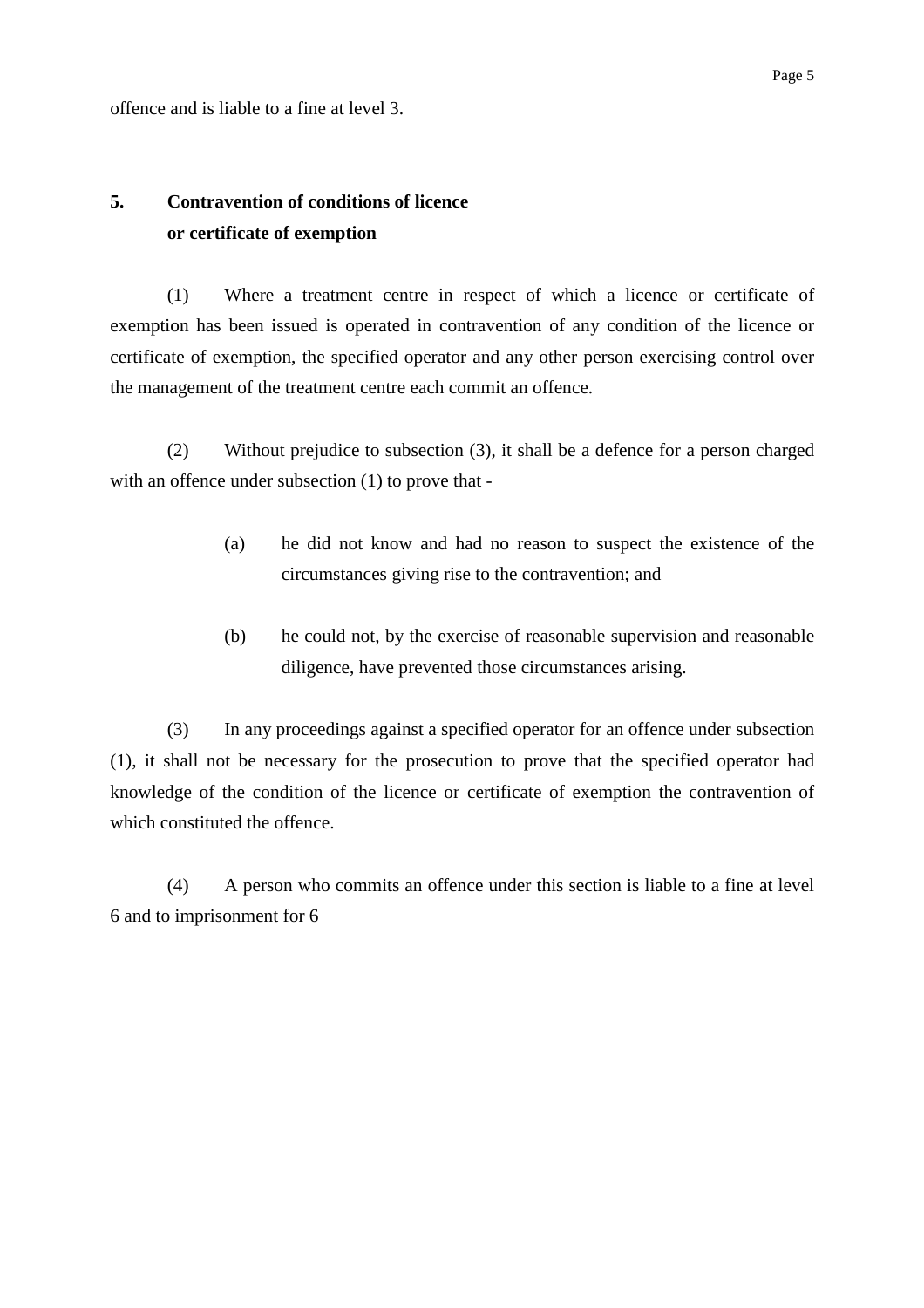months and to a fine of \$5,000 for each day during which the offence continues.

### **6. Application for and issue of licence**

(1) An application by a person for a licence in respect of a treatment centre shall be made to the Director in such form and manner as the Director may specify.

- (2) The Director shall determine an application for a licence
	- (a) by issuing to the applicant the licence, subject to such reasonable conditions as the Director may impose; or
	- (b) by refusing to issue the licence.

(3) If the Director intends to refuse to issue the licence, he shall comply with section 15.

(4) Without limiting the generality of subsection (2)(b), the Director may refuse to issue a licence to the applicant if it appears to him -

- (a) (i) where the applicant is an individual, that the applicant is not a fit person;
	- (ii) where the applicant is a body corporate, that any director of the body corporate is not a fit person;
	- (iii) where the applicant is a partnership, that any partner of the partnership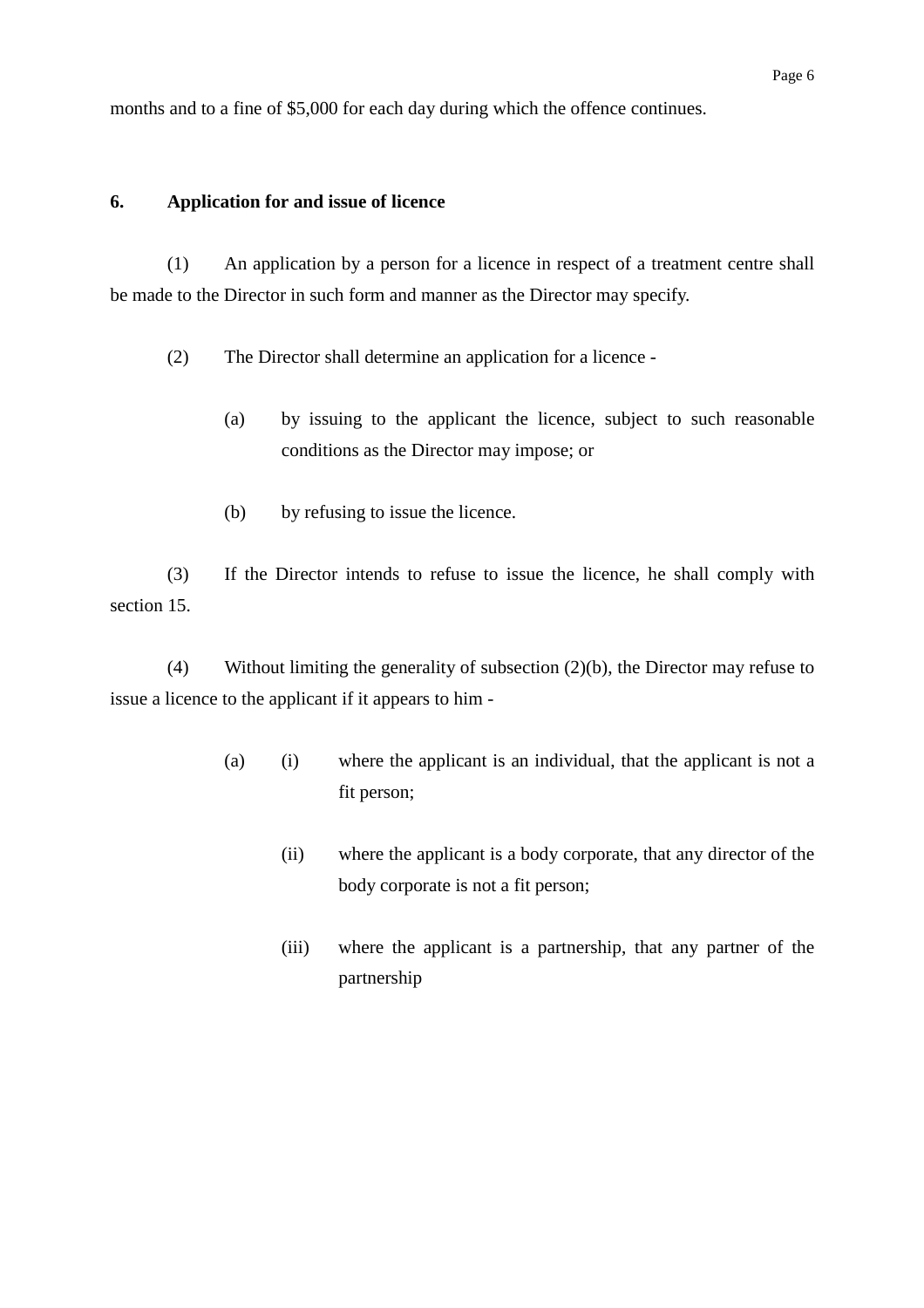- (b) that for reasons connected with the size, staffing or equipment, the place to be used for the treatment centre is not fit to be used as a treatment centre;
- (c) that the place to be used as the treatment centre does not comply with any requirements relating to construction, design, structure, fire precautions, health, sanitation or safety set out in -
	- (i) any provision of the Buildings Ordinance (Cap. 123);
	- (ii) any Code of Practice published by the Director of Fire Services under section 16(1)(b) of the Buildings Ordinance (Cap. 123);
	- (iii) any Code of Practice issued by the Director under section 25; or
	- (iv) any regulation made under section 28;
- (d) that if the place were to be used as a treatment centre, there would be a breach of a condition of the Government lease that restricts the use of the place; or
- (e) that the proposed name of the treatment centre is unsuitable or is the same as or similar to -
	- (i) the name of any treatment centre in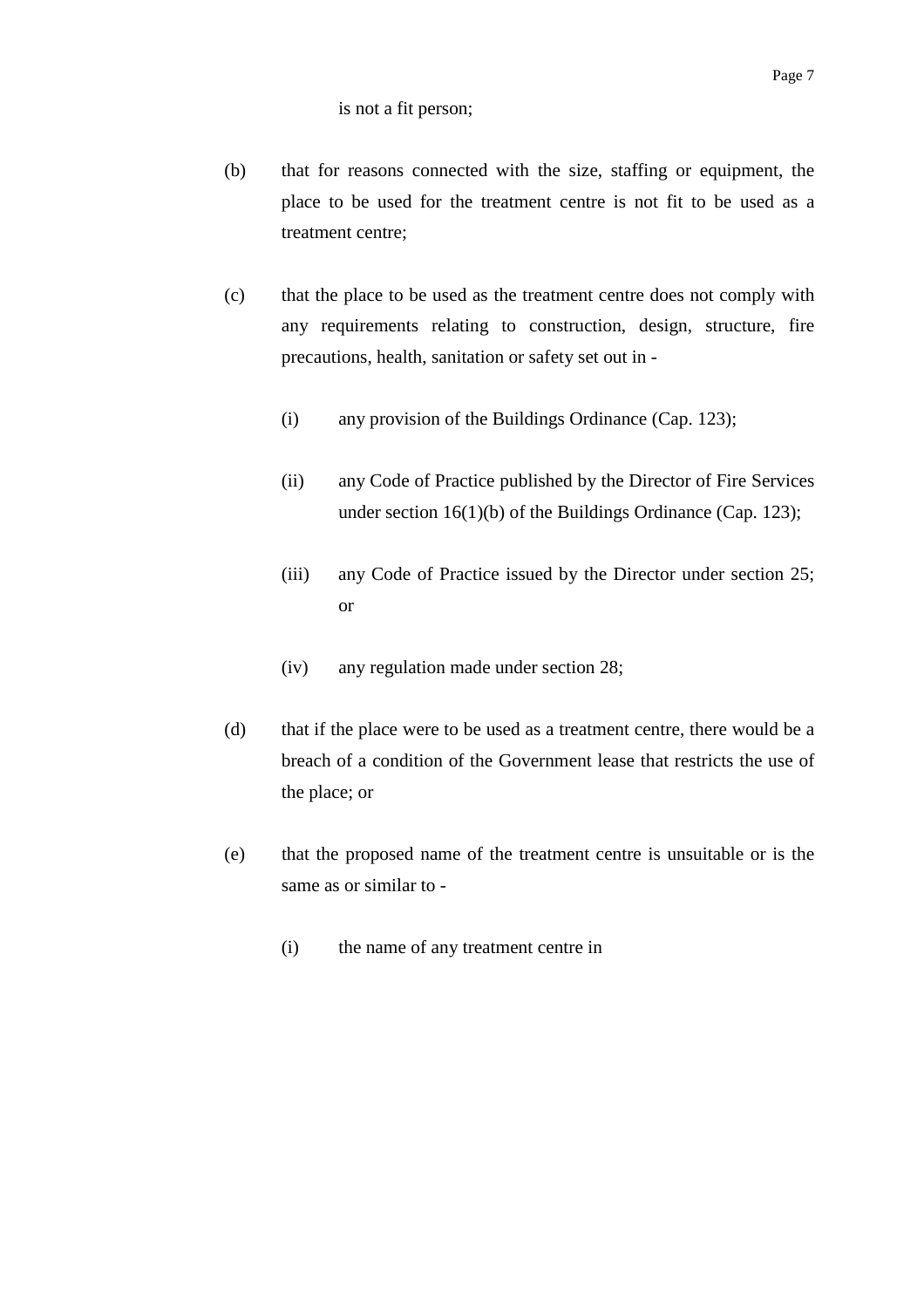respect of which a licence or certificate of exemption is for the time being in force; or

(ii) the name of a treatment centre in respect of which a licence or a certificate of exemption has been cancelled.

(5) A condition of a licence imposed under subsection (2)(a) may relate to, in particular, the accommodation, staffing and equipment of the treatment centre.

(6) The Director may require an applicant to furnish him with such information as he considers relevant for determining whether or not to issue the licence including -

- (a) particulars relating to the applicant; and
- (b) the proposed name, address, plans and details as to how the treatment centre is to be operated.
- (7) The information required under subsection (6)
	- (a) shall be furnished in such form and within such period as the Director may specify; and
	- (b) (if required for considering whether a person is a fit person for the purposes of subsection  $(4)(a)$ ) shall be supported by a statutory declaration on such facts as the Director may require.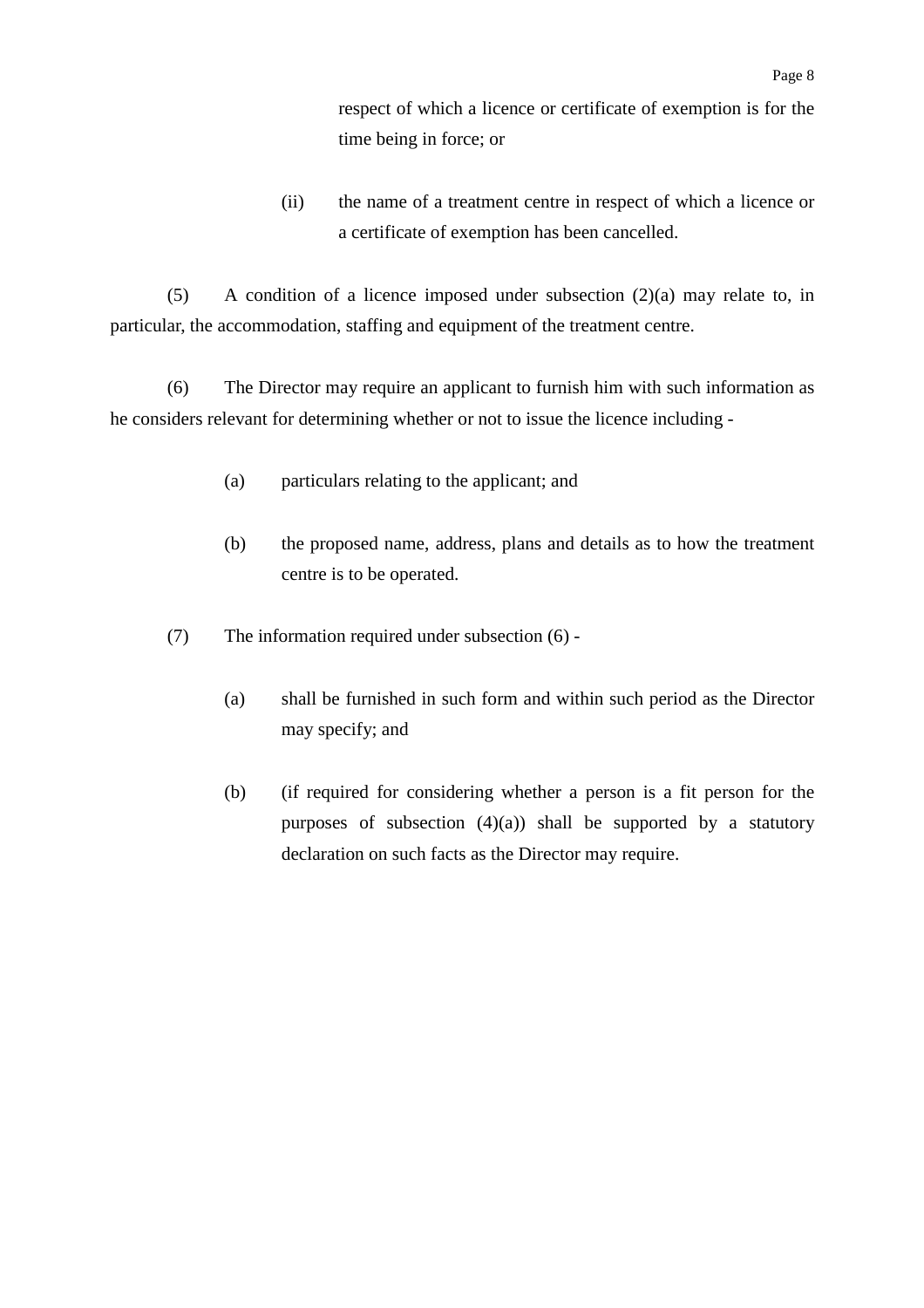# **7. Person not to be considered as fit person**

- (1) For the purposes of section  $6(4)(a)$ , a person is not a fit person if -
	- (a) he is or was (except where subsection (2) applies) a drug dependent person;
	- (b) he has been convicted in Hong Kong of any offence specified in Schedule 1 of the Organized and Serious Crimes Ordinance (Cap. 455) and sentenced to imprisonment within the 10 years immediately prior to the day on which the Director considers the matter; or
	- (c) he has been convicted elsewhere, within that period, of any offence constituted by an act or omission that, if it had occurred in Hong Kong, would have constituted an offence specified in Schedule 1 of the Organized and Serious Crimes Ordinance (Cap. 455), and sentenced to imprisonment on the conviction.

(2) Where a person was a drug dependent person, the Director may consider him a fit person if such person satisfies the Director that he has not been a drug dependent person continuously in the 7 years immediately prior to the day on which the Director considers the matter.

### **8. Application for and issue of certificate of exemption**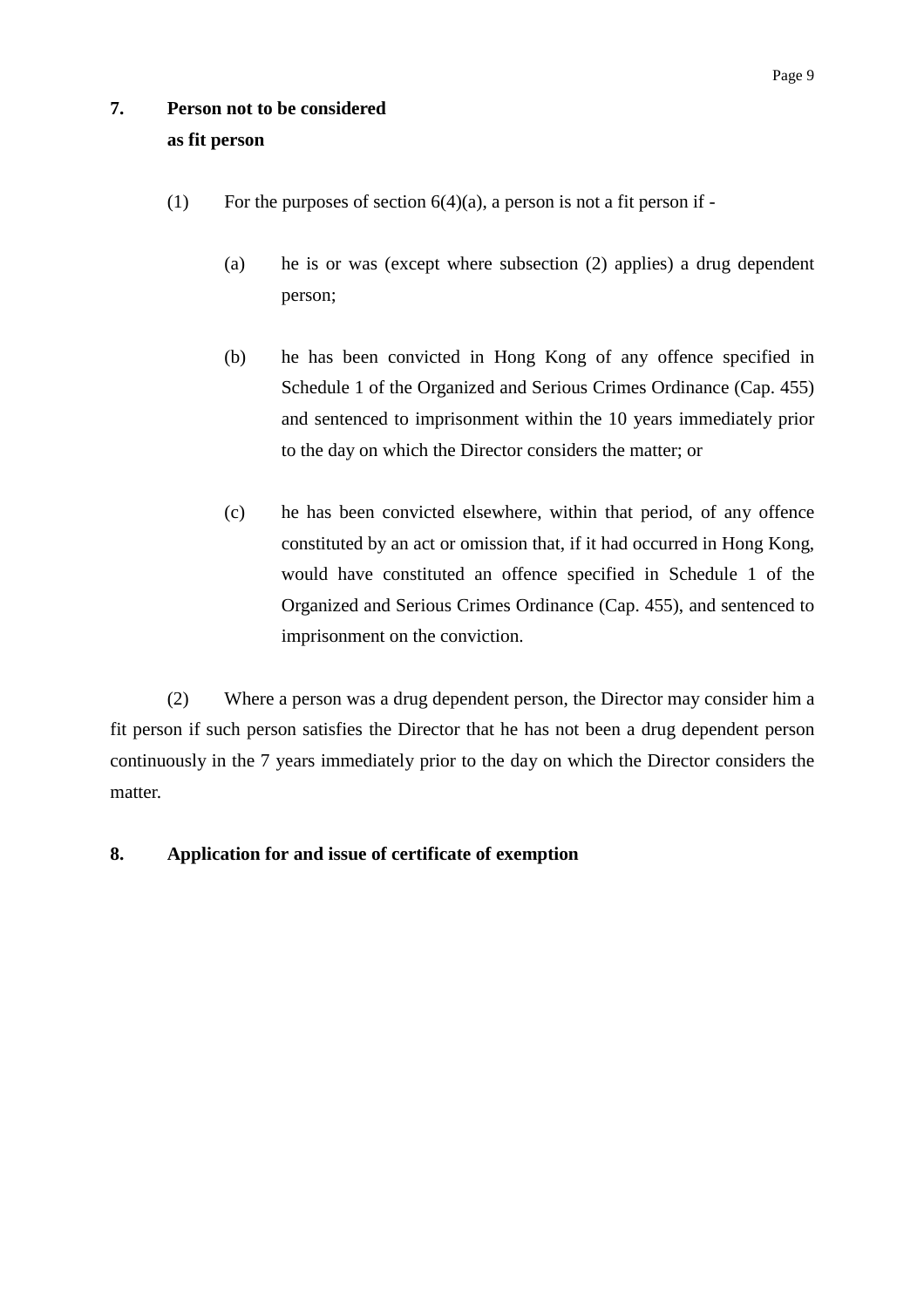(1) A person who is operating a treatment centre immediately before the commencement of section 4 may apply, within 3 months after such commencement, for a certificate of exemption in respect of the treatment centre.

(2) An application for a certificate of exemption shall be made to the Director in such form and manner as the Director may specify.

- (3) The Director shall determine an application for a certificate of exemption
	- (a) by issuing to the applicant the certificate of exemption, subject to such reasonable conditions as the Director may impose; or
	- (b) by refusing to issue the certificate of exemption.

(4) If the Director intends to refuse to issue a certificate of exemption, he shall comply with section 15.

(5) The Director may require an applicant to furnish him with such information as he considers relevant for determining whether or not to issue the certificate of exemption including -

- (a) particulars relating to the applicant; and
- (b) the proposed name, address, plans and details as to how the treatment centre is to be operated.

(6) The information required under subsection (5) shall be furnished in such form and within such period as the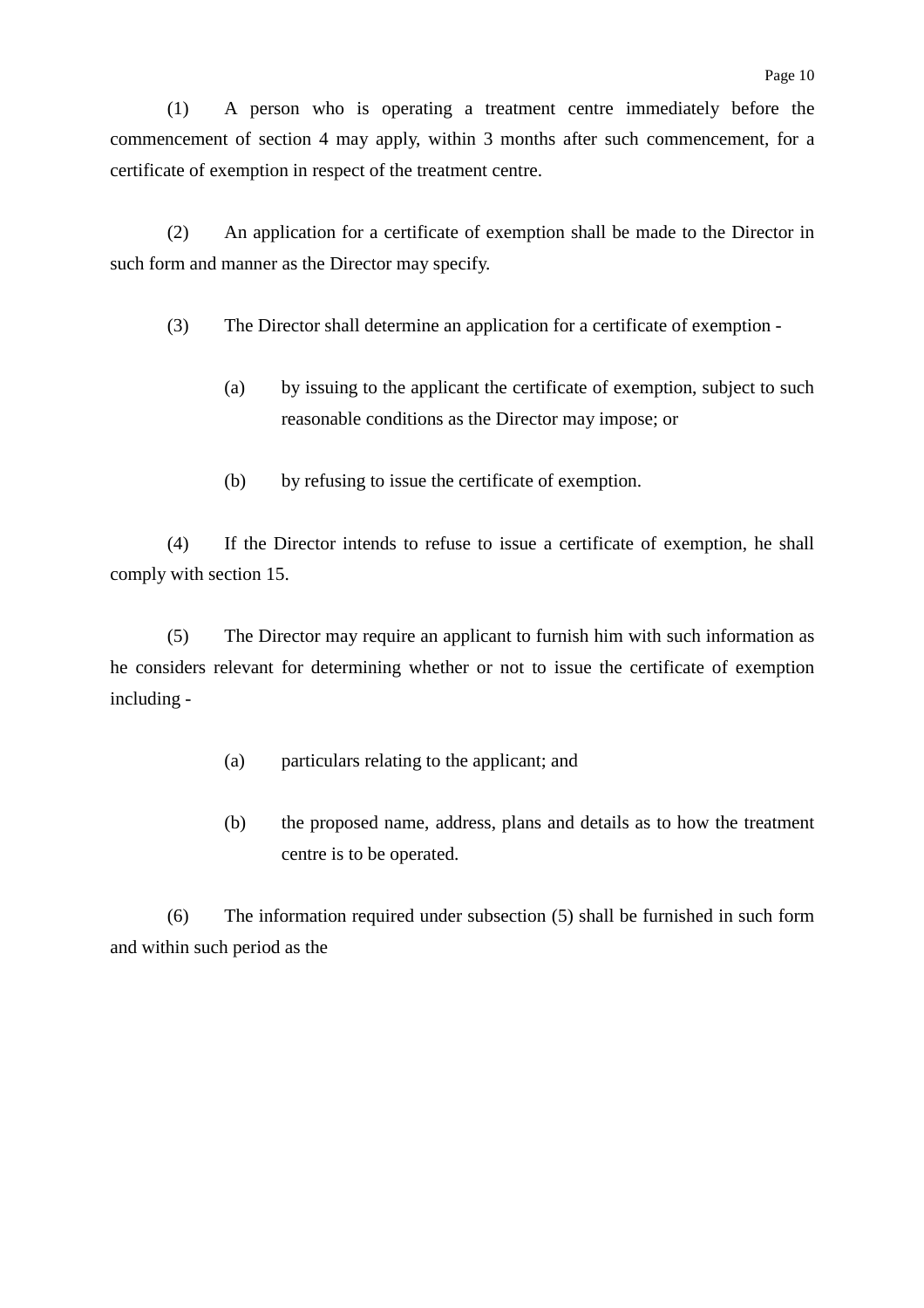Director may specify.

### **9. Renewal of licence or certificate of exemption**

(1) The specified operator of a treatment centre may, before the expiration of the licence or certificate of exemption in respect of the treatment centre, apply for renewal of the licence or certificate of exemption.

- (2) An application under subsection (1) must be made to the Director
	- (a) not more than 4 months and not less than 2 months prior to the expiration of the licence or certificate of exemption, or within such other period prior to the expiration as the Director may in writing permit; and
	- (b) in such form and manner as the Director may specify.
- (3) The Director shall determine an application under subsection (1)
	- (a) by granting the renewal, subject to any reasonable variation of the conditions of the licence or certificate of exemption (as the case may be), as the Director may think fit; or
	- (b) by refusing to grant the renewal.

(4) If the Director intends to refuse to grant the renewal, he shall comply with section 15

(5) A licence or certificate of exemption in respect of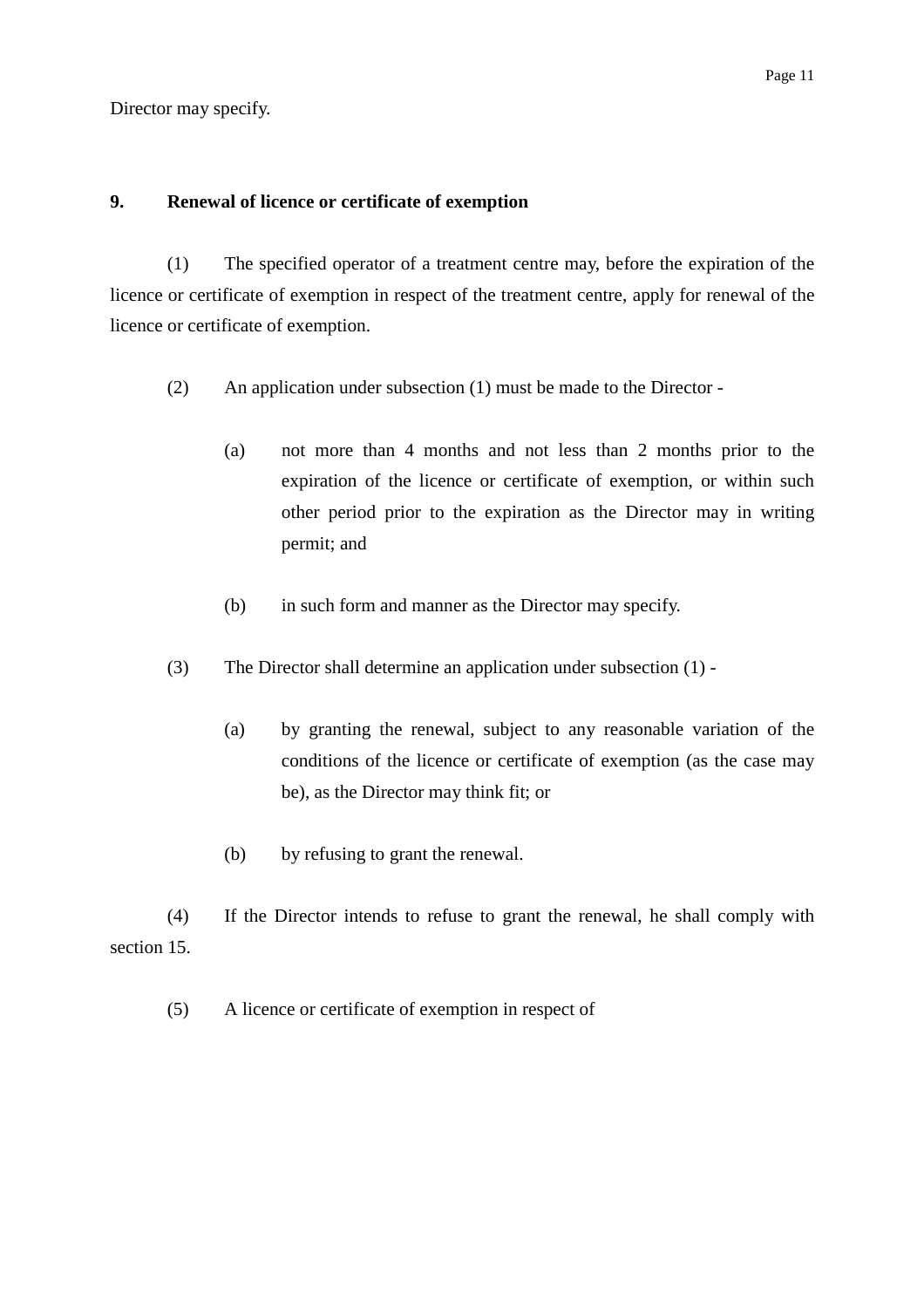which an application for renewal is made under this section and which expires before the determination of the application shall remain in effect until the determination by the Director of such application, unless such application is withdrawn or the licence or certificate is cancelled under section 14.

- (6) A renewal granted under this section takes effect
	- (a) on the day following the expiration of the licence or certificate of exemption; or
	- (b) where subsection (5) applies, on the day following the day upon which the licence or certificate of exemption would have expired but for subsection (5).

(7) A renewal granted under this section takes effect for a period of 12 months or such lesser period as may be specified.

# **10. False statement etc. furnished while making applications**

A person who, in or in connection with an application made under this Ordinance, makes any statement (whether such statement be oral or written), or furnishes any information -

- (a) which is false or misleading in a material particular; and
- (b) which he knows or reasonably ought to know is false or misleading in such particular,

commits an offence, and is liable to a fine at level 6 and to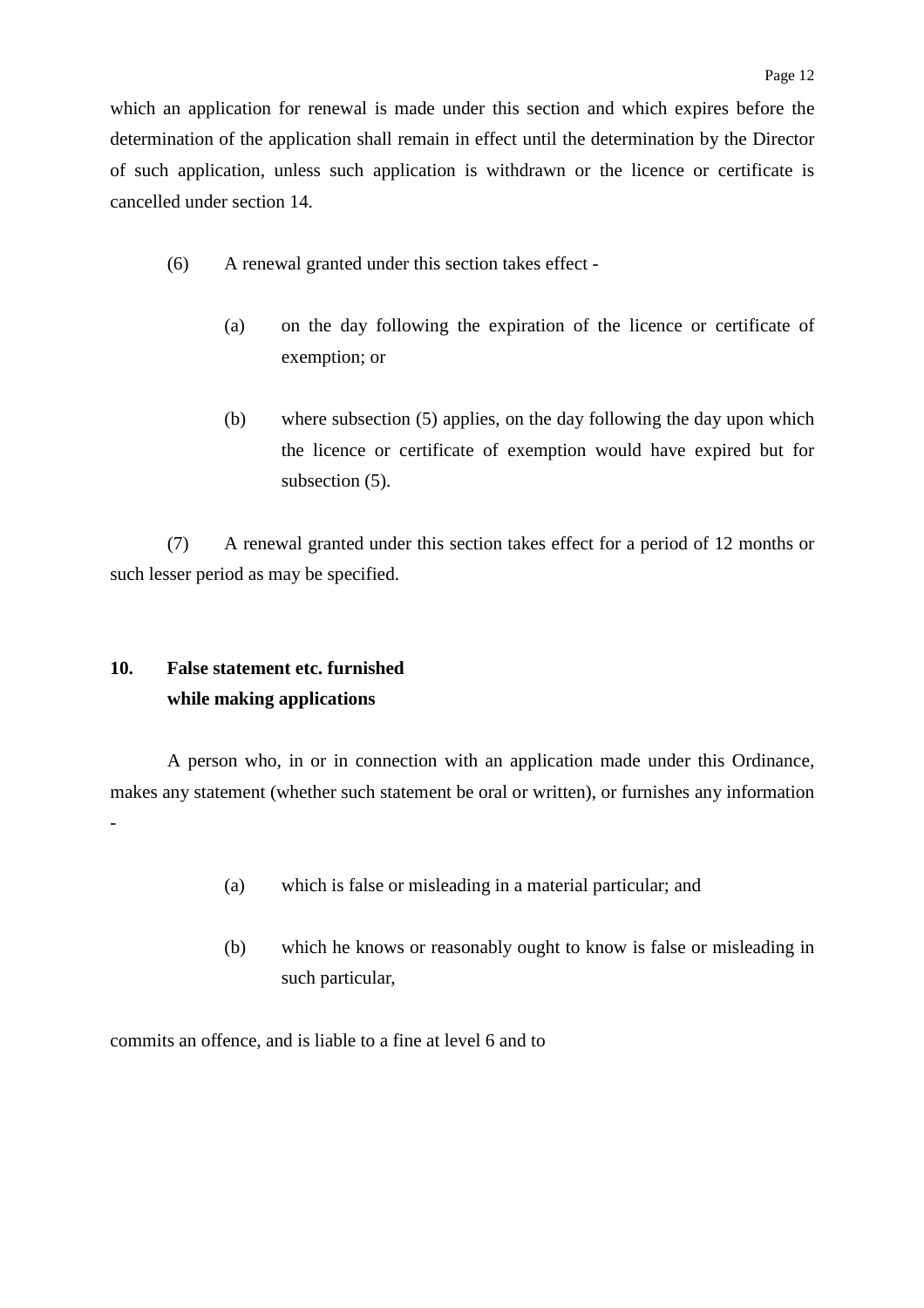imprisonment for 6 months.

### **11. Form of licence and certificate of exemption**

- (1) A licence shall
	- (a) be in such form as the Director may specify;
	- (b) be endorsed with the conditions of the licence imposed under section  $6(2)(a)$  or the conditions as varied under section  $9(3)(a)$ ;
	- (c) specify the applicant as the operator of the treatment centre to which the licence relates; and
	- (d) specify the period in which the licence remains in force, being a period not exceeding 12 months.
- (2) A certificate of exemption shall
	- (a) be in such form as the Director may specify;
	- (b) be endorsed with the conditions of the certificate of exemption imposed under section  $8(3)(a)$  or the conditions as varied under section 9(3)(a);
	- (c) specify the applicant as the operator of the treatment centre to which the certificate relates; and
	- (d) specify the period in which the certificate remains in force, being a period not exceeding 12 months.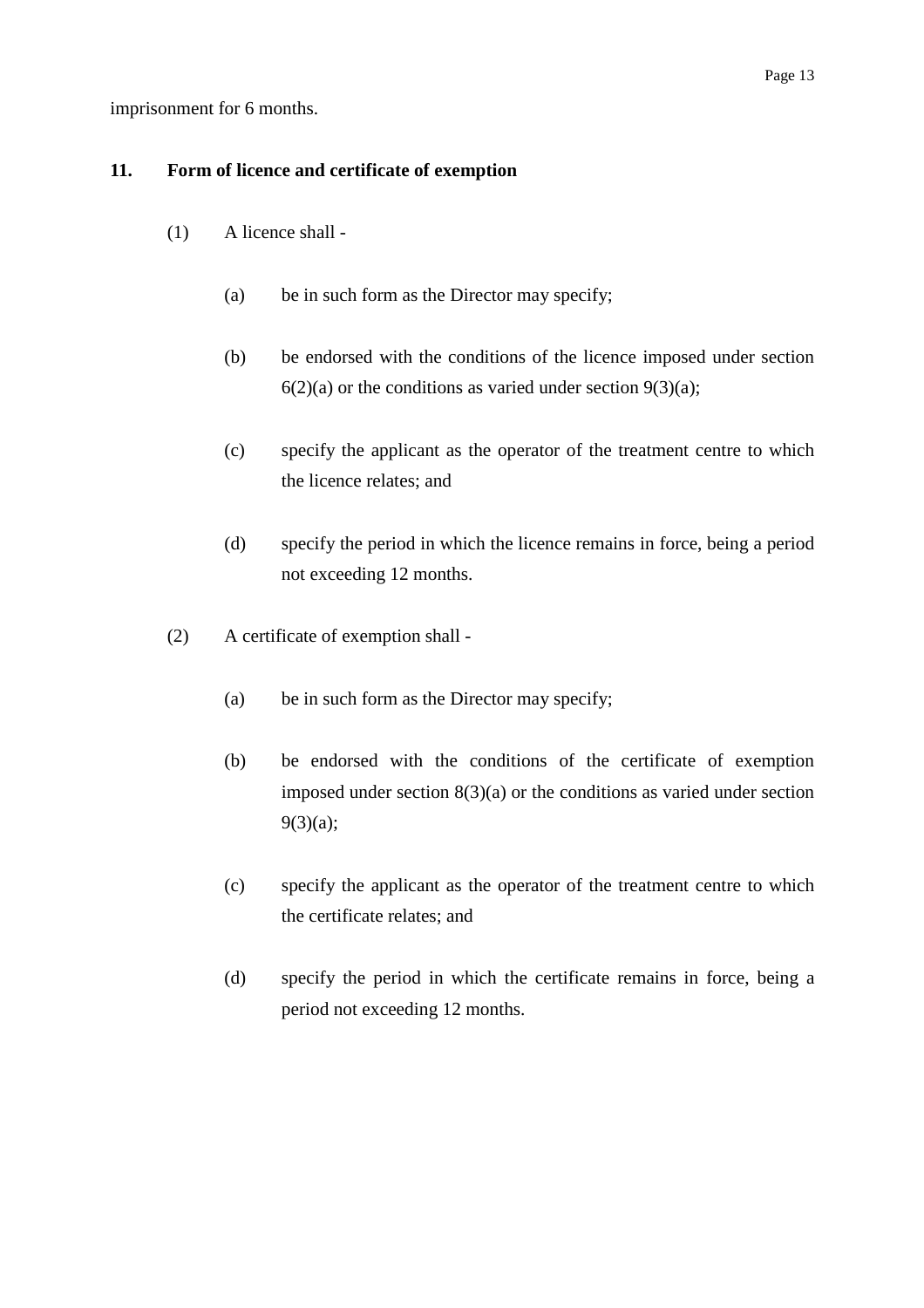# **12. Licence or certificate of exemption to be displayed**

The specified operator of a treatment centre shall display or cause to be displayed the licence or certificate of exemption for the time being in force in respect of the treatment centre in a conspicuous place at the treatment centre.

# **13. Evidence of facts stated in licence or certificate of exemption**

(1) A licence or certificate of exemption purporting to be issued by the Director, or a copy purporting to be signed and certified by the Director as a true copy of the licence or certificate, is evidence of the facts stated in it as at the date of such licence or certificate of exemption, and shall be received in evidence without further proof.

- (2) A certificate purporting to be signed by the Director and certifying that
	- (a) a licence; or
	- (b) a certificate of exemption,

has or has not been issued in respect of the treatment centre shall be evidence of the facts stated in it as at the date of the certificate so signed, and shall be received in evidence without further proof.

# **14. Cancellation of licence or certificate of exemption**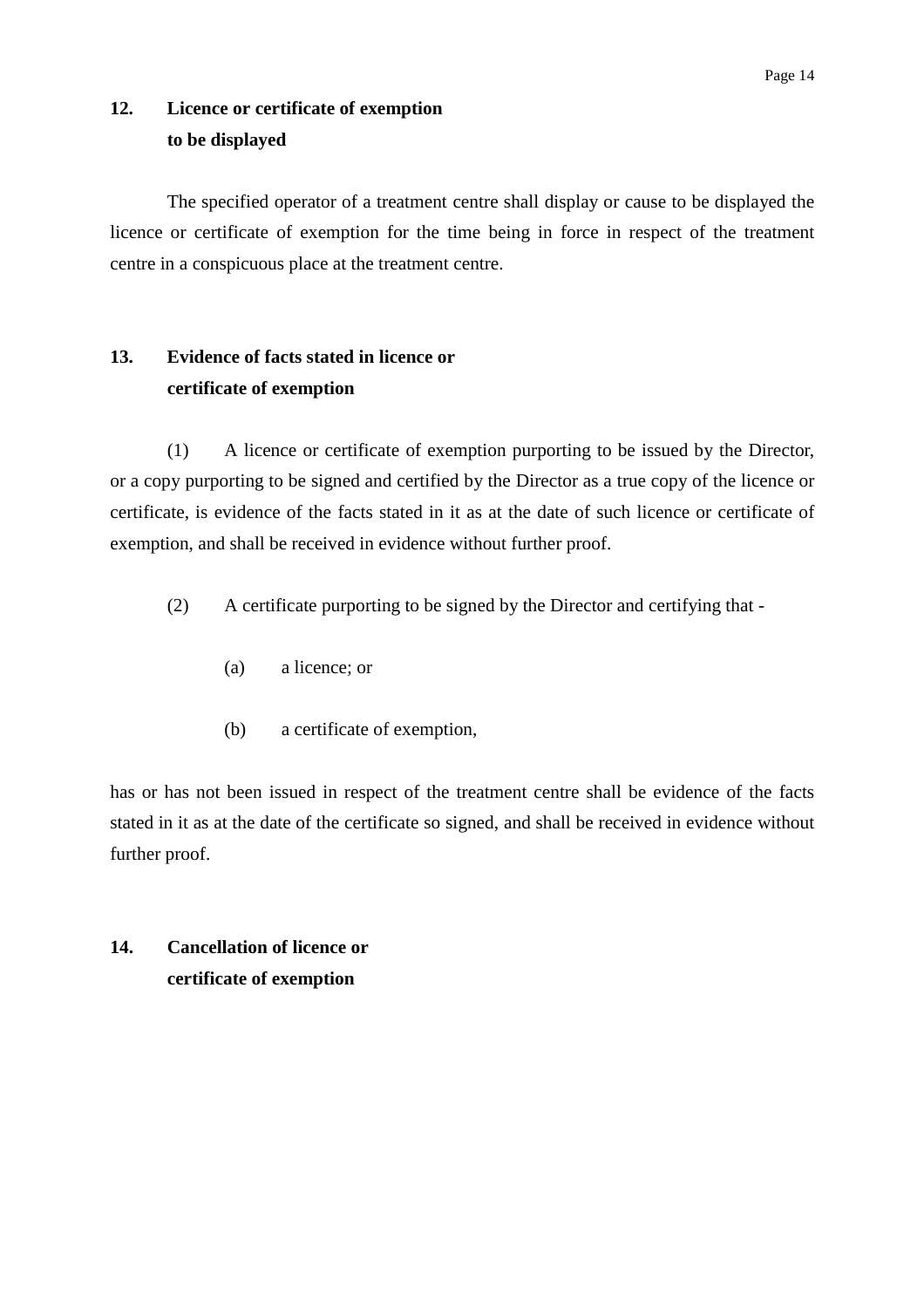The Director may at any time by notice in writing served on the specified operator of a treatment centre cancel the licence or certificate of exemption (as the case may be) in respect of the centre -

- (a) on the ground that the specified operator or any other person has committed an offence under section 4, 5, 10, 16, 17 or 19 in respect of the treatment centre;
- (b) on the ground that, in respect of the treatment centre or the drug dependent persons residing in the treatment centre, any requirement, order or direction made or given under this Ordinance has not been complied with;
- (c) on the ground that any condition of the licence or certificate of exemption has not been or is not being complied with;
- (d) if it appears to him that
	- (i) the treatment centre has ceased to be operated as such or to exist;
	- (ii) the specified operator has ceased to operate the treatment centre; or
	- (iii) on any occasion the treatment centre has been operated in a manner contrary to the public interest;
- (e) in the case of a licence only, on any ground specified in section  $6(4)(a)$ , (b), (c) or (d)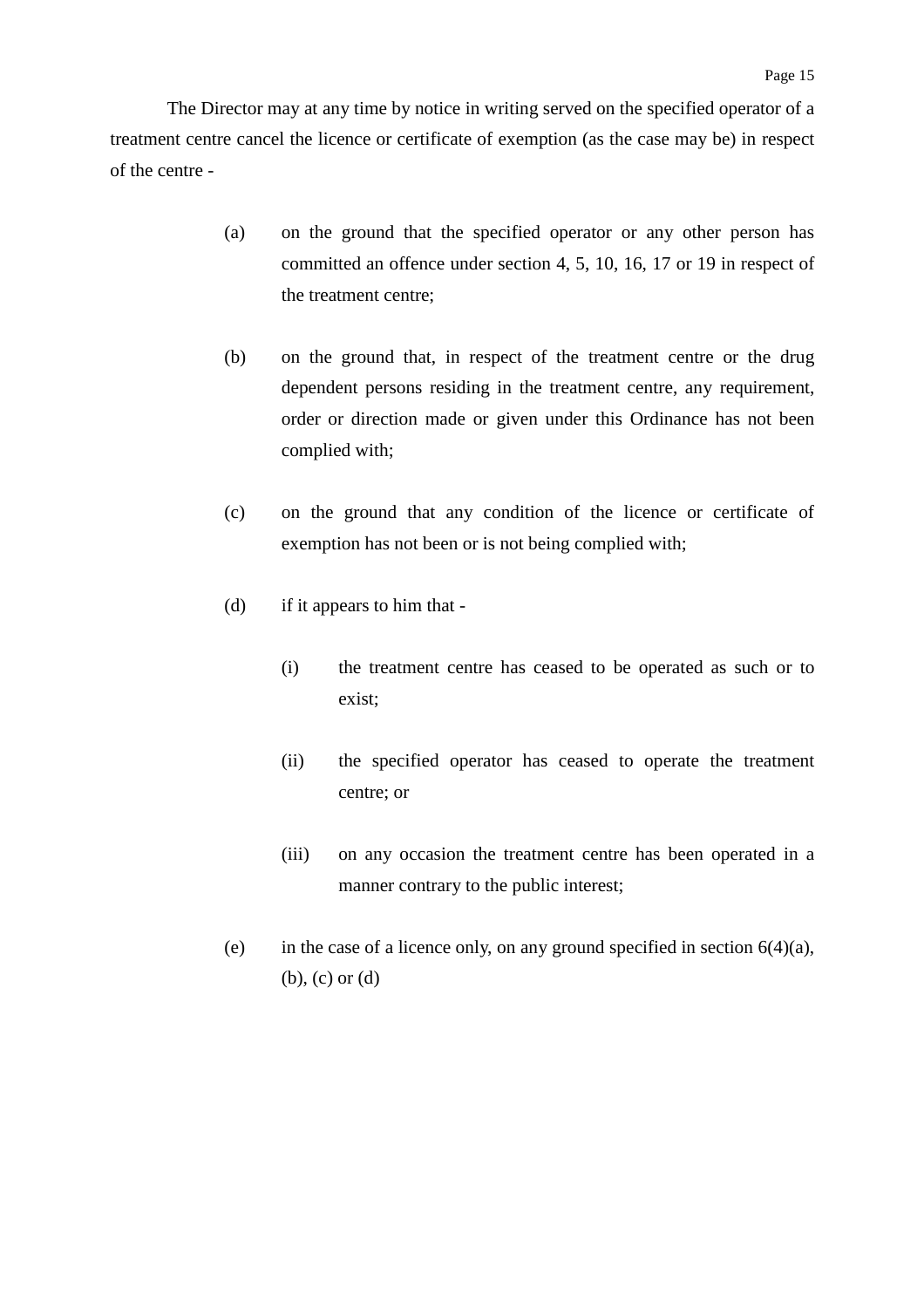which would entitle him to refuse an application for the licensing of the treatment centre,

but before serving the notice of cancellation, he shall comply with section 15.

#### **15. Notice of refusal or cancellation**

- (1) The Director shall, before
	- (a) refusing an application for a licence or certificate of exemption or an application for its renewal; or
	- (b) serving a notice under section 14,

give to the applicant or the specified operator of the treatment centre, as the case may be, notice of his intention to do so, which shall -

- (i) state the grounds on which he intends to refuse the application or serve a notice under section 14 (as the case may be); and
- (ii) contain a statement that such applicant or such specified operator may make written representations to him within 21 days after the day on which the Director's notice is given.

(2) The Director may, after 21 days from the day on which the notice under subsection (1) is given and after considering the written representations (if any) received from the applicant or specified operator, serve on the applicant or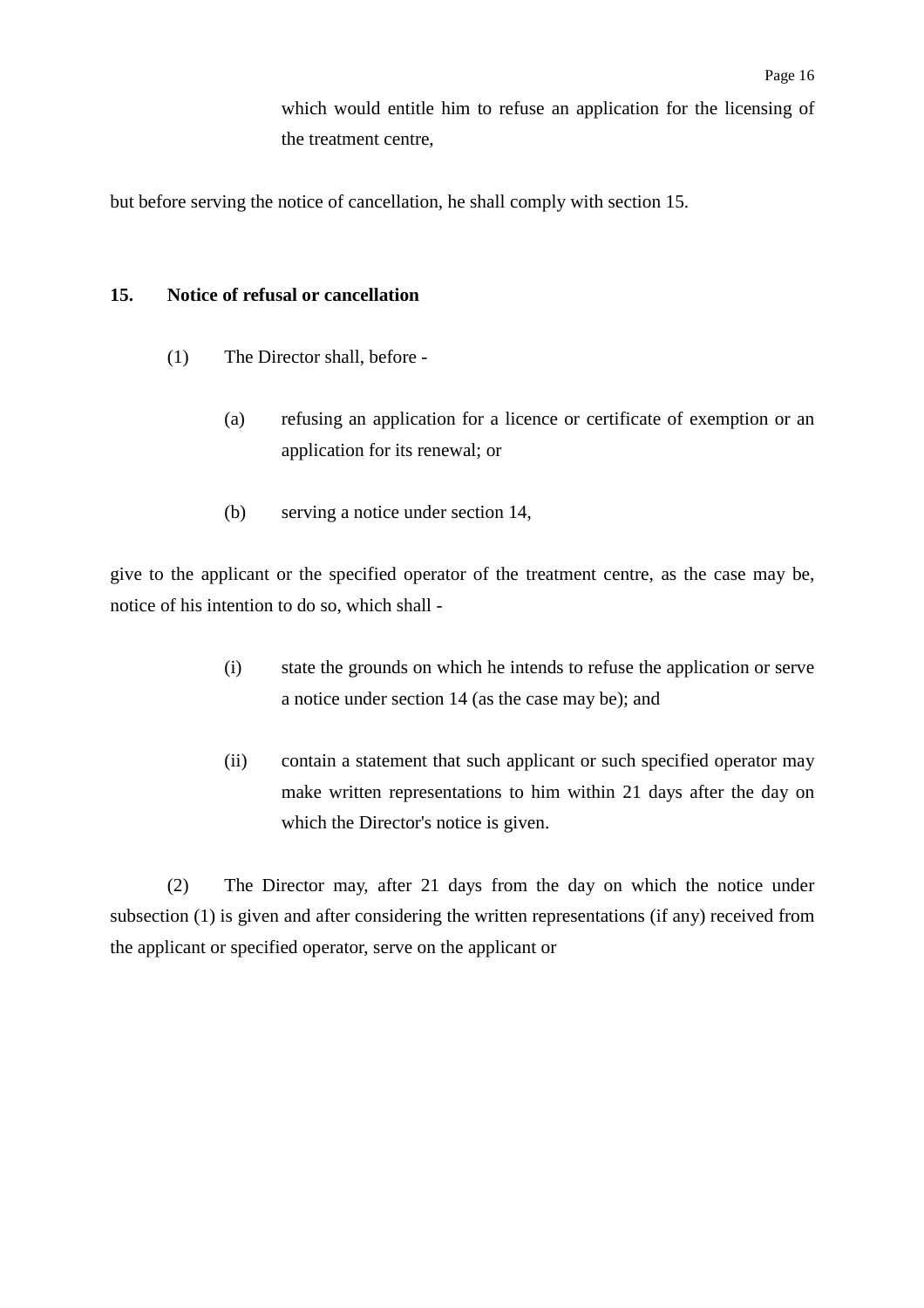specified operator -

- (a) a notice in writing of the Director's refusal of the application; or
- (b) the notice under section 14,

as the case may be, but a notice under paragraph (a) or (b) shall not have effect earlier than 21 days from the day on which such notice is given.

#### PART III

#### SUPERVISION OF TREATMENT CENTRES

#### **16. Power of Director to give directions**

(1) The Director may, in respect of a treatment centre, by notice in writing, give such directions as appear to him to be required to ensure that -

- (a) the treatment centre is operated and managed satisfactorily;
- (b) the well being of the drug dependent persons residing in the treatment centre is safeguarded in a proper manner;
- (c) adequate apparatus and equipment required as safeguards against fire or other hazard likely to endanger the lives or health of the residents are provided in the treatment centre; and
- (d) the provisions of this Ordinance are complied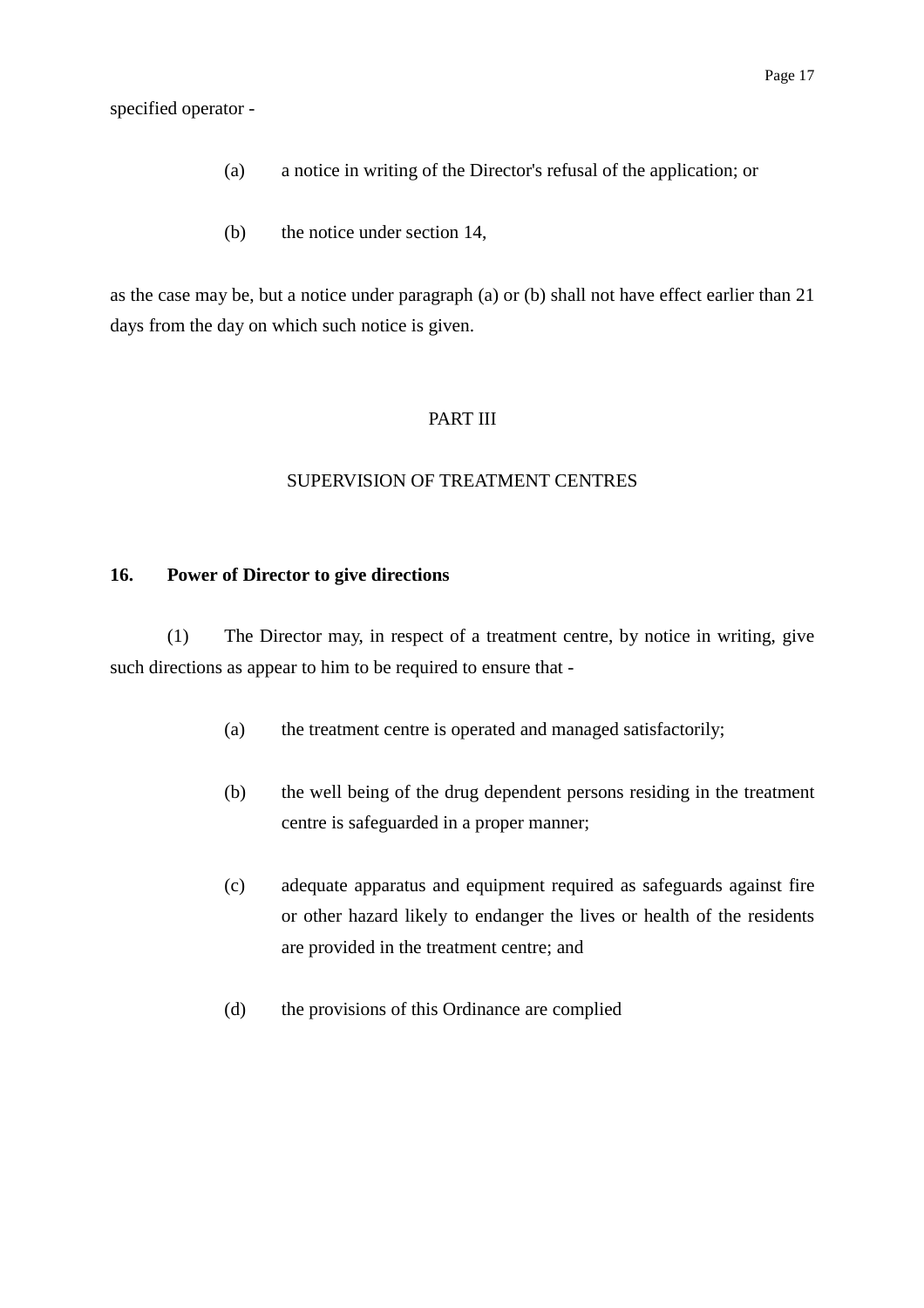with.

- (2) A notice under subsection (1)
	- (a) shall be served on the specified operator of the treatment centre; and
	- (b) shall indicate a period within which the directions shall be complied with.

(3) A person who fails to comply with the requirements of a direction given under this section within the period indicated in the notice served on him under subsection (2) commits an offence, and is liable to a fine at level 6 and to imprisonment for 6 months.

# **17. Director may order cessation of use of any place as a treatment centre**

- (1) The Director may
	- (a) if it appears to him that there is any danger or risk of danger to persons in residence in a treatment centre; or
	- (b) the requirements of a direction given under section  $16(1)$  have not been complied with within the period indicated in the notice served under that section,

by order in writing require that the place or any part of such place used as the treatment centre shall cease to be so used for such period as he thinks fit or until further notice.

(2) An order under this section shall be served on the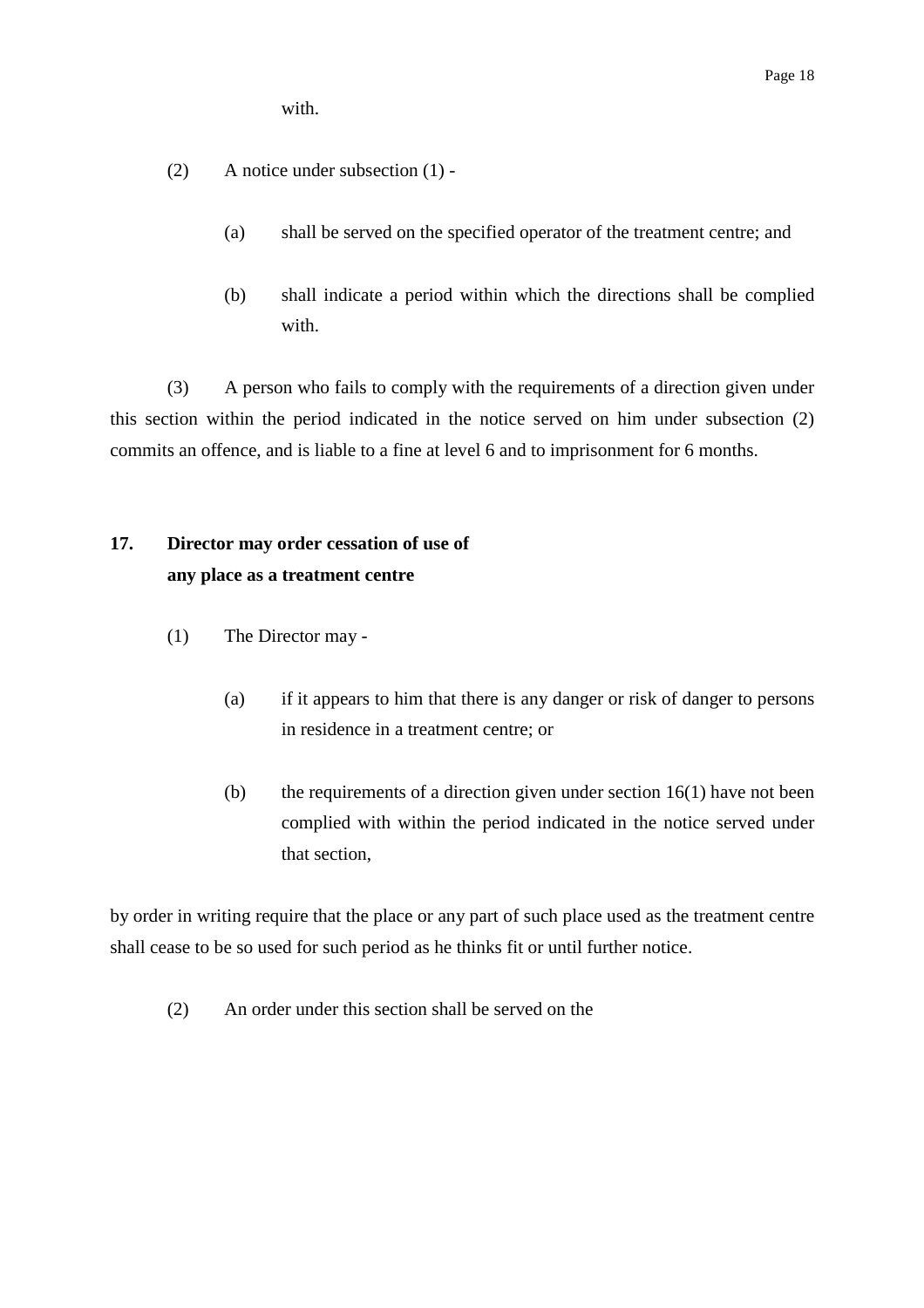specified operator of the treatment centre and shall take effect from the date of service.

(3) A person who fails to comply with any requirement of an order served on him under this section commits an offence, and is liable to a fine at level 6 and to imprisonment for 6 months and to a fine of \$5,000 for each day during which the offence continues.

#### **18. Inspection and other powers**

(1) The Director or any public officer authorized by him in writing may, in relation to a treatment centre in respect of which a licence or a certificate of exemption has been issued -

- (a) at all reasonable times enter and inspect the treatment centre, with such assistants as may be necessary;
- (b) require the production of, and examine or take copies of any book, document or other article relating to the operation or management of the treatment centre or to any other activity carried out in or in relation to the treatment centre;
- (c) require any information relating to such operation, management or activity to be furnished;
- (d) remove for further examination any book,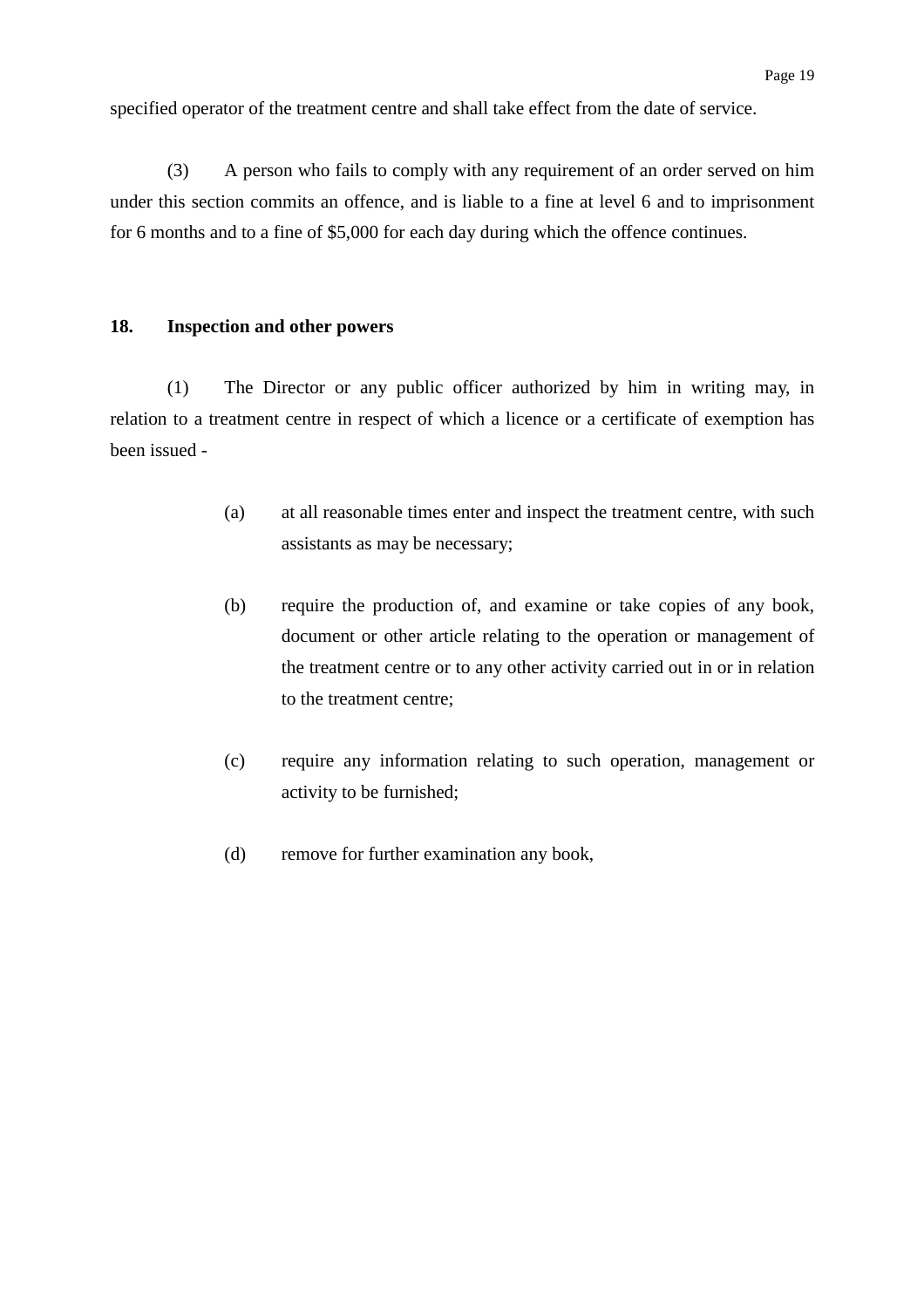document or other article which he has reason to suspect is or contains

- (i) evidence of the commission of an offence against this Ordinance; or
- (ii) evidence of a ground for the cancellation of the licence or certificate of exemption;
- (e) do such other things as are necessary for the inspection of the treatment centre or for the inspection or testing of any equipment, works or system used for or in connection with the operation, keeping, management or other control of the treatment centre.

(2) For the purposes of this Ordinance, the Director or any public officer authorized by a warrant issued under subsection (4) may, with such assistants as may be necessary, enter and inspect any place which he has reason to suspect is being used as a treatment centre without a licence or certificate of exemption.

-

(3) Where pursuant to subsection (2), the Director or a public officer has entered any place, he may -

> (a) require any person apparently in charge of the place to produce for his examination any book, document or other article relating to the management of any business being carried on in the place or to furnish any information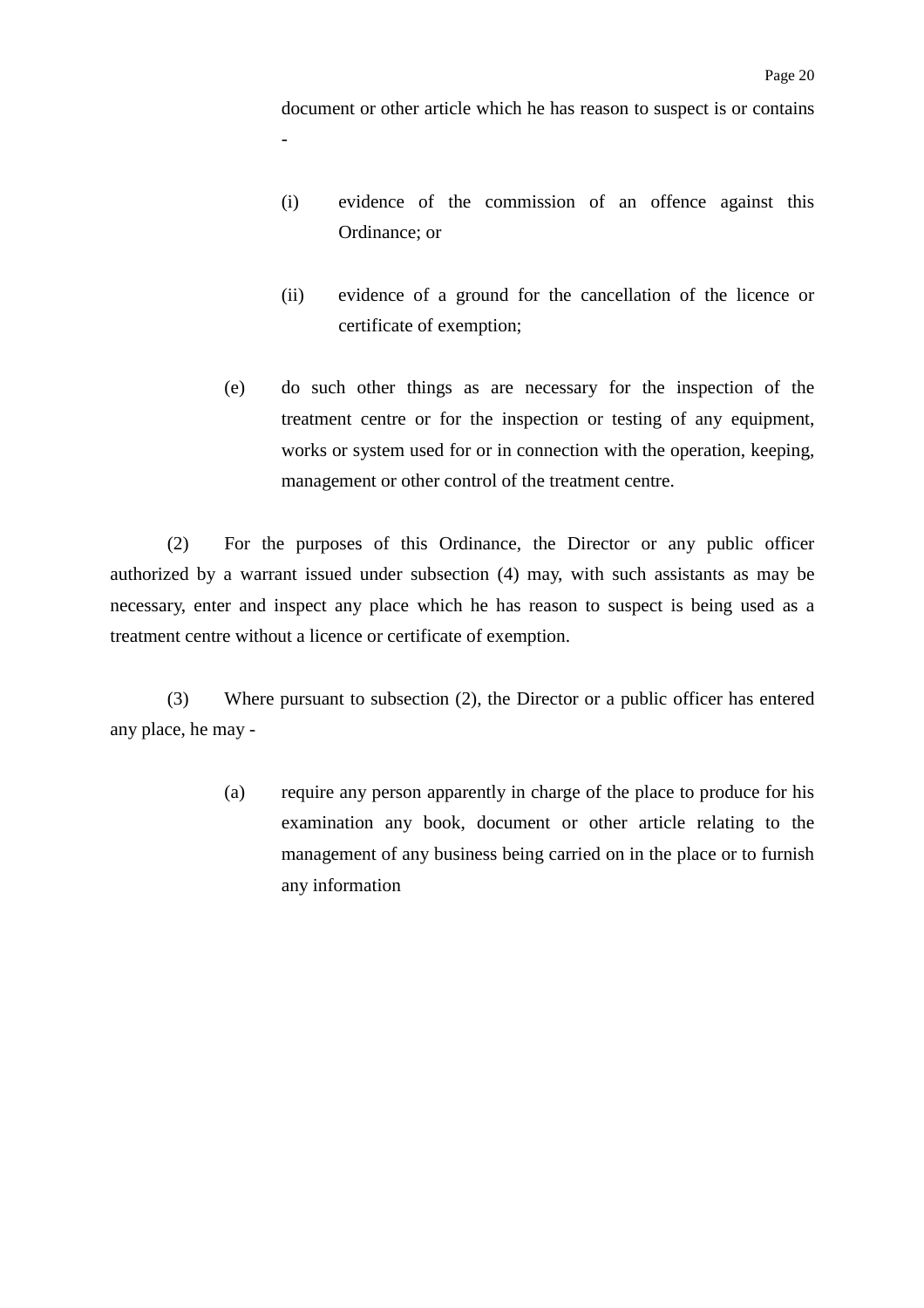relating to such management or business, and to take copies;

(b) remove for further examination any book, document or other article which he has reason to suspect is or contains evidence of the commission of an offence against this Ordinance.

(4) If a magistrate is satisfied by information on oath that there are reasonable grounds for suspecting that a place is being used as a treatment centre without a licence or certificate of exemption, he may issue a warrant authorizing the Director or any public officer, with such assistants as may be necessary, to enter and inspect that place for the purposes of this Ordinance, and may authorize the use of such force as may be necessary in effecting the entry.

(5) Any book, document or other article removed under subsection  $(1)(d)(i)$  or (3)(b) shall, as soon as practicable after such removal, be delivered to the Commissioner of Police, or to some person nominated by the Commissioner in that behalf, by the person who removed them.

(6) Where any book, document or other article removed under subsection  $(1)(d)(i)$ or (3)(b) is delivered in accordance with subsection (5) to the Commissioner of Police, or to some person nominated by the Commissioner in that behalf, the Commissioner of Police or that person, as the case may be, shall, if no prosecution is instituted within 6 months after such delivery in respect of the suspected offence to which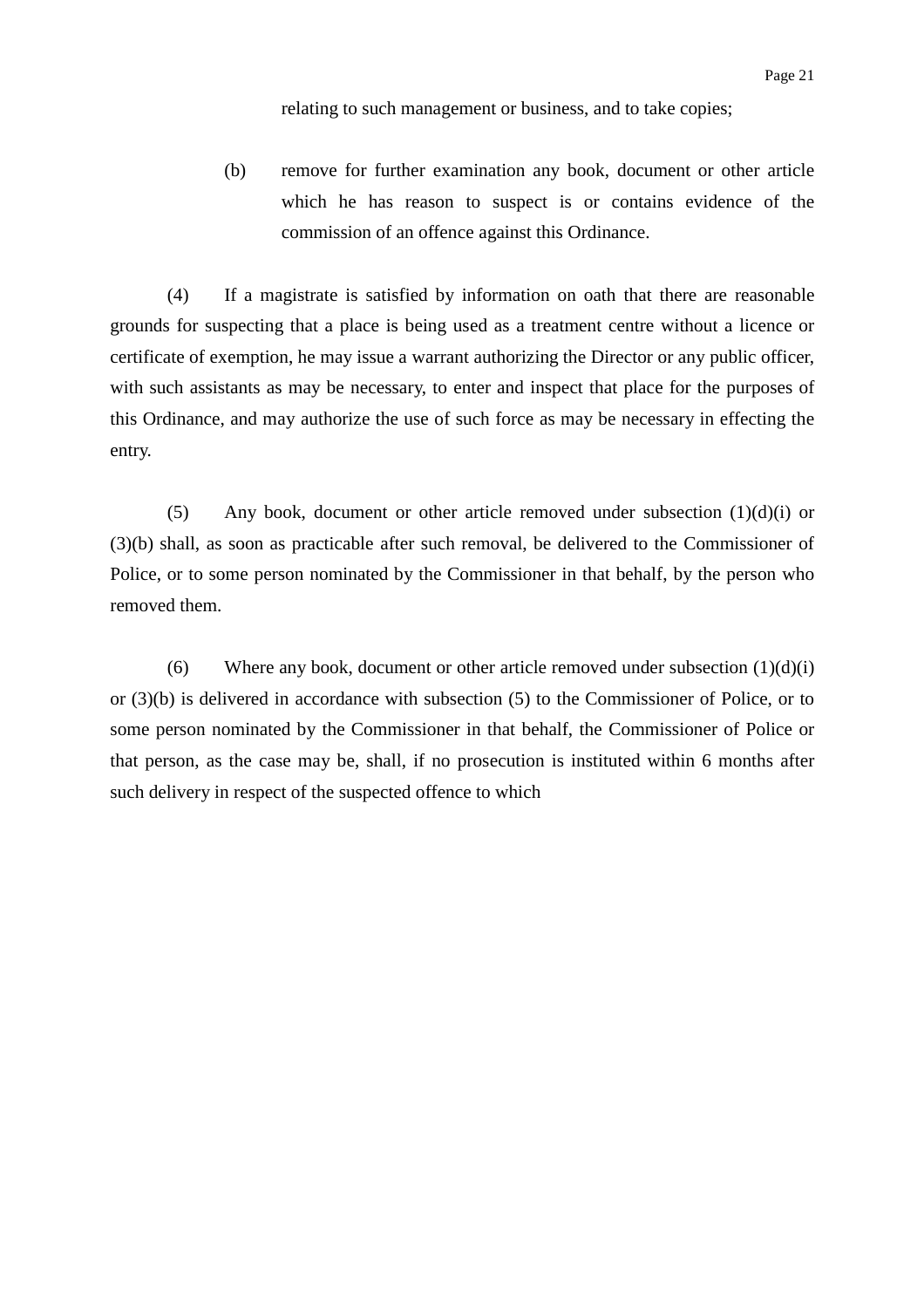- (a) if removed under subsection  $(1)(d)(i)$ , to the specified operator; or
- (b) if removed under subsection  $(3)(b)$ , to the person from whom it was so seized.

#### **19. Offences in relation to section 18**

- (1) A person who
	- (a) fails, without reasonable excuse, to produce any book, document or other article upon being so required under section 18;
	- (b) fails, without reasonable excuse, to furnish any information upon being so required under section 18;
	- (c) in complying with any requirement made under section 18, furnishes any information which is false or misleading in a material particular and which he knows or reasonably ought to know is false or misleading in such particular; or
	- (d) obstructs any person in the exercise of any of that person's powers under section 18,

commits an offence.

(2) A person who commits an offence under this section is liable to a fine at level 6 and to imprisonment for 6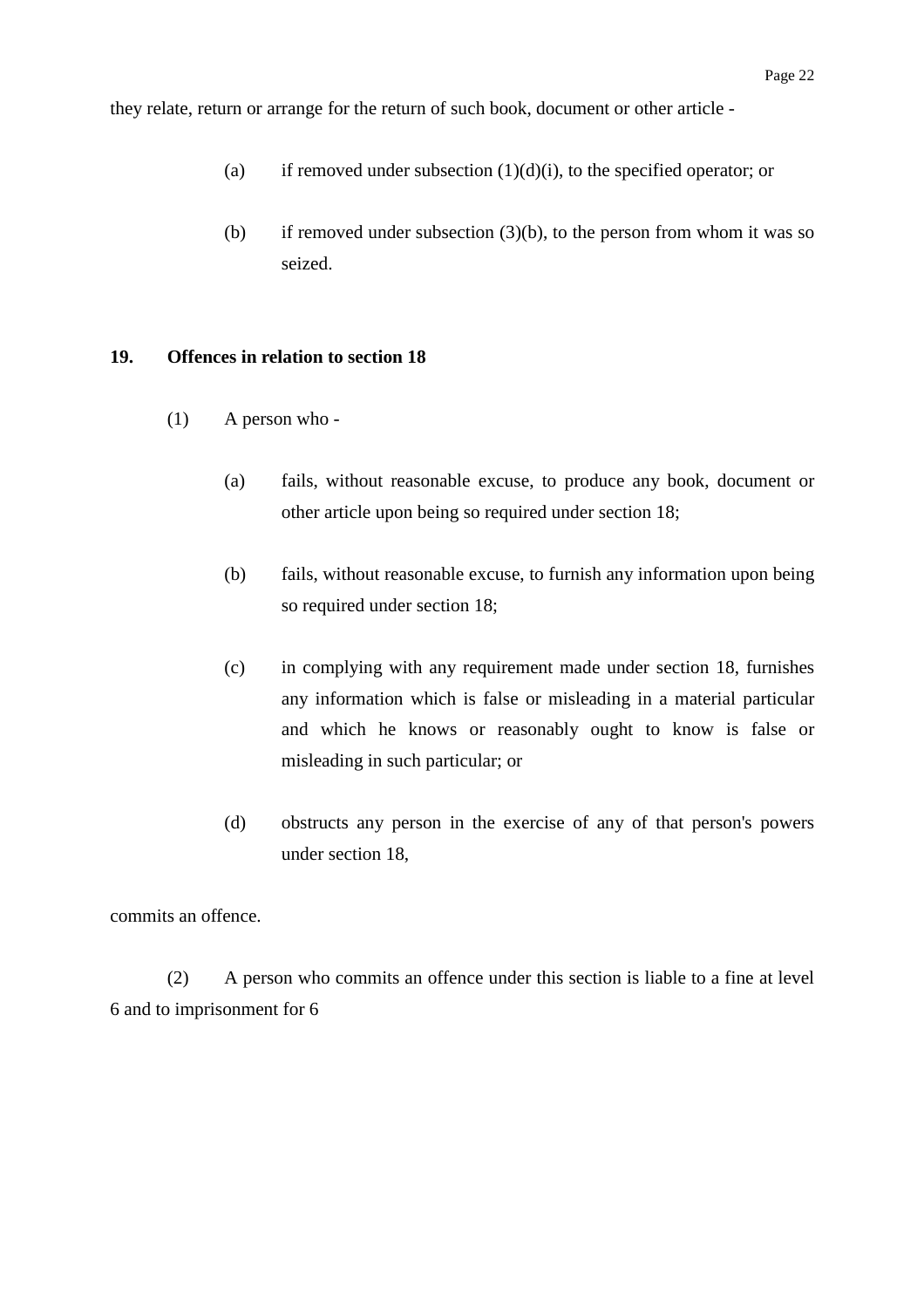months and to a fine of \$5,000 for each day during which the offence continues.

#### **20. Exercise of Director's powers**

The Director may authorize any public officer to perform or exercise any function, duty or power imposed or conferred on the Director under this Ordinance.

#### PART IV

#### GENERAL PROVISIONS RELATING TO OFFENCES

### **21. Offences by corporation or partners**

- $(1)$  If -
	- (a) a person who commits an offence under this Ordinance is a body corporate; and
	- (b) it is proved that the offence was committed with the consent or connivance of, or was attributable to any neglect on the part of, a director of, or other person concerned in the management of, the body corporate,

the director or that other person also commits the offence.

- $(2)$  If -
	- (a) a person who commits an offence under this Ordinance is a partner of a partnership; and
	- (b) it is proved that the offence was committed with the consent or connivance of, or was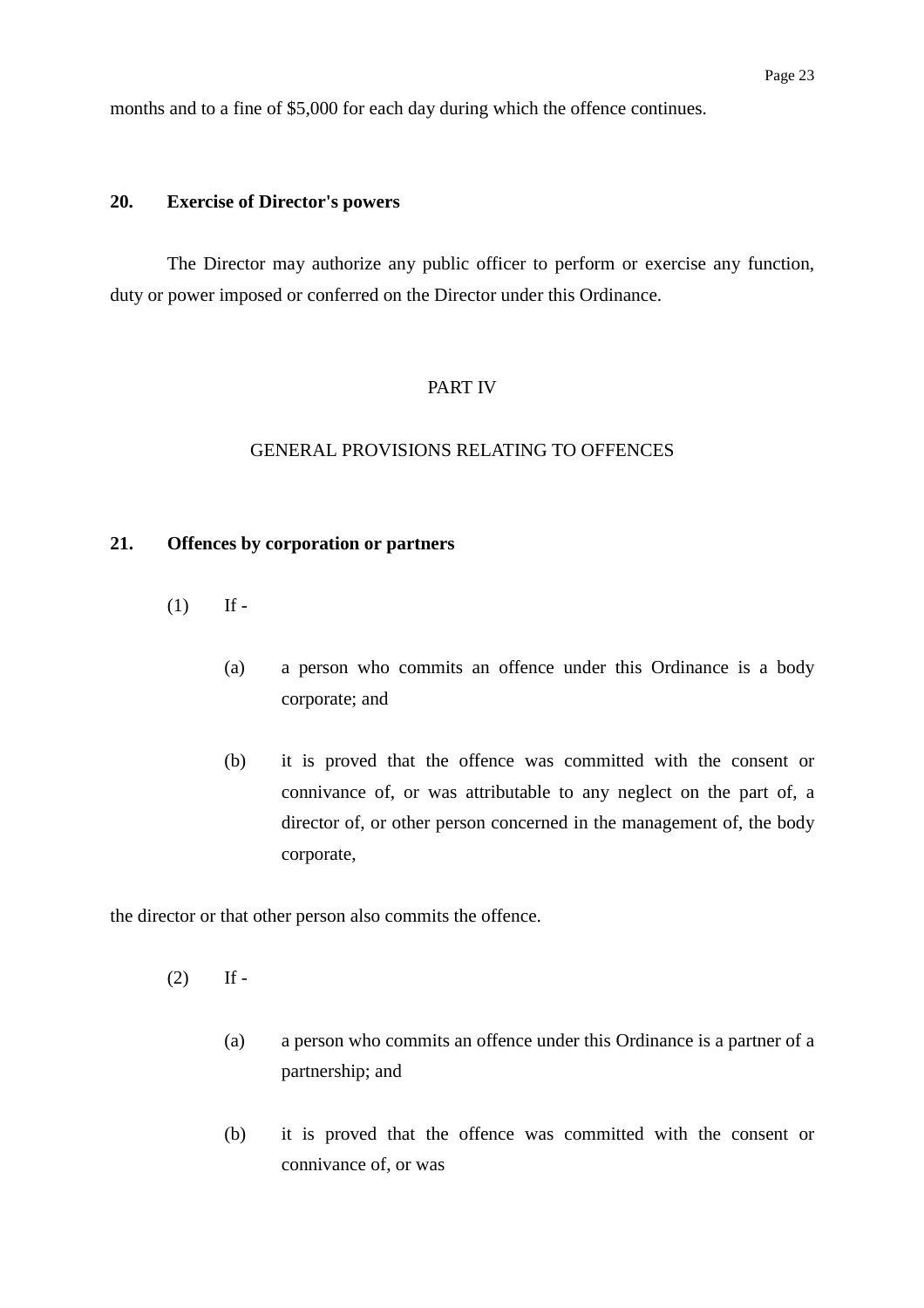attributable to any neglect on the part of, any other partner or other person concerned in the management of the partnership,

that other partner or person also commits the offence.

#### **22. Time limit for prosecution of offences**

Any prosecution under the provisions of this Ordinance shall be commenced -

- (a) within 6 months of the commission of the offence; or
- (b) within 6 months of the offence being discovered by or coming to the notice of the Director,

whichever is the later.

#### **23. Inadmissibility of information**

- (1) A statement or admission made by a person
	- (a) for the purpose of being admitted to a treatment centre for treatment or rehabilitation; or
	- (b) while he is undergoing treatment or rehabilitation at a treatment centre,

is inadmissible as evidence in any proceedings against him under the Dangerous Drugs Ordinance (Cap. 134).

(2) Any information obtained in the course of or as a result of the production or removal of any book, document or other article under section 18(1) or (3) is inadmissible as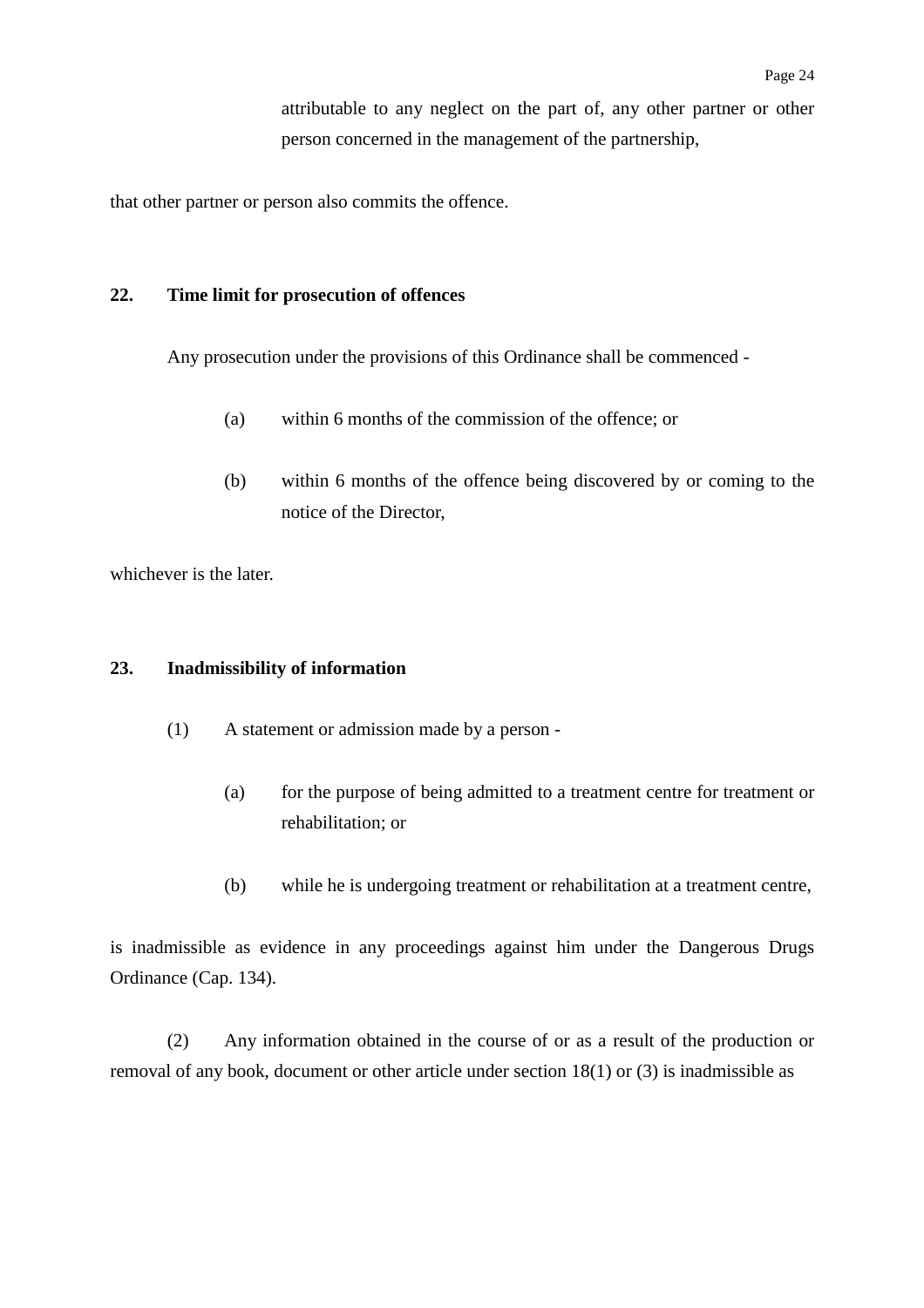evidence against any person who is undergoing or has undergone treatment or rehabilitation in a treatment centre in any proceedings under the Dangerous Drugs Ordinance (Cap. 134).

#### PART V

#### APPEAL

#### **24. Appeals against decisions of Director**

(1) A person who is aggrieved by a determination or decision of the Director made in respect of him under any of the following provisions may appeal to the Administrative Appeals Board -

- (a) section  $6(2)(b)$  (refusing to issue a licence);
- (b) section  $8(3)(b)$  (refusing to issue a certificate of exemption);
- (c) section 9(3)(b) (refusing to renew a licence or certificate of exemption);
- (d) section 14 (cancelling a licence or certificate of exemption).

(2) An appeal under subsection (1) shall be made within 21 days after the person aggrieved has received notice of the determination or decision.

(3) The effect of a decision that is appealed against under subsection (1) shall be suspended as from the day on which the appeal is made until such appeal is disposed of,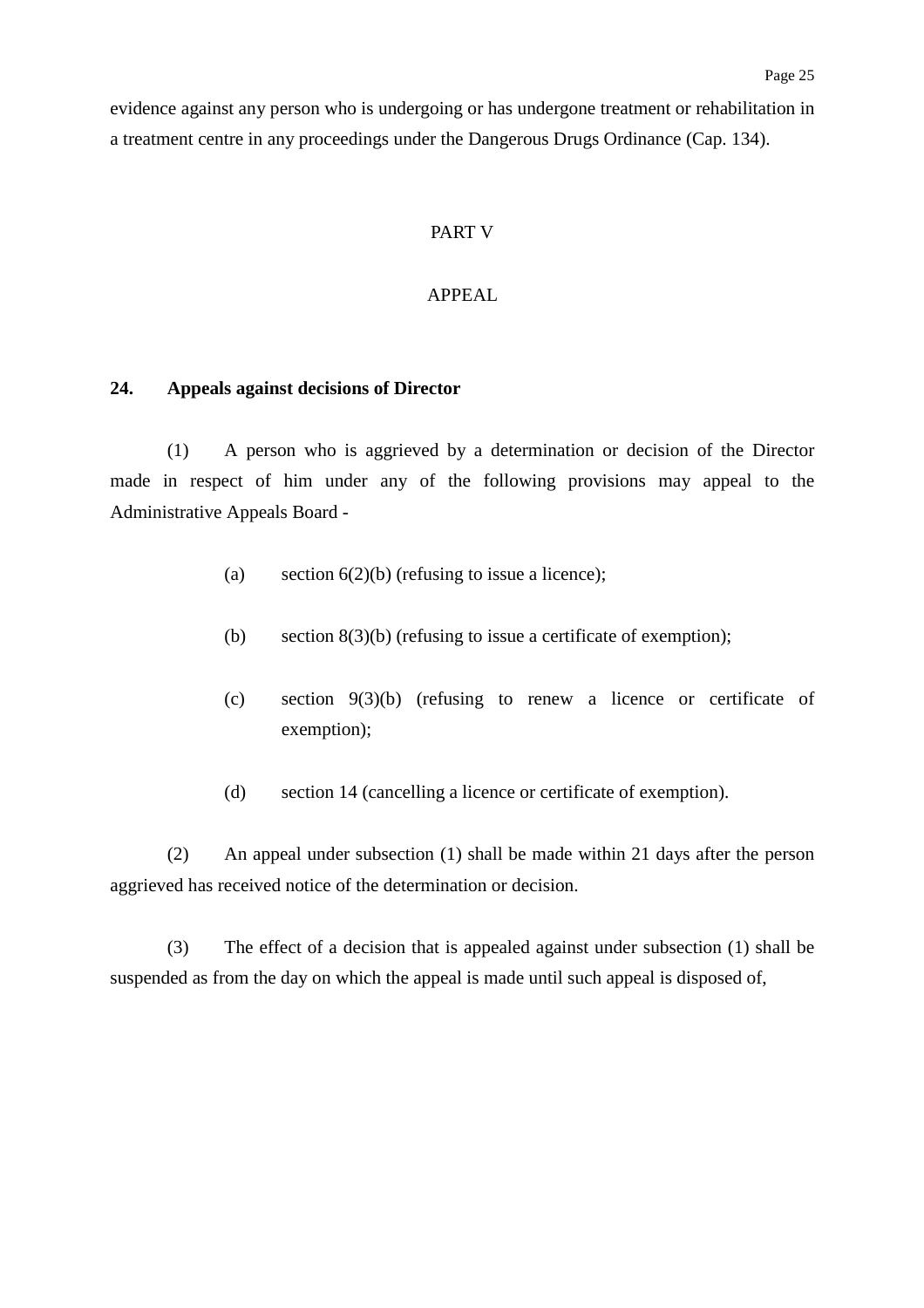- (a) such suspension would, in the opinion of the Director, be contrary to the public interest; and
- (b) the notice of the decision contains a statement to that effect.

# PART VI

## **MISCELLANEOUS**

# **25. Codes of Practice relating to operation of treatment centres**

- (1) The Director may issue from time to time Codes of Practice
	- (a) setting out principles, procedures or guidelines for the operation, management or other control of treatment centres;
	- (b) providing practical guidance in respect of any one or more of the requirements of this Ordinance.

(2) A copy of any Code of Practice issued under subsection (1) shall be made available by the Director for inspection by the public free of charge at such offices of the Government as the Director may direct during the usual hours of business of the offices.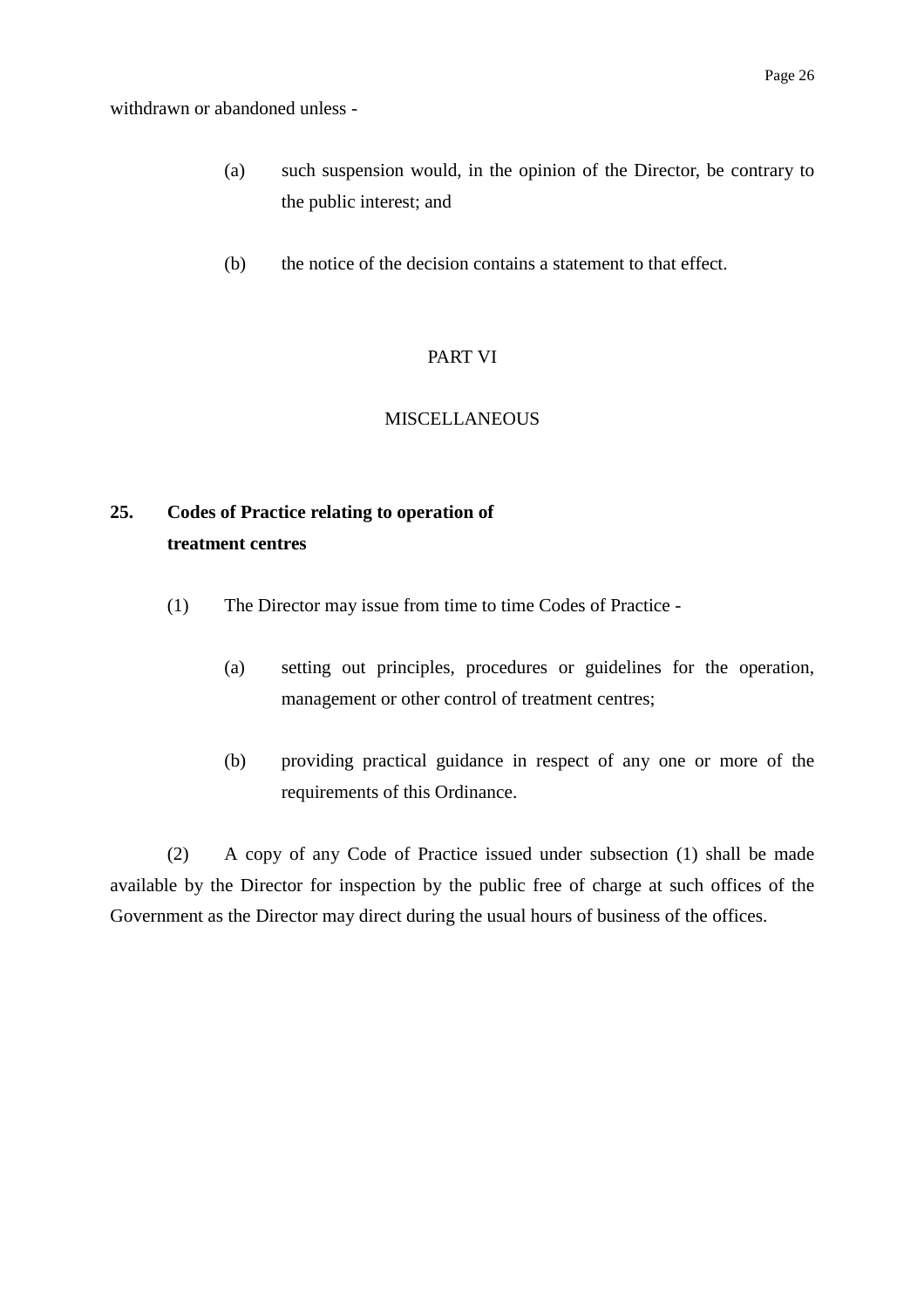#### **26. Service of documents**

A notice or other document (howsoever described) authorized or required to be served on a person under this Ordinance shall be deemed to be so served if -

- (a) in the case of an individual, it is
	- (i) delivered to him;
	- (ii) left at his last known address; or
	- (iii) sent by post to him at such address;
- (b) in the case of a body corporate, it is
	- (i) given to or served on a director of the body corporate;
	- (ii) left at the body corporate's last known address; or
	- (iii) sent by post to the body corporate at such address; and
- (c) in the case of a partnership, it is
	- (i) delivered, left or sent in accordance with paragraph (a) on any partner who is an individual; or
	- (ii) given, served, left or sent in accordance with paragraph (b) on any partner which is a body corporate.

# **27. No fee payable in respect of licence or certificate of exemption**

No fee is payable -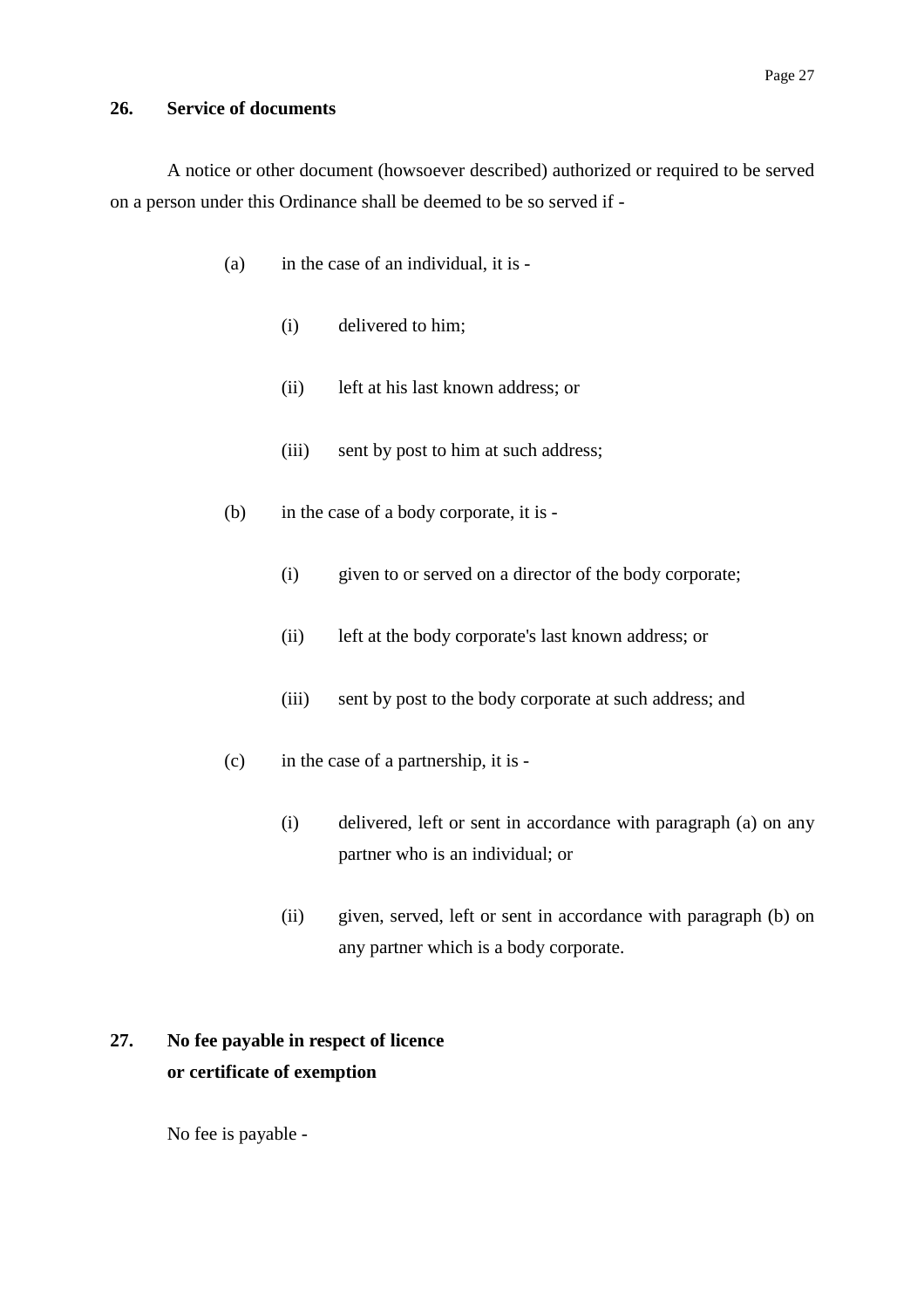- (a) on an application for the issue or renewal of a licence or certificate of exemption; or
- (b) for the issue or renewal of a licence or certificate of exemption.

#### **28. Regulation**

- (1) The Chief Executive in Council may by regulation provide for
	- (a) the operation, management, supervision and inspection of treatment centres;
	- (b) the duties and responsibilities of specified operators;
	- (c) the keeping of books of accounts, records or other information in respect of the operation or activities of, or drug dependent persons admitted to, treatment centres;
	- (d) the reports and information to be supplied to the Director in respect of treatment centres;
	- (e) the design, structure, hygiene and sanitation of treatment centres;
	- (f) the precautions to be taken against fire or other peril likely to endanger the lives or health of drug dependent persons undergoing treatment or rehabilitation at treatment centres;
	- (g) subject to section 27, the fees to be charged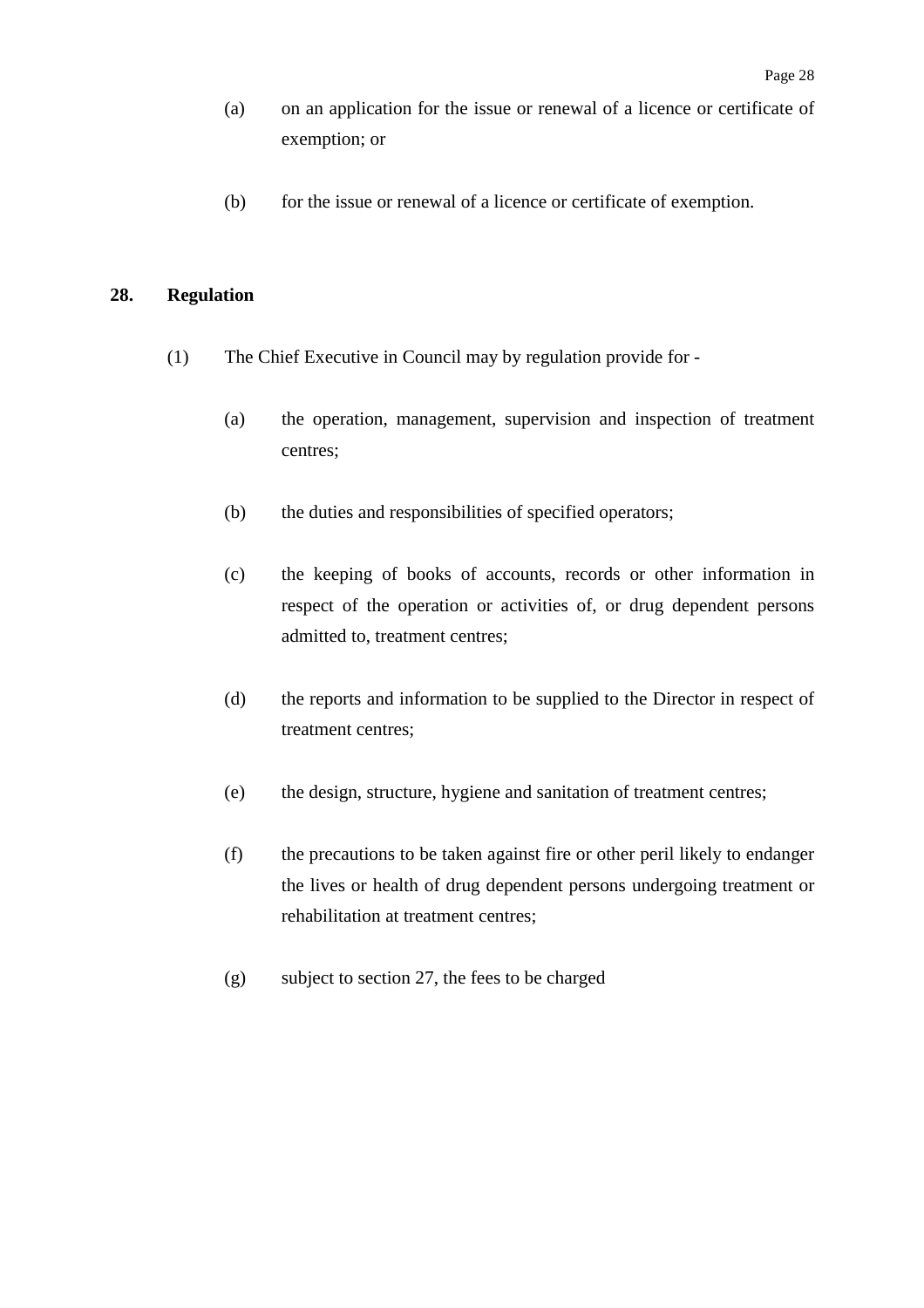for any matter prescribed or permitted by this Ordinance;

- (h) generally, carrying into effect the provisions of this Ordinance.
- (2) Any regulation made under this section may
	- (a) provide for the exemption of any treatment centre from the application of the regulation or any provision of the regulation;
	- (b) empower the Director to grant exemptions, with or without conditions, from the application of the regulation or any provision of the regulation;
	- (c) prohibit the performance of particular actions without the consent of the Director;
	- (d) authorize the Director to require or prohibit the performance of particular actions; and
	- (e) require particular actions to be performed to the satisfaction of the Director.

(3) Any regulation made under this section may provide that a contravention of any provision thereof shall be an offence punishable by a fine at level 4 and to imprisonment for 3 months.

(4) The amount of fees provided for under subsection  $(1)(g)$  need not be limited by reference to the amount of administrative or other costs incurred or likely to be incurred by the Director in the discharge of his functions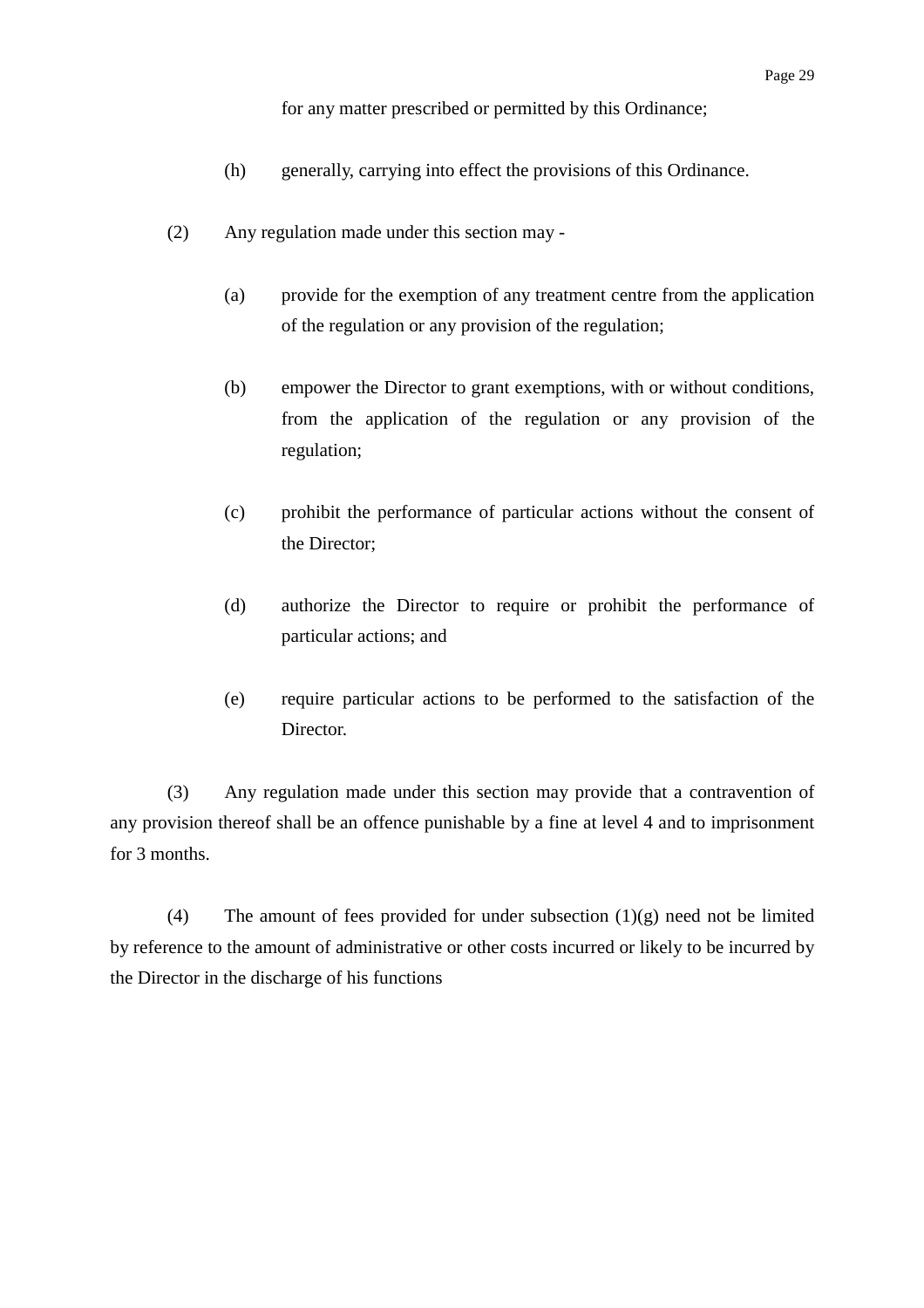under this Ordinance.

(5) Any regulation made under subsection  $(1)(g)$  may provide for the waiver, remission, reduction or refund of any fee.

#### **29. Amendment of Schedule**

The Secretary for Security may by order amend the Schedule.

#### **30. Transitional provisions**

(1) Where a person is operating a treatment centre immediately before the commencement of section 4, a certificate of exemption is deemed to have been issued unconditionally in respect of the treatment centre specifying the person as the specified operator.

(2) A certificate of exemption deemed to have been issued under subsection (1) has effect -

- (a) until the expiration of 3 months after the date of that commencement; or
- (b) if the person has made an application in respect of the treatment centre in accordance with section 6 or 8 within 3 months before that expiration -
	- (i) until the issue of the licence or certificate of exemption (as the case may be) so applied for; or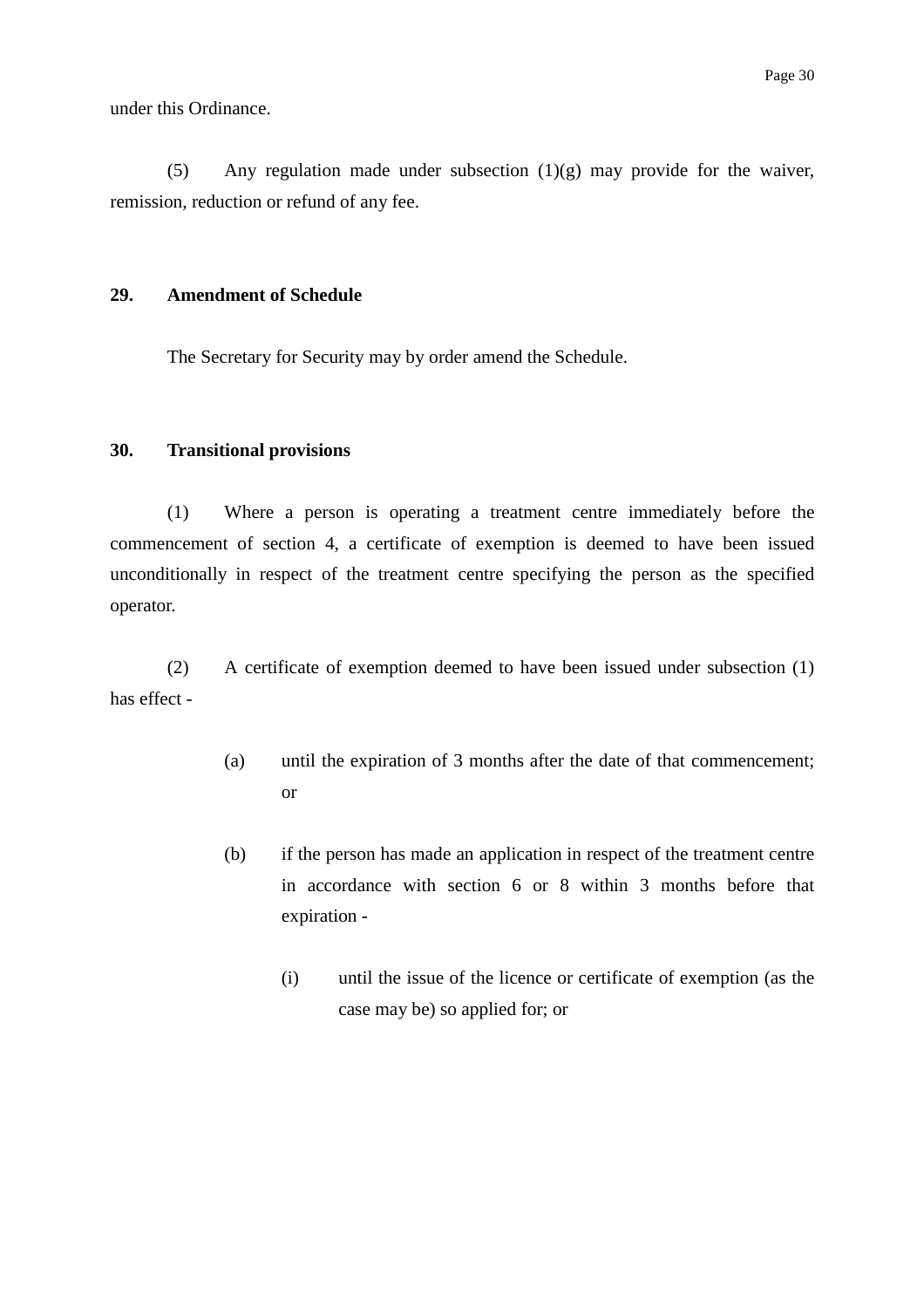(ii) (in the case of the application being refused) until 21 days after he has received notice of the decision or, if an appeal is made against the decision under section 24, until such appeal is disposed of, withdrawn or abandoned.

#### **31. Repeal**

The Drug Addicts Treatment and Rehabilitation Ordinance (Cap. 326) and all subsidiary legislation made under it are repealed.

### **Consequential Amendments**

### **Administrative Appeals Board Ordinance**

### **32. Schedule amended**

The Schedule to the Administrative Appeals Board Ordinance (Cap. 442) is amended by adding -

| "48. | Drug Dependent Persons Treatment | A determination or decision of the |                                      |
|------|----------------------------------|------------------------------------|--------------------------------------|
|      | and Rehabilitation Centres       |                                    | Director of Social Welfare under     |
|      | (Licensing) Ordinance (          | of                                 | section 6(2)(b), 8(3)(b), 9(3)(b) or |
|      | <b>2000</b> )                    |                                    | 14."                                 |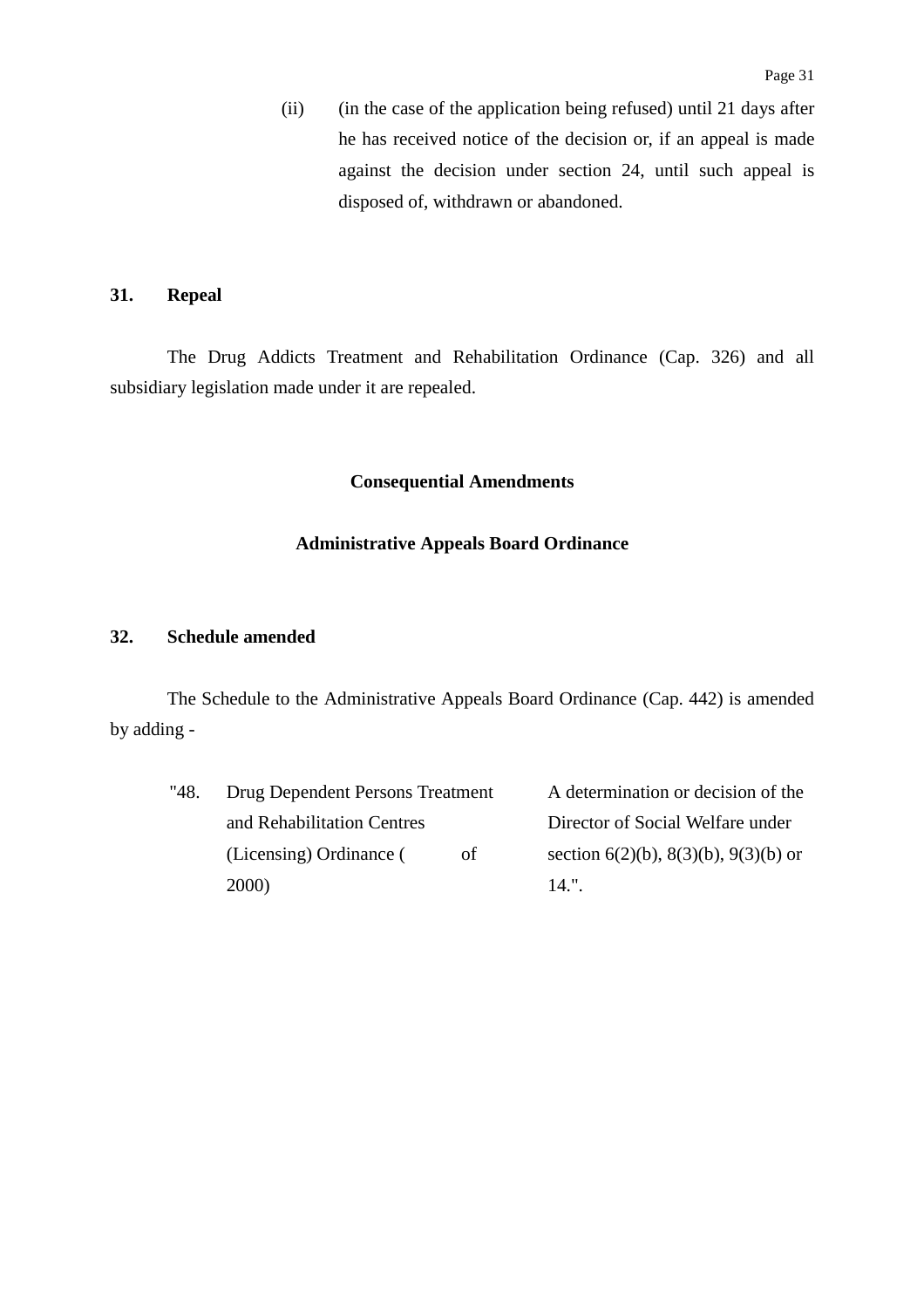### SCHEDULE [ss. 2 & 29]

### SPECIFIED SUBSTANCES

- 1. Zopiclone
- 2. Ketamine
- 3. Volatile Solvents and Inhalants
	- (i) Amylnitrite
	- (ii) Butylnitrite
	- (iii) Butane
	- (iv) Ether
	- (v) Ethyl Acetate
	- (vi) Halocarbons
	- (vii) Hexane
	- (viii) Ketones
	- (ix) Nitrous Oxide
	- (x) Toluene
- 4. Ephedrine

#### **Explanatory Memorandum**

The purpose of this Bill is to establish a scheme for the regulatory control of treatment centres providing residential accommodation for the treatment and rehabilitation of drug dependent persons who undergo such treatment and rehabilitation voluntarily.

2. Clause 2 sets out the definitions necessary for the interpretation of the Bill. The definitions of "drug dependent person" and "treatment centre" are of particular importance in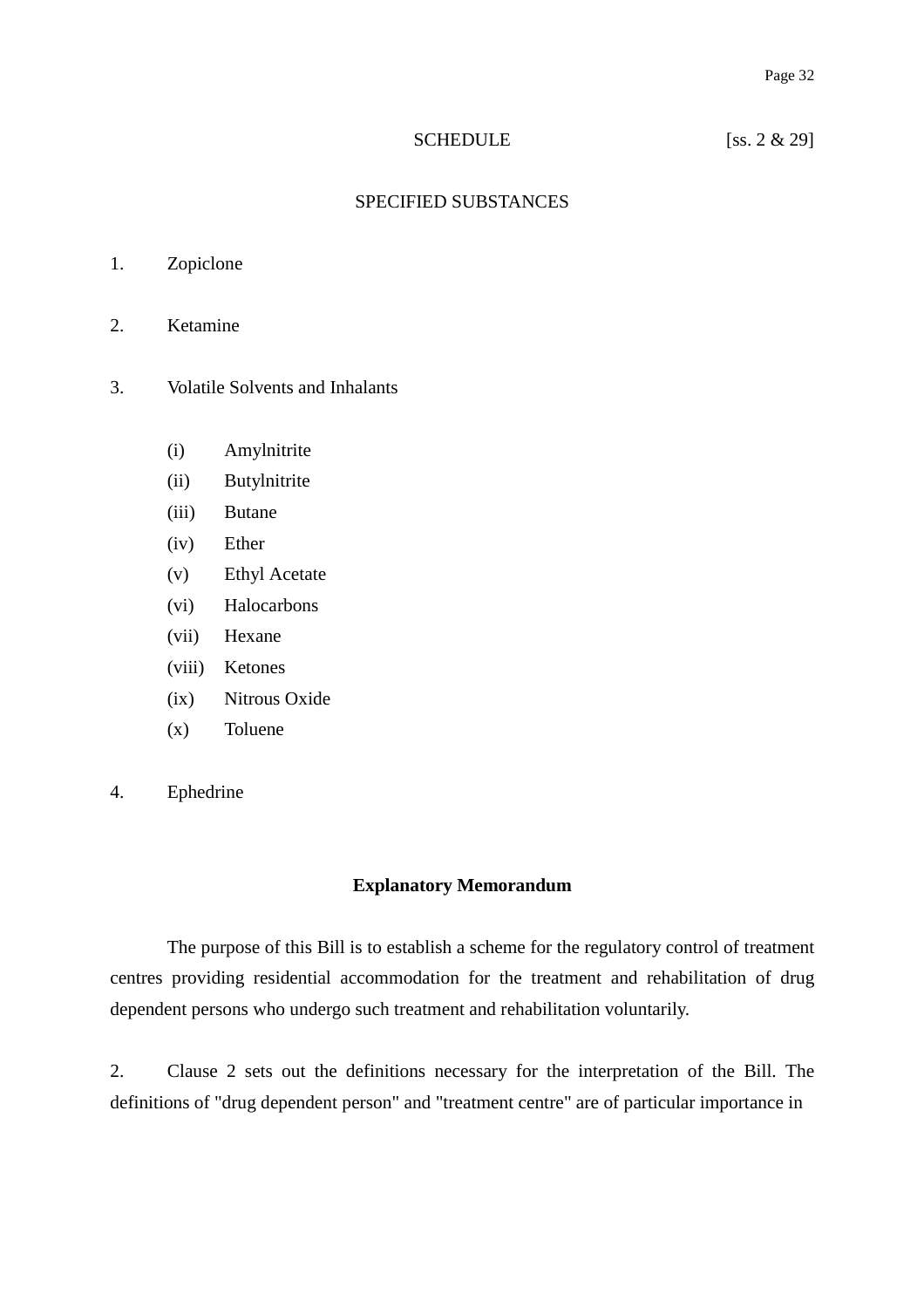construing the scope of application of the Bill.

3. Clause 3(1) provides that the Bill does not apply to treatment centres managed and controlled by the Hospital Authority. Clause 3(2) provides that the requirement for a licence or certificate of exemption under the Bill is additional to any requirement to register under the Hospitals, Nursing Homes and Maternity Homes Registration Ordinance (Cap. 165).

- 4. (a) Clause 4(1) provides that no person shall operate or exercise control over the management of a treatment centre unless he is specified as its operator in a licence or certificate of exemption issued in respect of the treatment centre.
	- (b) Clause 4(2) prohibits any person from taking part in the management of a treatment centre unless a licence or certificate of exemption has been issued in respect of the treatment centre and is for the time being in force.

5. Clause 5 deals with the offences in relation to licence and certificate of exemption. If a treatment centre is operated in contravention of the conditions of its licence or certificate of exemption, the specified operator and any other person exercising control over its management each commits an offence. Clause 5(2) provides a defence for the offence. Clause 5(3) provides that in any proceedings against a specified operator, the prosecutor need not prove the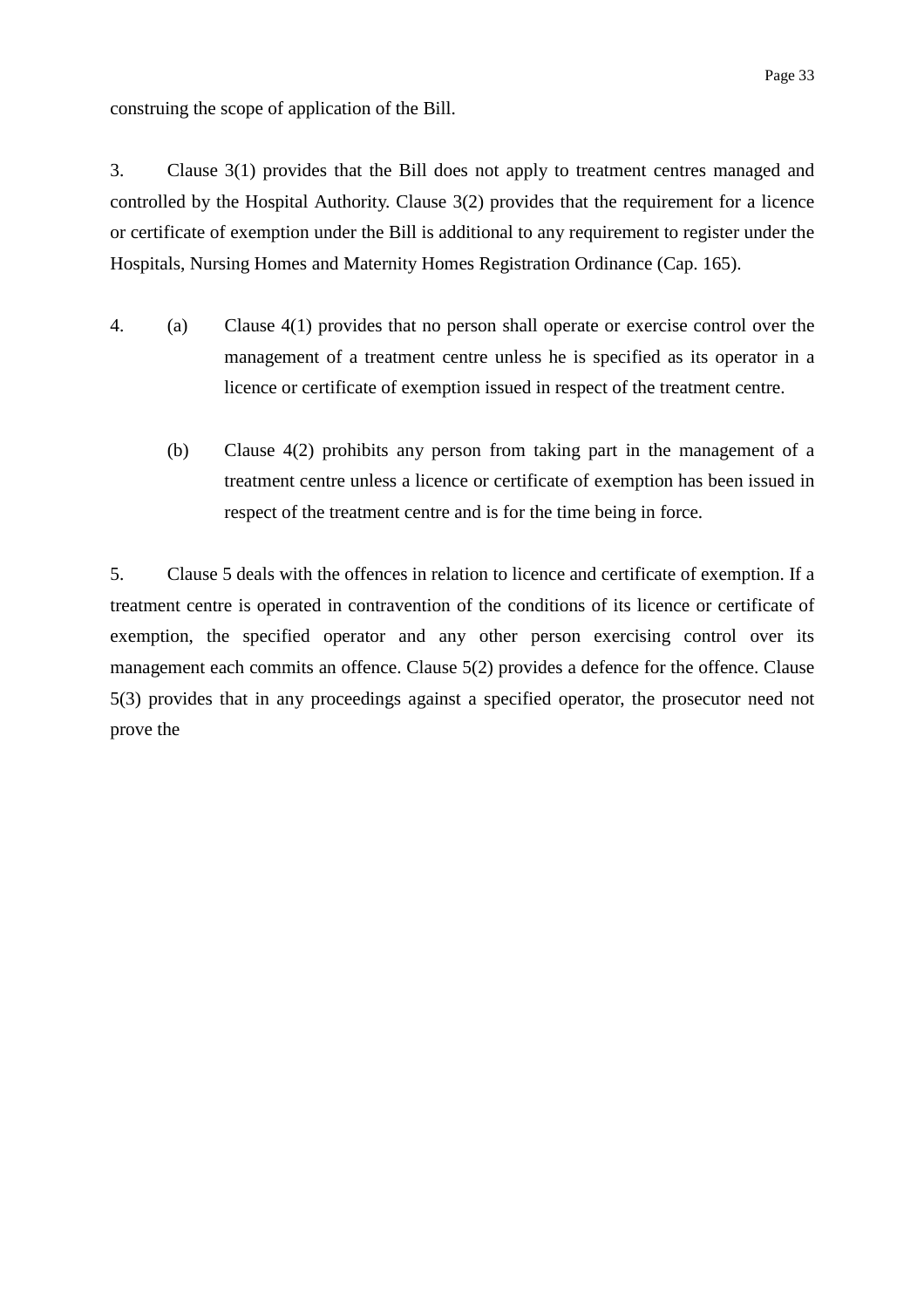operator's knowledge of the condition that is contravened (while he would have to do so in relation to other persons charged with the offence).

6. Clause 6 deals with the application for and issuance of licences. It also sets out certain circumstances where the Director of Social Welfare ("Director") may refuse to issue a licence.

7. Clause 7 states the circumstances in which the Director shall, in relation to his determination of an application for a licence, consider a person as not being a fit person.

8. Clause 8 deals with the application for and issuance of certificates of exemption.

9. Clause 9 deals with renewal of licences and certificates of exemption. The Director may vary the conditions of a licence or a certificate of exemption upon its renewal.

10. Clause 10 provides that the supply of false or misleading information etc. in or in connection with an application made under the Bill is an offence.

11. Clause 11 deals with the forms of the licence and the certificate of exemption. The licence or certificate must specify the period for which it remains in force, being a period not exceeding 12 months, and must be endorsed with any conditions for its issue.

12. Clause 12 provides that the specified operator of a treatment centre shall display or cause to be displayed in a conspicuous place in the centre the subsisting licence or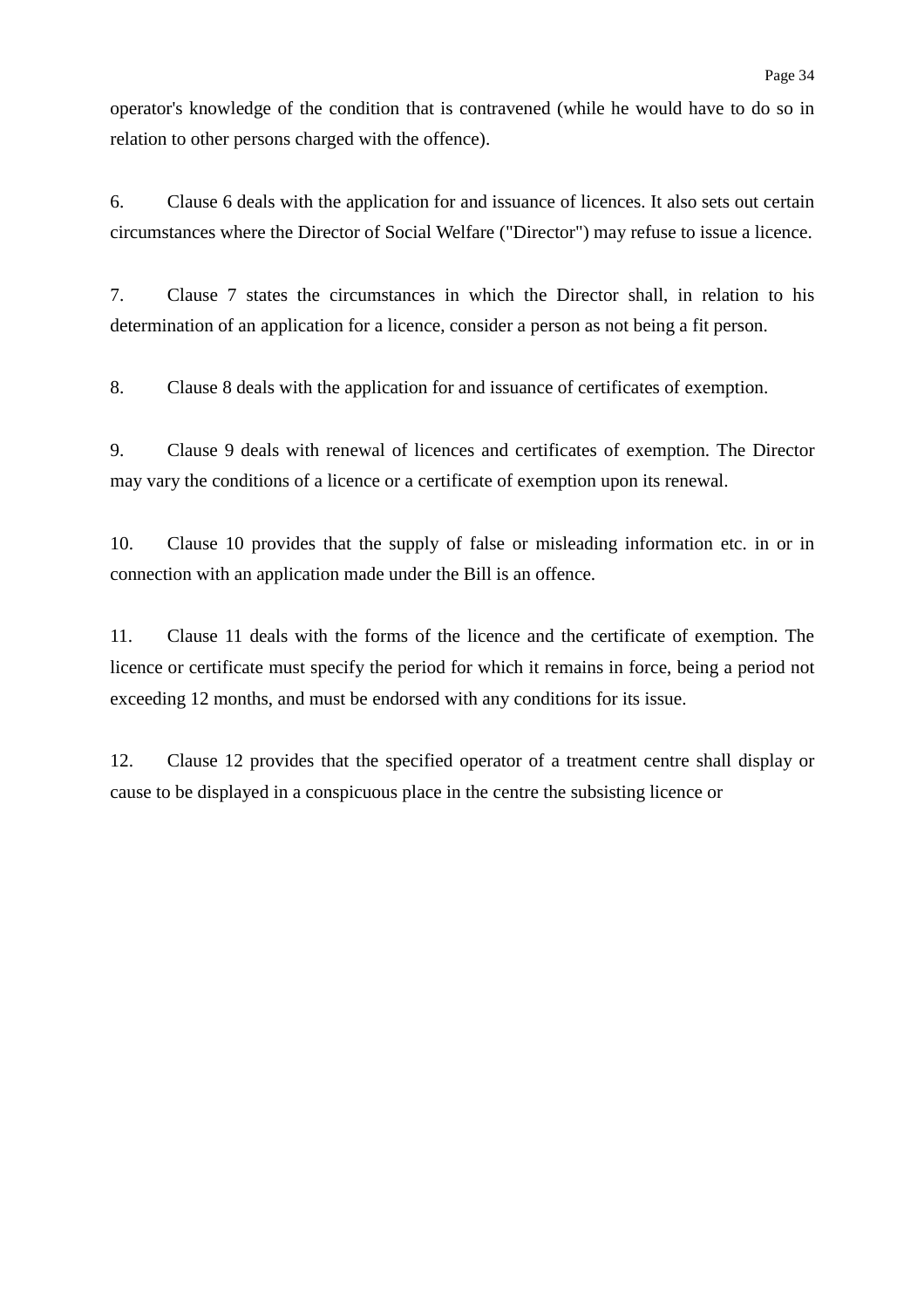certificate of exemption.

13. Clause 13 provides for aids in proof.

14. Clause 14 deals with the cancellation of licence or certificate of exemption.

15. Clause 15 deals with notices of refusal or cancellation. Before the Director refuses an application for the issuance or renewal of a licence or certificate of exemption, or cancels a licence or certificate of exemption, he must give written notice of his intention to do so and allow 21 days thereafter for written representations to be made to him. Any refusal or cancellation is not to take effect earlier than 21 days from the date the notice is given.

16. Clause 16 empowers the Director to give directions in writing to the specified operator of a treatment centre to ensure the satisfactory operation and management of the treatment centre. Such directions are to be complied with within the period indicated in the notice. Failure to do so is an offence.

17. Clause 17 empowers the Director to order the use of any place as a treatment centre to cease when it appears to him that there is danger or risk of danger to the persons in residence in a treatment centre or that the directions given under clause 16 have not been complied with. Failure to comply with the requirements of such an order is an offence.

18. Clause 18 confers on the Director and authorized public officers certain powers for the purposes of the Bill,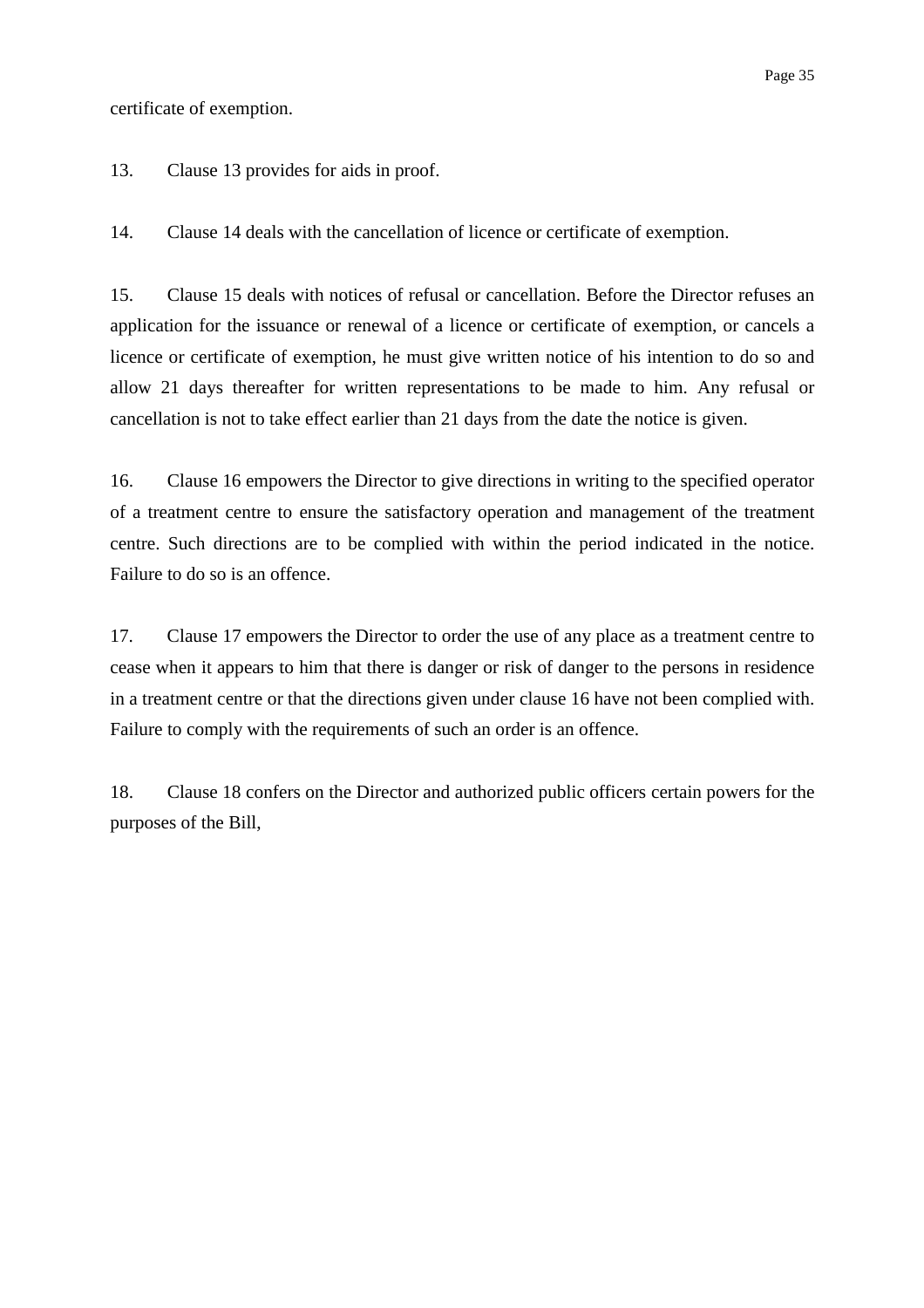including the power to enter and inspect, with or (in certain cases) without, a warrant.

19. Clause 19 provides for offences in relation to clause 18.

20. Clause 20 provides that the Director may authorize any public officer to perform or exercise any function or duty imposed on the Director under the Bill.

21. Clause 21 deals with offences committed by a corporation or by partners of a partnership.

22. Clause 22 imposes a time limit for the bringing of a prosecution for offences.

23. Clause 23 provides that any statement or admission made by a person seeking for admission to a treatment centre or in the course of his undergoing treatment or rehabilitation at the centre shall be inadmissible as evidence in any proceedings against him under the Dangerous Drugs Ordinance (Cap. 134). Any information obtained in consequence of the exercise of the power under clause 18 to require production of or to remove any book, document or other article is also inadmissible in such proceedings against a person who is undergoing or has undergone treatment or rehabilitation in a treatment centre.

24. Clause 24 provides for appeals to the Administrative Appeals Board in relation to determinations and decisions of the Director made under clauses 6(2)(b), 8(3)(b), 9(3)(b) and 14.

25. Clause 25 empowers the Director to issue Codes of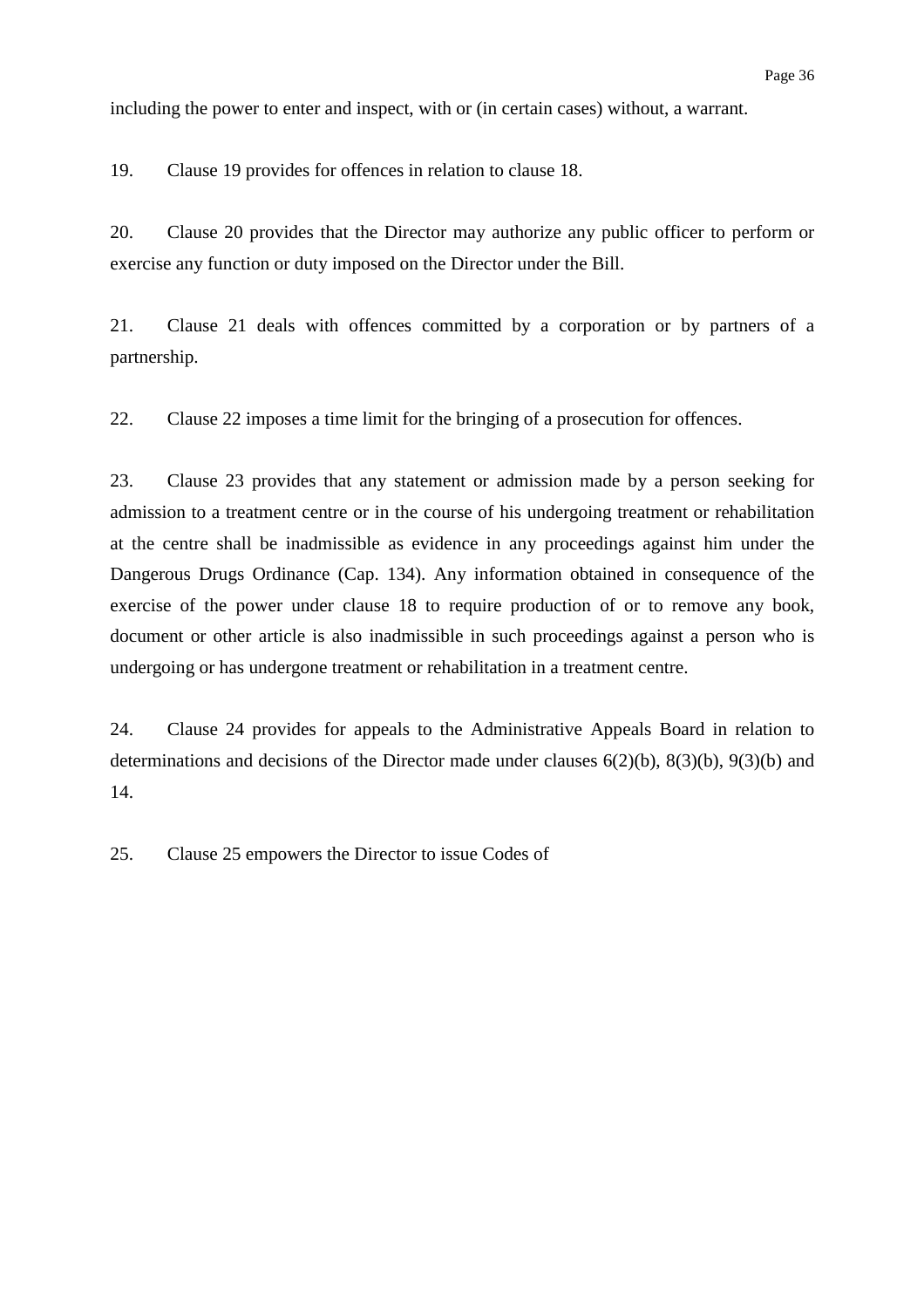Practice setting out principles for the operation or management of treatment centres.

26. Clause 26 deals with the mode of service of documents on an individual, a body corporate and a partnership.

27. Clause 27 provides that no fee is payable in respect of an application for, or for the issue or renewal of, a licence or certificate of exemption.

28. Clause 28 empowers the Chief Executive in Council to make regulations.

29. Clause 29 empowers the Secretary for Security to amend the Schedule of the Bill by order.

30. Clause 30 contains transitional provisions. A person who is operating a treatment centre immediately before the commencement of clause 4 is deemed to have been issued a certificate of exemption in respect of the treatment centre for the period specified in clause 30(2).

31. Clause 31 repeals the Drug Addicts Treatment and Rehabilitation Ordinance (Cap. 326) and all subsidiary legislation made under it.

32. Clause 32 is a consequential amendment.

33. The Schedule lists the specified substances, which are relevant for determining whether a person is a drug dependent person for the purposes of the Bill.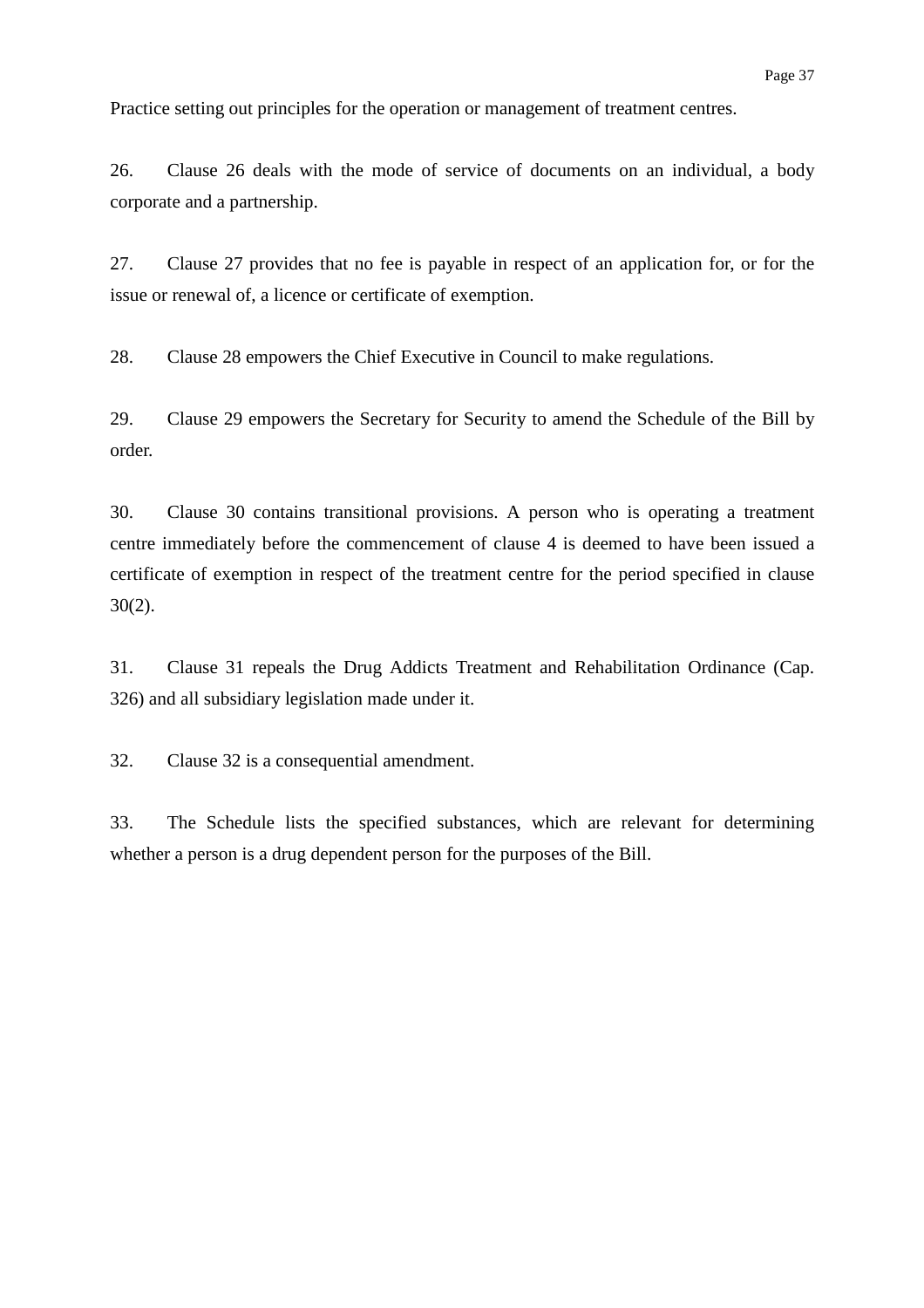| Chapter: | 326 | Title:   | DRUG ADDICTS          | Gazette Number: |            |
|----------|-----|----------|-----------------------|-----------------|------------|
|          |     |          | TREATMENT AND         |                 |            |
|          |     |          | <b>REHABILITATION</b> |                 |            |
|          |     |          | <b>ORDINANCE</b>      |                 |            |
|          |     | Heading: | Long title            | Version Date:   | 30/06/1997 |

To establish centres for the treatment and rehabilitation of addicts of drugs and of intoxicants and for purposes connected therewith.

[3 February 1961] *G.N.A. 10 of 1961*

(Originally 34 of 1960)

 $\overline{a}$ 

 $\overline{a}$ 

| Chapter: | 326 | Title:   | DRUG ADDICTS          | Gazette Number:      |            |
|----------|-----|----------|-----------------------|----------------------|------------|
|          |     |          | <b>TREATMENT AND</b>  |                      |            |
|          |     |          | <b>REHABILITATION</b> |                      |            |
|          |     |          | <b>ORDINANCE</b>      |                      |            |
| Section: |     | Heading: | <b>Short title</b>    | <b>Version Date:</b> | 30/06/1997 |
|          |     |          |                       |                      |            |

This Ordinance may be cited as the Drug Addicts Treatment and Rehabilitation Ordinance.

| Chapter: | 326 | Title:   | DRUG ADDICTS          | Gazette Number: |            |
|----------|-----|----------|-----------------------|-----------------|------------|
|          |     |          | <b>TREATMENT AND</b>  |                 |            |
|          |     |          | REHABILITATION        |                 |            |
|          |     |          | <b>ORDINANCE</b>      |                 |            |
| Section: |     | Heading: | <b>Interpretation</b> | Version Date:   | 30/06/1997 |
|          |     |          |                       |                 |            |

In this Ordinance, unless the context otherwise requires-

"addict" (有癮者) means a person who, by reason of his addiction to drugs or to intoxicants, is dangerous either to himself or to others or is incapable of managing himself or his affairs or of ordinary proper conduct or is in serious danger of physical or mental disorder;

"Board" (委員會) means the Addiction Treatment Centre Appeal Board appointed in accordance with the provisions of section 14;

"centre" ( $\oplus$ ) means any institution declared to be an Addiction treatment centre in accordance with the provisions of section 3;

"patient" (病㆟) means a person who is undergoing treatment in a centre or who has left the centre but is still legally liable to be detained in such centre;

"prescribed" (訂明) means prescribed by regulations made in accordance with the provisions of section 21:

"superintendent" (院長) means the superintendent or an assistant superintendent of a centre appointed in accordance with the provisions of section 4;

"visitor" (視察㆟) means an Addiction Treatment Centre Visitor appointed in accordance with the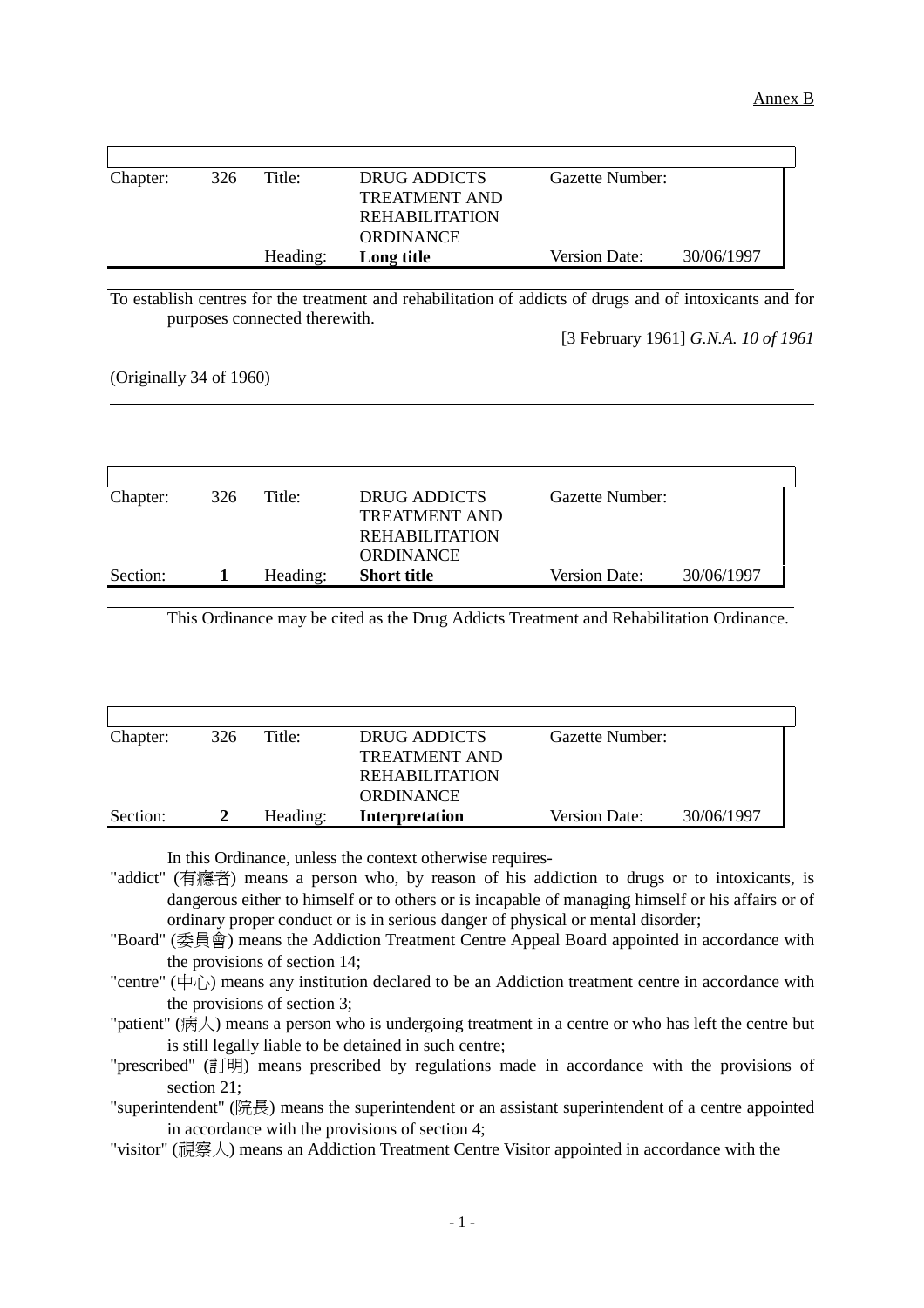provisions of section 5;

"young person" (青少年) means a person who has not attained the age of 18 years. (Added 19 of 1972 s.2. Amended 28 of 1986 s.2)

|   |          | <b>DRUG ADDICTS</b>   | Gazette Number: 15 of 1999 |                                                        |
|---|----------|-----------------------|----------------------------|--------------------------------------------------------|
|   |          | <b>TREATMENT AND</b>  |                            |                                                        |
|   |          | <b>REHABILITATION</b> |                            |                                                        |
|   |          | <b>ORDINANCE</b>      |                            |                                                        |
| 3 | Heading: |                       |                            |                                                        |
|   |          | 326 Title:            |                            | <b>Declaration of centres</b> Version Date: 01/07/1997 |

#### Remarks:

l

l

l

Amendments retroactively made - see 15 of 1999 s.3

(1) The Chief Executive may by order declare any place which is the property of the Government to be an Addiction Treatment Centre for the detention, custody, treatment, care and rehabilitation of addicts, and may amend, alter or cancel any such order.

(2) The Chief Executive, on the application of the owner thereof, may by order declare any place which is not the property of the Government to be an Addiction Treatment Centre for the detention, custody, treatment, care and rehabilitation of addicts upon such conditions as may be prescribed or as he may consider necessary and may amend, alter or cancel any such order.

(3) Notification of every such order and of any amendment or alteration thereto or cancellation thereof shall be published in the Gazette.

(Amended 15 of 1999 s.3)

| Chapter: | 326 | Title:   | <b>DRUG ADDICTS</b><br><b>TREATMENT AND</b><br><b>REHABILITATION</b> | Gazette Number: 15 of 1999 |  |
|----------|-----|----------|----------------------------------------------------------------------|----------------------------|--|
| Section: | 4   | Heading: | <b>ORDINANCE</b><br>Appointment of<br>superintendents, etc.          | Version Date: $01/07/1997$ |  |

#### Remarks:

 $\overline{a}$ 

l

Amendments retroactively made - see 15 of 1999 s.3

| (1) |     | The Chief Executive may appoint- (Amended 15 of 1999 s.3)                                      |
|-----|-----|------------------------------------------------------------------------------------------------|
|     | (a) | a medical practitioner; or                                                                     |
|     | (b) | if he is satisfied that adequate arrangements have been made for the                           |
|     |     | treatment of the patients in a centre by a medical practitioner, any other                     |
|     |     | person,                                                                                        |
|     |     | to be the superintendent or an assistant superintendent of a centre. (Replaced 76 of 1970 s.3) |
| (2) |     | Notification of every such appointment shall be published in the Gazette.                      |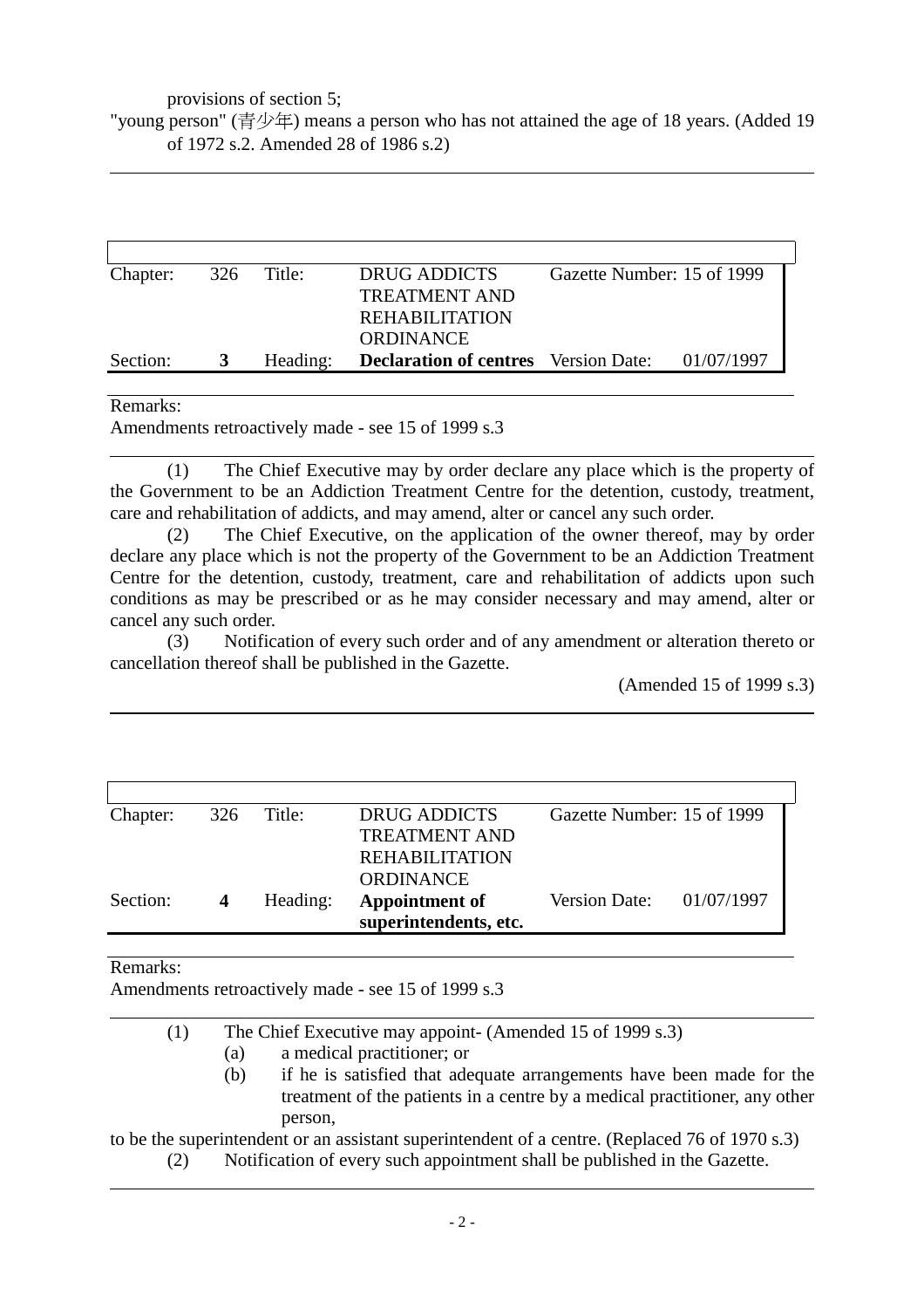| Chapter: | 326 | Title:   | DRUG ADDICTS                                               | Gazette Number: 15 of 1999 |            |
|----------|-----|----------|------------------------------------------------------------|----------------------------|------------|
|          |     |          | <b>TREATMENT AND</b>                                       |                            |            |
|          |     |          | <b>REHABILITATION</b>                                      |                            |            |
|          |     |          | <b>ORDINANCE</b>                                           |                            |            |
| Section: | 5   | Heading: | <b>Appointment and duties</b> Version Date:<br>of visitors |                            | 01/07/1997 |
|          |     |          |                                                            |                            |            |

#### Remarks:

Amendments retroactively made - see 15 of 1999 s.3

 $\overline{a}$ (1) The Chief Executive may appoint Addiction Treatment Centre Visitors for each centre. (Amended 15 of 1999 s.3)

(2) (Repealed 28 of 1986 s.3)

(3) Two or more visitors appointed in accordance with the provisions of subsection (1) shall once at least in every month, together, inspect every part of the centre of which they are visitors and shall see so far as circumstances permit, every patient therein and the application or the transfer order for the admission of every patient admitted since the last visitation of visitors and shall see, if they so require, the application or the transfer order for the admission of every other patient and shall enter in a book to be kept for that purpose any comment which they may deem proper on the management and condition of the centre and of the patients therein. (Amended 65 of 1967 s.2)

(4) A copy of every comment entered in accordance with the provisions of subsection (3) in respect of a centre which was declared in accordance with the provisions of section 3(2) shall be sent by the superintendent to the Director of Health within 48 hours of the entry thereof in the book. (Amended L.N. 76 of 1989)

| Chapter: | 326 | Title:   | DRUG ADDICTS          | Gazette Number: 15 of 1999 |            |
|----------|-----|----------|-----------------------|----------------------------|------------|
|          |     |          | <b>TREATMENT AND</b>  |                            |            |
|          |     |          | <b>REHABILITATION</b> |                            |            |
|          |     |          | <b>ORDINANCE</b>      |                            |            |
| Section: | n   | Heading: | <b>Delegation</b>     | Version Date:              | 01/07/1997 |
|          |     |          |                       |                            |            |

Remarks:

 $\overline{a}$ 

 $\overline{a}$ 

 $\overline{a}$ 

Amendments retroactively made - see 15 of 1999 s.3

A superintendent may delegate any of his powers and functions under this Ordinance to- (a) a medical practitioner; or (b) any other person approved by the Chief Executive. (Amended 15 of 1999 s.3)

(Replaced 76 of 1970 s.4)

| Chapter: | 326 | Title:   | DRUG ADDICTS                                 | Gazette Number: |            |
|----------|-----|----------|----------------------------------------------|-----------------|------------|
|          |     |          | TREATMENT AND                                |                 |            |
|          |     |          | REHABILITATION                               |                 |            |
|          |     |          | <b>ORDINANCE</b>                             |                 |            |
| Section: |     | Heading: | <b>Admission for treatment</b> Version Date: |                 | 30/06/1997 |
|          |     |          |                                              |                 |            |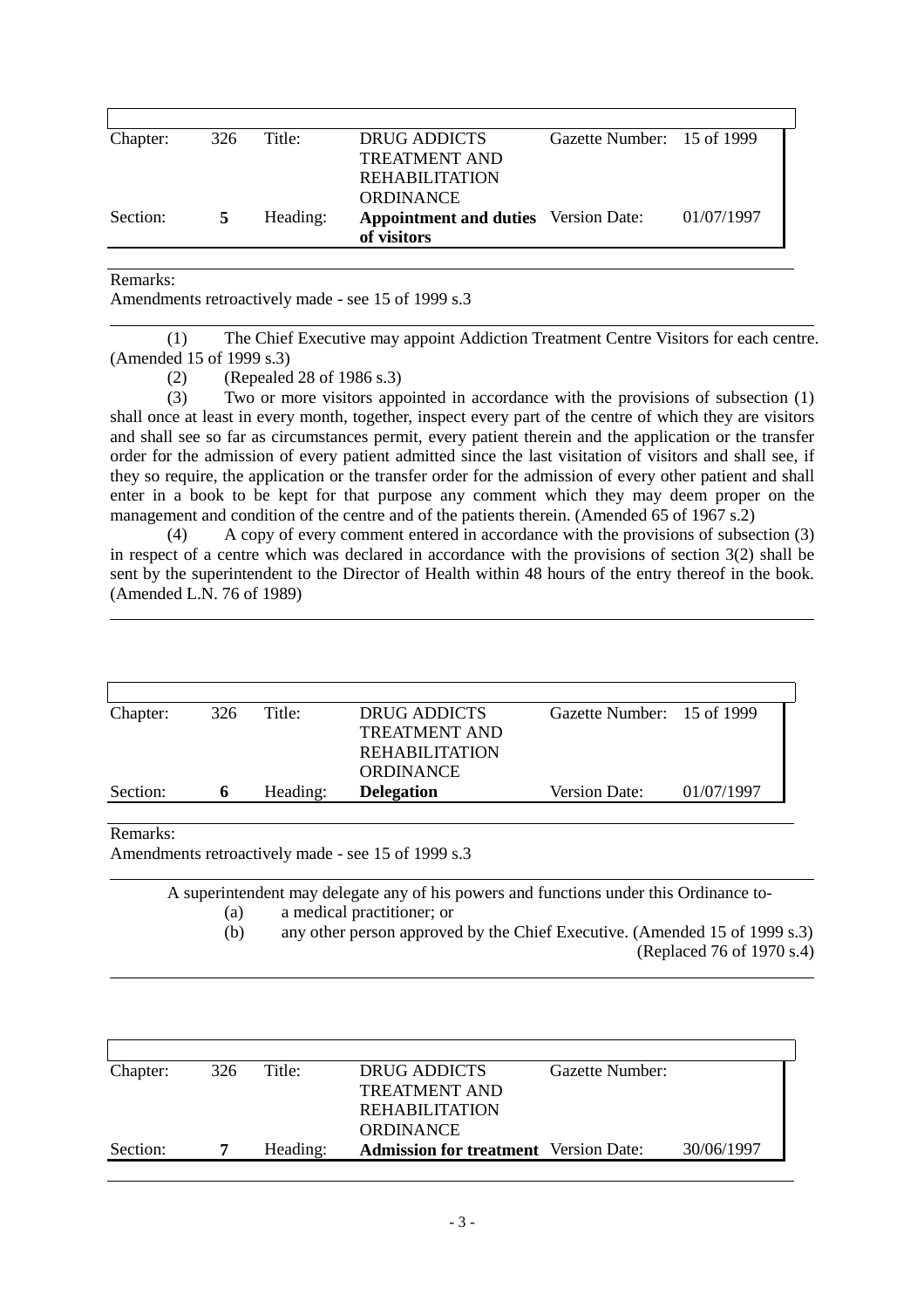(1) If any person, or in the case of a young person, his parent or guardian, is of the opinion that he, or such person, as the case may be, is an addict and should be receiving treatment for his addiction, and if he, or in the case of a young person, his parent or guardian on his behalf, completes and lodges with the superintendent of a centre an application for admission to the centre in the prescribed form the superintendent may admit to the centre as a patient the person named in the application form.

- (2) An application shall contain-
	- (a) an undertaking by the person completing the application form that the person named in the application form-
		- (i) if required by the superintendent shall remain and may be detained in the centre or in any other centre to which he may be transferred, for a period not exceeding 6 months or, in the case of a young person, 12 months from the date of his first admission to a centre in accordance with such application form;
		- (ii) shall submit himself to such treatment as may be prescribed by the superintendent of the centre in which he is detained;
		- (iii) shall obey all lawful orders given to him by the superintendent or by any person authorized by the superintendent; and
		- (iv) may be visited only by such persons and at such times as are permitted by the superintendent; and
	- (b) an acknowledgement by the person completing the application form that the person named in the application form may be detained against his will in the centre named in the application form or in any other centre to which he may be transferred for a period not exceeding 6 months or, in the case of a young person, for a period not exceeding 12 months from the date of his first admission to a centre in accordance with such application form and may be forcibly retaken by the superintendent or by any police officer if he absents himself from the centre without the permission of the superintendent,

and may contain such other matters as may be prescribed.

l

l

(Amended 65 of 1967 s.3; 19 of 1972 s.3)

| Chapter: | 326 | Title:   | <b>DRUG ADDICTS</b>   | Gazette Number: |            |
|----------|-----|----------|-----------------------|-----------------|------------|
|          |     |          | <b>TREATMENT AND</b>  |                 |            |
|          |     |          | <b>REHABILITATION</b> |                 |            |
|          |     |          | <b>ORDINANCE</b>      |                 |            |
| Section: |     | Heading: | <b>Transfer</b>       | Version Date:   | 30/06/1997 |

If it appears to a superintendent that it would be for the benefit of a patient in a centre or of other patients in the centre that he should be transferred to another centre, the superintendent by order may transfer the patient to another centre and, on such transfer, the patient may be detained in the centre to which he was transferred for the remainder of the period of 6 months or, in the case of a patient who is a young person, for the remainder of the period of 12 months from his first admission as if he had been first admitted to that centre.

(Amended 19 of 1972 s.4)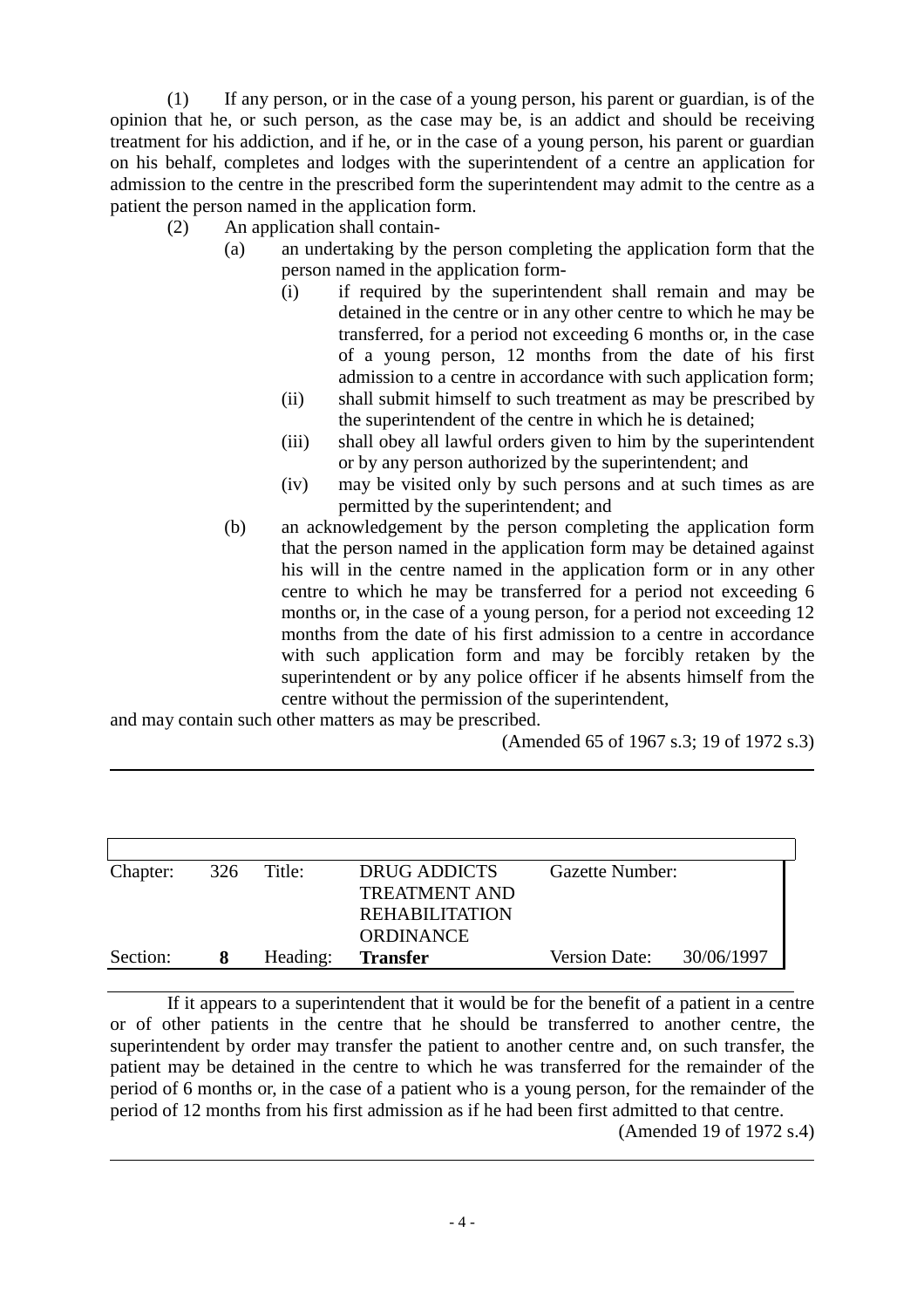| 326 | Title:   | DRUG ADDICTS         | Gazette Number:      |            |
|-----|----------|----------------------|----------------------|------------|
|     |          | <b>TREATMENT AND</b> |                      |            |
|     |          | REHABILITATION       |                      |            |
|     |          | <b>ORDINANCE</b>     |                      |            |
| 9   | Heading: | Absence on trial     | <b>Version Date:</b> | 30/06/1997 |
|     |          |                      |                      |            |

(1) A superintendent may from time to time permit a patient to be absent from a centre on trial or for any other reason which he may consider necessary for such period as the superintendent may think proper.

(2) Any absence in accordance with this section shall be subject to such conditions as the superintendent may prescribe. (Amended 65 of 1967 s.4)

(3) The superintendent may require a patient who has been permitted to be absent from a centre to return to the centre at any time within the period of 6 months from the date of his first admission to a centre; and in case he fails to return to the centre when so required he may be retaken by the superintendent or by any police officer and conveyed to and received and detained in such centre. (Amended 65 of 1967 s.4)

| 326 | Title:   | DRUG ADDICTS          | Gazette Number: |                                              |
|-----|----------|-----------------------|-----------------|----------------------------------------------|
|     |          | <b>TREATMENT AND</b>  |                 |                                              |
|     |          | <b>REHABILITATION</b> |                 |                                              |
|     |          | <b>ORDINANCE</b>      |                 |                                              |
| 10  | Heading: |                       |                 | 30/06/1997                                   |
|     |          |                       |                 | <b>Detention and recapture</b> Version Date: |

Every person admitted into a centre in accordance with the provisions of this Ordinance may be detained therein for a period of 6 months or, in the case of a young person, 12 months from the date of his first admission to a centre in accordance with an application made under section 7 until he be removed or discharged in accordance with the provisions of this Ordinance and in case of escape may be retaken within 90 days of such escape by the superintendent or by any police officer and conveyed to and received and detained in the centre from which he escaped.

(Amended 19 of 1972 s.5)

| Chapter: | 326 | Title:   | DRUG ADDICTS                | Gazette Number: 25 of 1998 s.2 |            |
|----------|-----|----------|-----------------------------|--------------------------------|------------|
|          |     |          | <b>TREATMENT AND</b>        |                                |            |
|          |     |          | REHABILITATION              |                                |            |
|          |     |          | <b>ORDINANCE</b>            |                                |            |
| Section: |     | Heading: | <b>Enforcement of costs</b> | <b>Version Date:</b>           | 01/07/1997 |
|          |     |          |                             |                                |            |

#### Remarks:

 $\overline{a}$ 

 $\overline{a}$ 

 $\overline{a}$ 

Amendments retroactively made-see 25 of 1998 s.2

(1) As a condition to his reception in a centre, the superintendent, if he is satisfied that the person completing an application form in accordance with the provisions of section 7 has sufficient means to enable him to pay the costs of treatment of the person named in the application form, may require the person completing the application form to enter into a bond to pay to the Government or to such other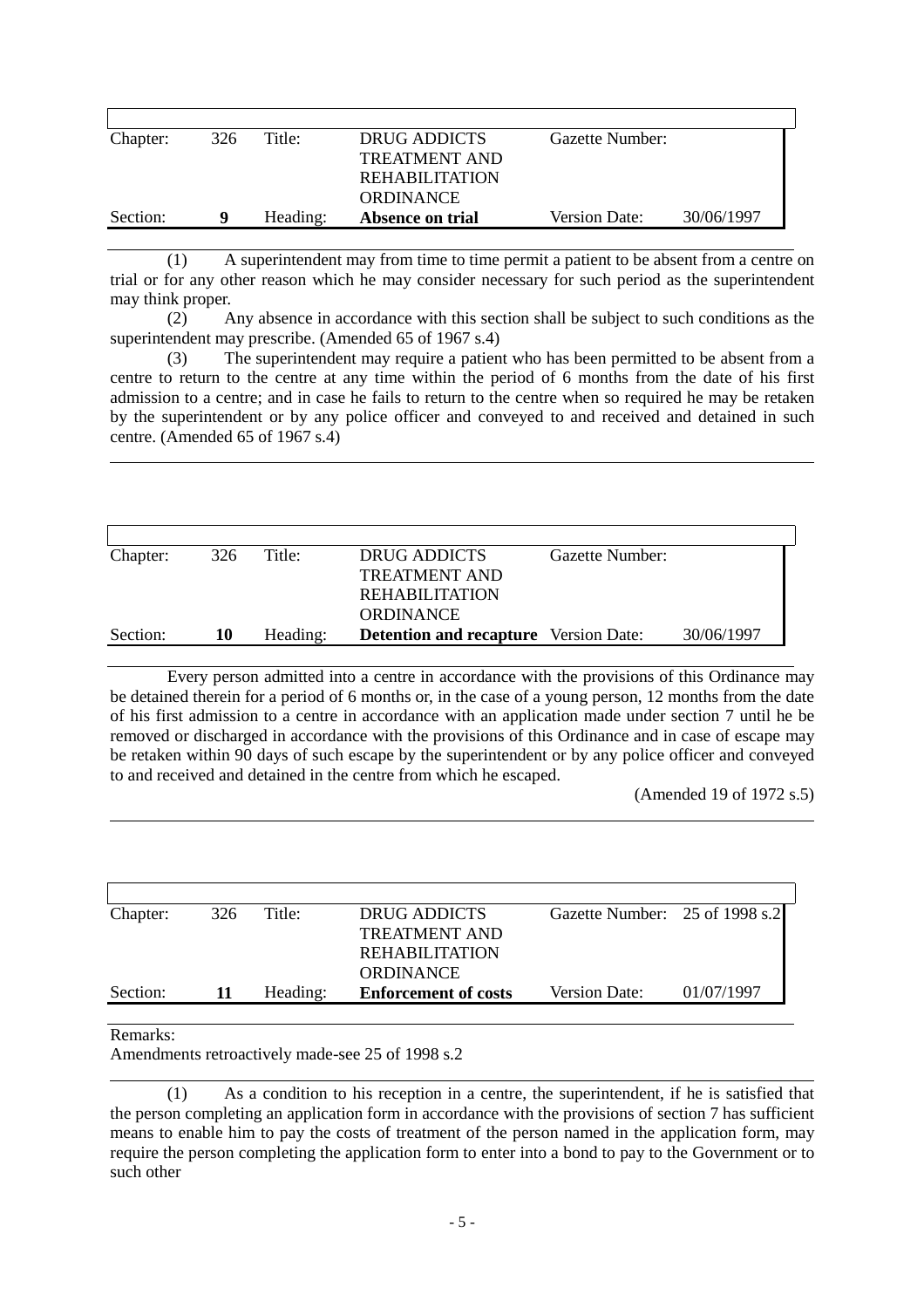person as may be entitled thereto the proper costs of maintenance and treatment of the person named in the application form so long as he is detained in the centre.

(2) The Court of First Instance or the District Court, on the application by or on behalf of such person as may be entitled to recover the costs of the maintenance and treatment of a patient and on being satisfied that the patient has property which may be applied towards his maintenance and treatment or that any person is legally bound to maintain the patient and has sufficient means to enable him to do so, may make an order for the recovery of the cost of the maintenance and treatment of the patient, together with the cost of the application, out of the property of the patient or from such other person. (Amended 35 of 1969 Schedule; 25 of 1998 s.2)

| Chapter: | 326 | Title:   | DRUG ADDICTS          | Gazette Number:      |            |
|----------|-----|----------|-----------------------|----------------------|------------|
|          |     |          | TREATMENT AND         |                      |            |
|          |     |          | <b>REHABILITATION</b> |                      |            |
|          |     |          | ORDINANCE             |                      |            |
| Section: | 12  | Heading: | <b>Bond</b>           | <b>Version Date:</b> | 30/06/1997 |

 $\overline{a}$ 

 $\overline{a}$ 

In addition to and not in derogation from the undertakings required by section  $7(2)$ , a superintendent may require that a person completing an application form in accordance with the provisions of section 7 shall enter into a bond in a sum not exceeding \$5000 to secure the continued presence in the centre, or in any other centre to which he may be transferred, of the person named in the application form.

| Chapter: | 326 | Title:   | DRUG ADDICTS          | Gazette Number:      |            |
|----------|-----|----------|-----------------------|----------------------|------------|
|          |     |          | <b>TREATMENT AND</b>  |                      |            |
|          |     |          | <b>REHABILITATION</b> |                      |            |
|          |     |          | <b>ORDINANCE</b>      |                      |            |
| Section: | 13  | Heading: | <b>Discharge</b>      | <b>Version Date:</b> | 30/06/1997 |

(1) A superintendent in his absolute discretion may discharge any patient from a centre and, on such discharge, the liability of the patient to be detained in the centre shall thereupon wholly cease and determine.

(2) A notice of discharge shall be served on the patient or, in the case of a patient who is a young person on his parent or guardian. (Amended 65 of 1967 s.5; 19 of 1972 s.6)

(3) A patient on whom a notice is served under subsection (2) shall leave the centre forthwith or, where a notice is served under that subsection on the parent or guardian of a patient who is a young person, the parent or guardian shall remove the patient from the centre within 48 hours of such service. (Added 65 of 1967 s.5. Amended 19 of 1972 s.6)

(4) If a patient has escaped from a centre and has not been retaken and conveyed to and detained in the centre from which he escaped within a period of 90 days from the date on which he escaped, he shall be deemed to have been discharged in accordance with the provisions of subsection (1) on the expiry of such period of 90 days save and except that any bond entered into in respect of the patient in accordance with the provisions of section 12 may be forfeited in such event. (Amended 19 of 1972 s.6)  $\overline{a}$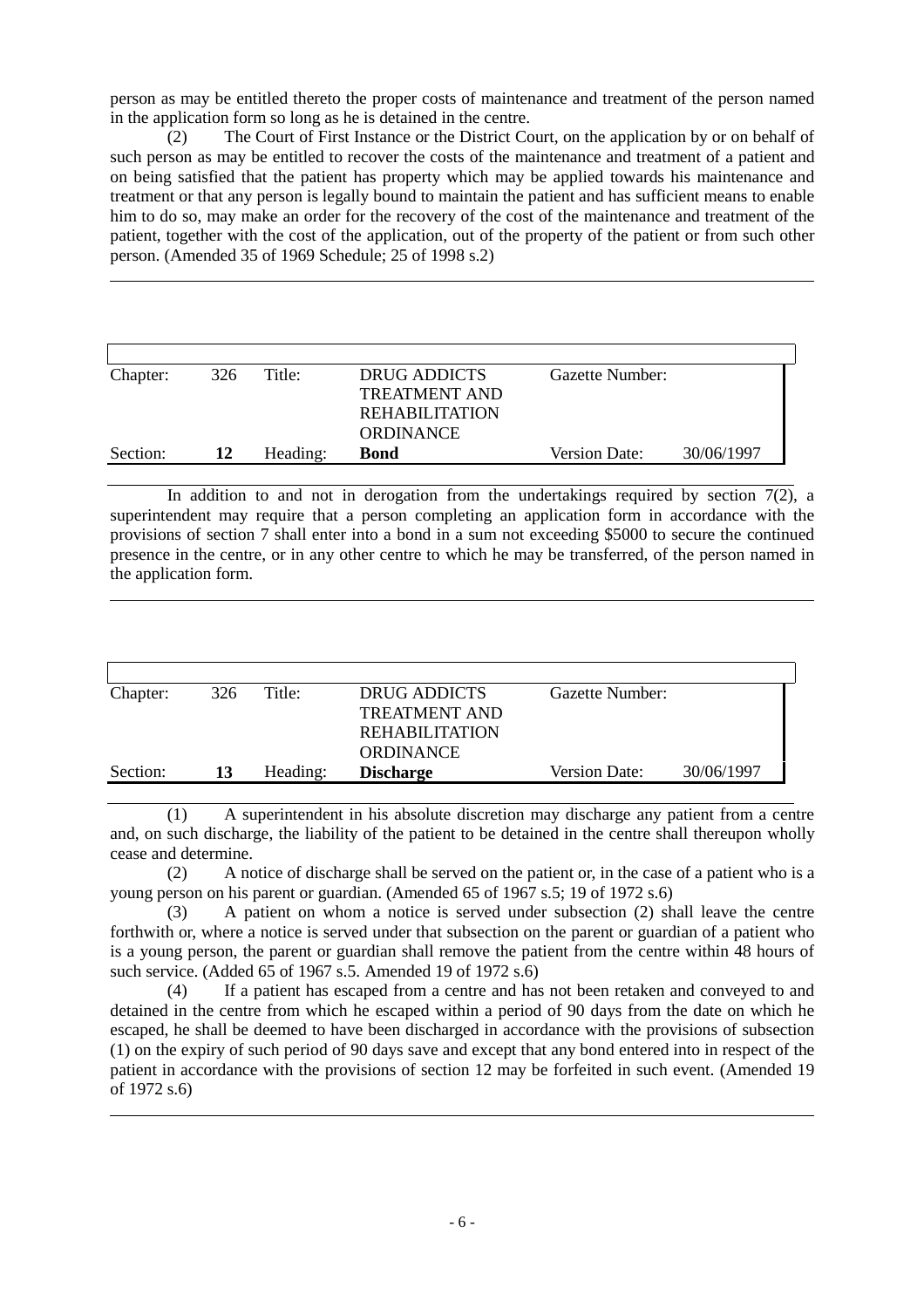| 326 | Title:   | DRUG ADDICTS               | Gazette Number: L.N. 362 of |             |
|-----|----------|----------------------------|-----------------------------|-------------|
|     |          | <b>TREATMENT AND</b>       |                             | 1997; 15 of |
|     |          | <b>REHABILITATION</b>      |                             | 1999        |
|     |          | <b>ORDINANCE</b>           |                             |             |
| 14  | Heading: | <b>Addiction Treatment</b> | Version Date:               | 01/07/1997  |
|     |          | <b>Centre Appeal Board</b> |                             |             |
|     |          |                            |                             |             |

Remarks:

 $\overline{a}$ 

 $\overline{a}$ 

Amendments retroactively made - see 15 of 1999 s.3

(1) For the purpose of hearing and determining appeals under section 16, there shall be a Board to be known as the Addiction Treatment Centre Appeal Board.

- (2) The Board shall consist of-
	- (a) the Director of Health or the Deputy Director of Health as Chairman; (Amended L.N. 76 of 1989)
	- (b) the Secretary for Security or his representative and the Director of Social Welfare or his representative as ex officio members; (Amended 28 of 1986 s.4)
	- (c) not more than 4 members to be appointed by the Chief Executive. (Amended 15 of 1999 s.3)

(3) A member appointed by the Chief Executive shall hold office for such period as may be specified in the letter of appointment and may be reappointed or removed by the Chief Executive at his discretion. (Amended 15 of 1999 s.3)

(4) The quorum necessary for the transaction of business by the Board may be fixed by standing orders made by the Board and, unless so fixed, shall be 3 members.

(5) The Board may make standing orders governing its procedure in the transaction of business, for the maintenance of good order at meetings of the Board and generally for matters relating to the administration and management of its business and the discharge of its duties.

(6) A copy of any standing order made by the Board in accordance with the provisions of subsection (5) shall be furnished to the Chief Secretary for Administration and such standing order shall be subject to disallowance, alteration and amendment by the Chief Executive. (Amended L.N. 362 of 1997; 15 of 1999 s.3)

| Chapter: | 326 | Title:   | DRUG ADDICTS<br><b>TREATMENT AND</b><br>REHABILITATION | Gazette Number: |            |
|----------|-----|----------|--------------------------------------------------------|-----------------|------------|
| Section: | 15  | Heading: | <b>ORDINANCE</b><br><b>Powers of Board</b>             | Version Date:   | 30/06/1997 |

(1) For the purposes of an appeal under section 16, the Board shall have the following powers-

(a) to hear, receive and examine evidence on oath; and

(b) to summon any person to attend the hearing of any appeal to give evidence and to produce any document or any other thing in his possession and to examine him as a witness or to require him to produce any book, document or other thing in his possession, subject to all just exceptions.

(2) A summons to a witness shall be in such form as may be prescribed and shall be signed by the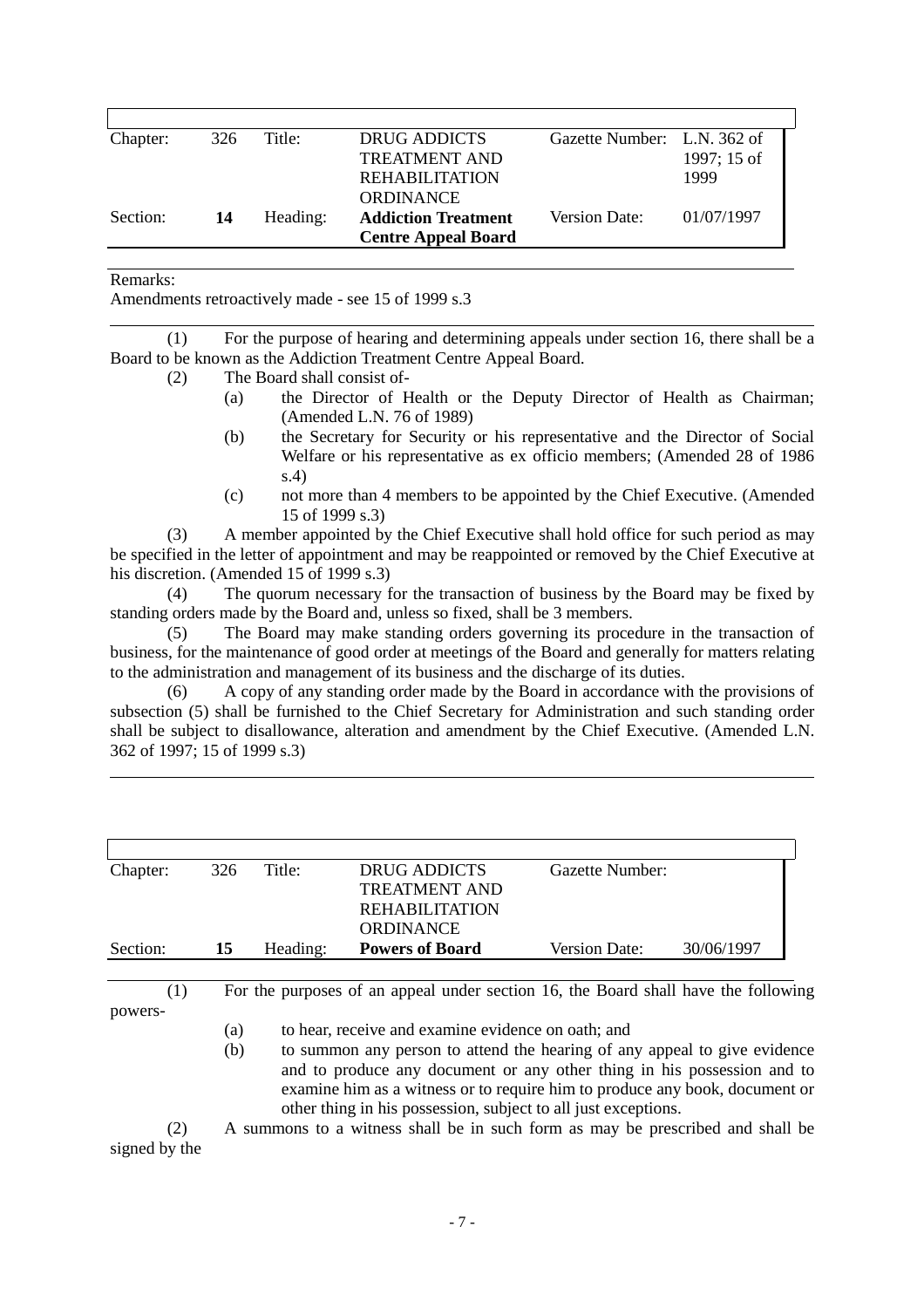Chairman of the Board.

 $\overline{a}$ 

 $\overline{a}$ 

(3) Any person who, being summoned to attend as a witness or to produce a book, document or other thing at the hearing of any appeal, refuses or neglects to do so or to answer any question put to him by or with the concurrence of the Chairman of the Board shall be guilty of an offence and shall be liable on summary conviction to a fine of \$5000 and to imprisonment for 6 months: (Amended 28 of 1986 s.5)

Provided that no person shall be bound to incriminate himself and every witness shall, in respect of any evidence given by him before the Board, be entitled to the same privileges to which he would be entitled if giving evidence before a court of justice.

| Chapter: | 326 | Title:   | DRUG ADDICTS          | Gazette Number:      |            |
|----------|-----|----------|-----------------------|----------------------|------------|
|          |     |          | <b>TREATMENT AND</b>  |                      |            |
|          |     |          | <b>REHABILITATION</b> |                      |            |
|          |     |          | <b>ORDINANCE</b>      |                      |            |
| Section: | 16  | Heading: | Appeal                | <b>Version Date:</b> | 30/06/1997 |

(1) If a patient, or in the case of a patient who is a young person his parent or guardian, is aggrieved by his detention or the detention of the young person, as the case may be, in a centre in accordance with the provisions of this Ordinance, the patient or the parent or guardian of the patient who is a young person may appeal in writing to the Board against such detention and, on such appeal, the Board may dismiss the appeal or may allow the appeal upon such conditions, if any, as the Board may consider necessary and if the Board shall allow the appeal, the Board shall order that the patient be discharged from the centre and thereupon the superintendent shall discharge the patient. (Amended 19 of 1972 s.7)

(2) Any visitor may appeal to the Board on behalf of any patient and on such appeal, the Board shall be empowered to deal with the appeal as if it were an appeal by a patient.

| Chapter: | 326 | Title:   | DRUG ADDICTS                                  | Gazette Number: |            |
|----------|-----|----------|-----------------------------------------------|-----------------|------------|
|          |     |          | <b>TREATMENT AND</b>                          |                 |            |
|          |     |          | REHABILITATION                                |                 |            |
|          |     |          | <b>ORDINANCE</b>                              |                 |            |
| Section: | 17  | Heading: | <b>Supplying drugs, etc. to</b> Version Date: |                 | 30/06/1997 |
|          |     |          | <i>patients</i>                               |                 |            |

 (1) Any person who, without the permission of the superintendent, sends to or brings or throws into a centre any dangerous drug to which the Dangerous Drugs Ordinance (Cap 134) applies or any alcoholic liquor, tobacco or tool shall be guilty of an offence and shall be liable on conviction to a fine of \$10000 and to imprisonment for 2 years. (Amended 28 of 1986 s.6)

(2) Any person who, without the permission of the superintendent, sends or delivers to any patient in a centre, or deposits in a centre with a view to its coming into the possession of any patient, any money, clothing, food, drink, paper, book, letter or other thing shall be guilty of an offence and shall be liable on conviction to a fine of \$5000. (Amended 28 of 1986 s.6)

(3) The superintendent may confiscate any thing in respect of which subsection (1) or (2) is contravened.

(4) Subject to subsection (5), the superintendent, or any person authorized by the superintendent,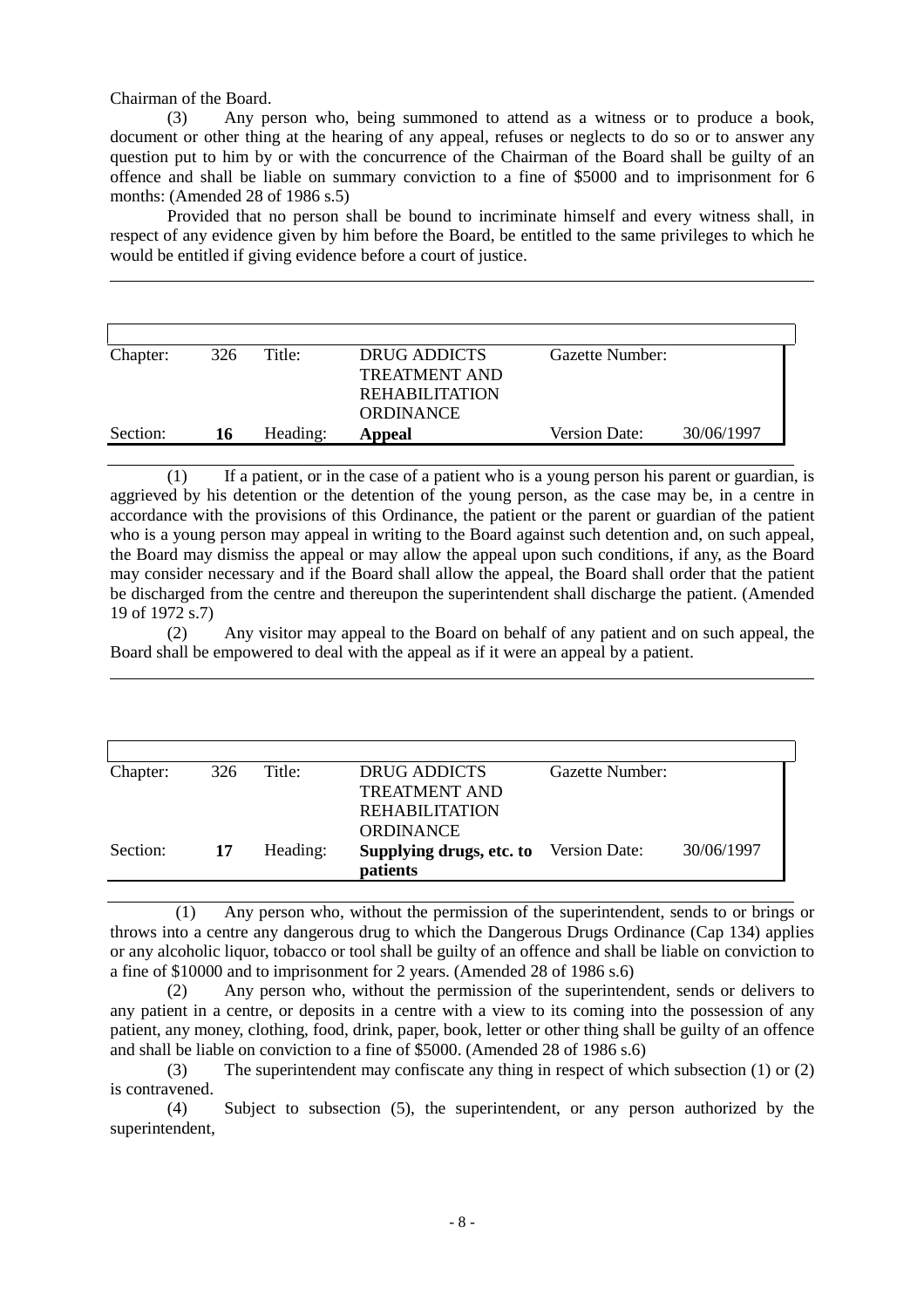may search any person, and the property of any person, who is in a centre and who is suspected by the superintendent, or such authorized person, of committing or having committed an offence against subsection  $(1)$  or  $(2)$ .

(5) A person shall not be searched under subsection (4) except by a person of the same sex, and no person shall be searched thereunder in public if he objects to being so searched. (Amended 67 of 1995 s.91(2))

 $\overline{a}$ 

 $\overline{a}$ 

 $\overline{a}$ 

(Replaced 65 of 1967 s.6)

| Chapter: | 326 | Title:   | DRUG ADDICTS<br>Gazette Number:                |            |
|----------|-----|----------|------------------------------------------------|------------|
|          |     |          | <b>TREATMENT AND</b>                           |            |
|          |     |          | <b>REHABILITATION</b>                          |            |
|          |     |          | <b>ORDINANCE</b>                               |            |
| Section: | 18  | Heading: | <b>Offence against a patient</b> Version Date: | 30/06/1997 |

Any attendant, nurse, servant or other person employed in a centre who ill-treats or wilfully neglects any patient in the centre shall be guilty of an offence and shall be liable on summary conviction to a fine of \$10000 and to imprisonment for 2 years.

(Amended 28 of 1986 s.7)

| Chapter: | 326 | Title:   | DRUG ADDICTS<br>Gazette Number:                  |            |
|----------|-----|----------|--------------------------------------------------|------------|
|          |     |          | <b>TREATMENT AND</b>                             |            |
|          |     |          | REHABILITATION                                   |            |
|          |     |          | <b>ORDINANCE</b>                                 |            |
| Section: | 19  | Heading: | <b>Protection of addicts, etc.</b> Version Date: | 30/06/1997 |
|          |     |          |                                                  |            |

No statement or admission made by an addict for the purpose of being admitted to a centre and no statement or admission made by a patient in a centre shall be admissible as evidence against the maker of the statement or admission in any proceedings against him under the Dangerous Drugs Ordinance (Cap 134).

| Chapter: | 326 | Title:   | <b>DRUG ADDICTS</b>          | Gazette Number:      |            |
|----------|-----|----------|------------------------------|----------------------|------------|
|          |     |          | <b>TREATMENT AND</b>         |                      |            |
|          |     |          | <b>REHABILITATION</b>        |                      |            |
|          |     |          | <b>ORDINANCE</b>             |                      |            |
| Section: | 20  | Heading: | <b>Protection of persons</b> | <b>Version Date:</b> | 30/06/1997 |
|          |     |          | carrying out the             |                      |            |
|          |     |          | provisions of this           |                      |            |
|          |     |          | <b>Ordinance</b>             |                      |            |

(1) No superintendent or other person employed in a centre who has purported to act in accordance with the provisions of this Ordinance shall be liable to any civil or criminal proceedings,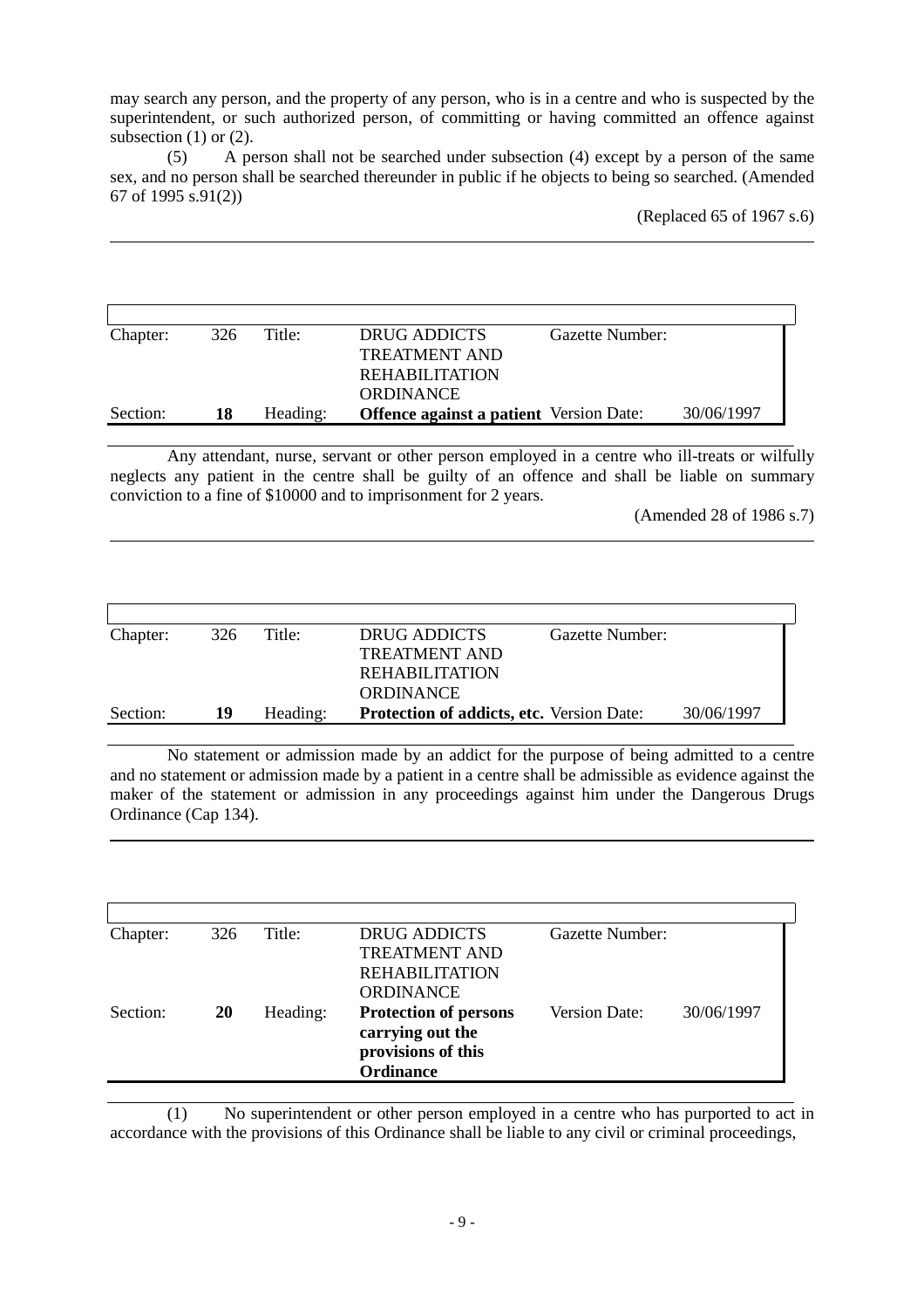whether on the ground of want of jurisdiction or on any other ground, unless he has acted in bad faith or without reasonable care.

(2) No proceedings, civil or criminal, shall be brought against any person in any court in respect of any action by such person purported to be in accordance with the provisions of this Ordinance, without the leave of the court and leave shall not be given unless the court is satisfied that there is substantial ground for the contention that the person, against whom it is sought to bring the proceedings, has acted in bad faith or without reasonable care.

(3) Notice of any application under subsection (2) shall be given to the person against whom it is sought to bring the proceedings and that person shall be entitled to be heard against the application.  $\overline{a}$ 

| Chapter:<br>326 |    | Title:   | <b>DRUG ADDICTS</b>            | Gazette Number: 15 of 1999 |  |
|-----------------|----|----------|--------------------------------|----------------------------|--|
|                 |    |          | <b>TREATMENT AND</b>           |                            |  |
|                 |    |          | <b>REHABILITATION</b>          |                            |  |
|                 |    |          | ORDINANCE                      |                            |  |
| Section:        | 21 | Heading: | <b>Power of Chief</b>          | Version Date: $01/07/1997$ |  |
|                 |    |          | <b>Executive in Council to</b> |                            |  |
|                 |    |          | make regulations               |                            |  |

#### Remarks:

 $\overline{a}$ 

 $\overline{a}$ 

Amendments retroactively made - see 15 of 1999 s.3

(1) The Chief Executive in Council may by regulation provide for- (Amended 15 of 1999 s.3)

- (a) any matter which by this Ordinance is required or permitted to be prescribed;
- (b) the manner in which application for admission into a centre shall be made and the form to be used in connection therewith;
- (c) the duties of a superintendent;
- (d) the duties of a visitor;
- (e) the amount to be paid by any person in respect of the maintenance of patient in a centre;
- (f) the books and records to be kept in a centre;
- (g) the manner in which appeals may be made to the Board;
- (h) generally, the carrying into effect of the provisions of this Ordinance.

(2) Any such regulation may provide that the contravention thereof shall constitute an offence and may prescribe penalties for any offence not exceeding a fine of \$5000 and imprisonment for 6 months. (Amended 28 of 1986 s.8)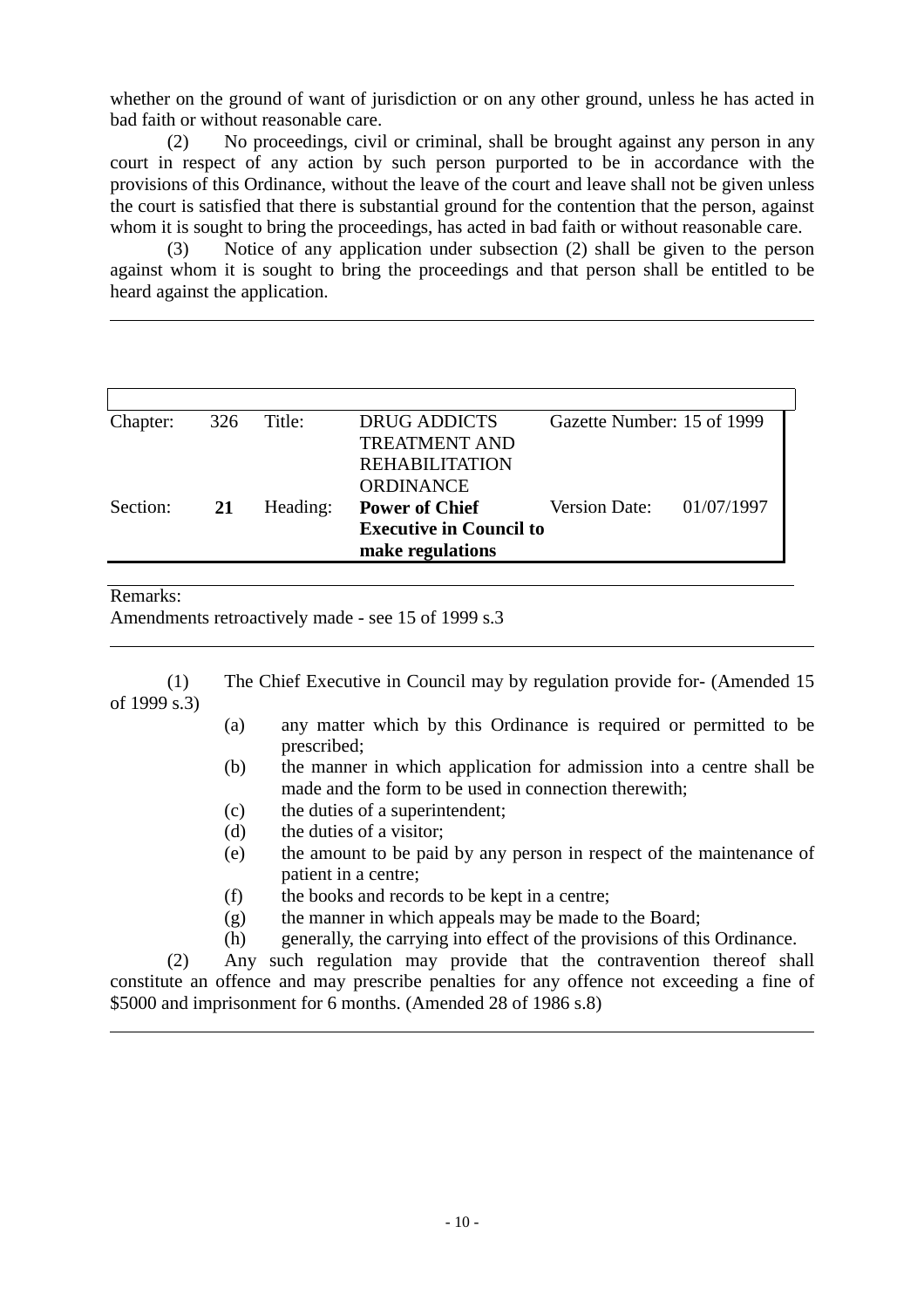| Chapter:            | 326A           | Title:          | <b>DRUG ADDICTS</b><br><b>TREATMENT AND</b><br><b>REHABILITATION</b>                                                                             | <b>Gazette Number:</b> |                   |
|---------------------|----------------|-----------------|--------------------------------------------------------------------------------------------------------------------------------------------------|------------------------|-------------------|
|                     |                |                 | <b>REGULATIONS</b>                                                                                                                               |                        |                   |
|                     |                | Heading:        | <b>Empowering section</b>                                                                                                                        | Version Date:          | 30/06/1997        |
|                     |                |                 | (Cap 326 section 21)                                                                                                                             |                        |                   |
|                     |                |                 |                                                                                                                                                  |                        | [3 February 1961] |
| (G.N.A. 93 of 1960) |                |                 |                                                                                                                                                  |                        |                   |
|                     |                |                 |                                                                                                                                                  |                        |                   |
| Chapter:            | 326A           | Title:          | <b>DRUG ADDICTS</b><br><b>TREATMENT AND</b><br><b>REHABILITATION</b><br><b>REGULATIONS</b>                                                       | Gazette Number:        |                   |
| Regulation:         | $\mathbf{1}$   | Heading:        | <b>Citation</b>                                                                                                                                  | Version Date:          | 30/06/1997        |
|                     |                |                 |                                                                                                                                                  |                        |                   |
| Chapter:            | 326A           | Title:          | <b>DRUG ADDICTS</b><br><b>TREATMENT AND</b>                                                                                                      | <b>Gazette Number:</b> |                   |
|                     |                |                 | <b>REHABILITATION</b><br><b>REGULATIONS</b>                                                                                                      |                        |                   |
| Regulation:         | $\overline{2}$ | Heading:        | <b>Application for</b><br>admission to a centre                                                                                                  | Version Date:          | 30/06/1997        |
|                     |                |                 |                                                                                                                                                  |                        |                   |
|                     |                |                 | An application in accordance with the provisions of section $7(1)$ of the Ordinance shall be<br>made in either Form 1 or Form 2 in the Schedule. |                        |                   |
|                     |                |                 |                                                                                                                                                  |                        |                   |
|                     |                |                 |                                                                                                                                                  |                        |                   |
|                     |                | $T^{\prime}$ .1 |                                                                                                                                                  |                        |                   |

| Chapter:    | 326A         | Title:   | DRUG ADDICTS          | Gazette Number: |            |
|-------------|--------------|----------|-----------------------|-----------------|------------|
|             |              |          | <b>TREATMENT AND</b>  |                 |            |
|             |              |          | <b>REHABILITATION</b> |                 |            |
|             |              |          | <b>REGULATIONS</b>    |                 |            |
| Regulation: | $\mathbf{E}$ | Heading: | Bond                  | Version Date:   | 30/06/1997 |

A bond to pay to the Government or to such other person as may be entitled thereto, the proper costs of maintenance and treatment in a centre of a patient, in accordance with the provisions of section 11(1) of the Ordinance shall be in Form 3 in the Schedule.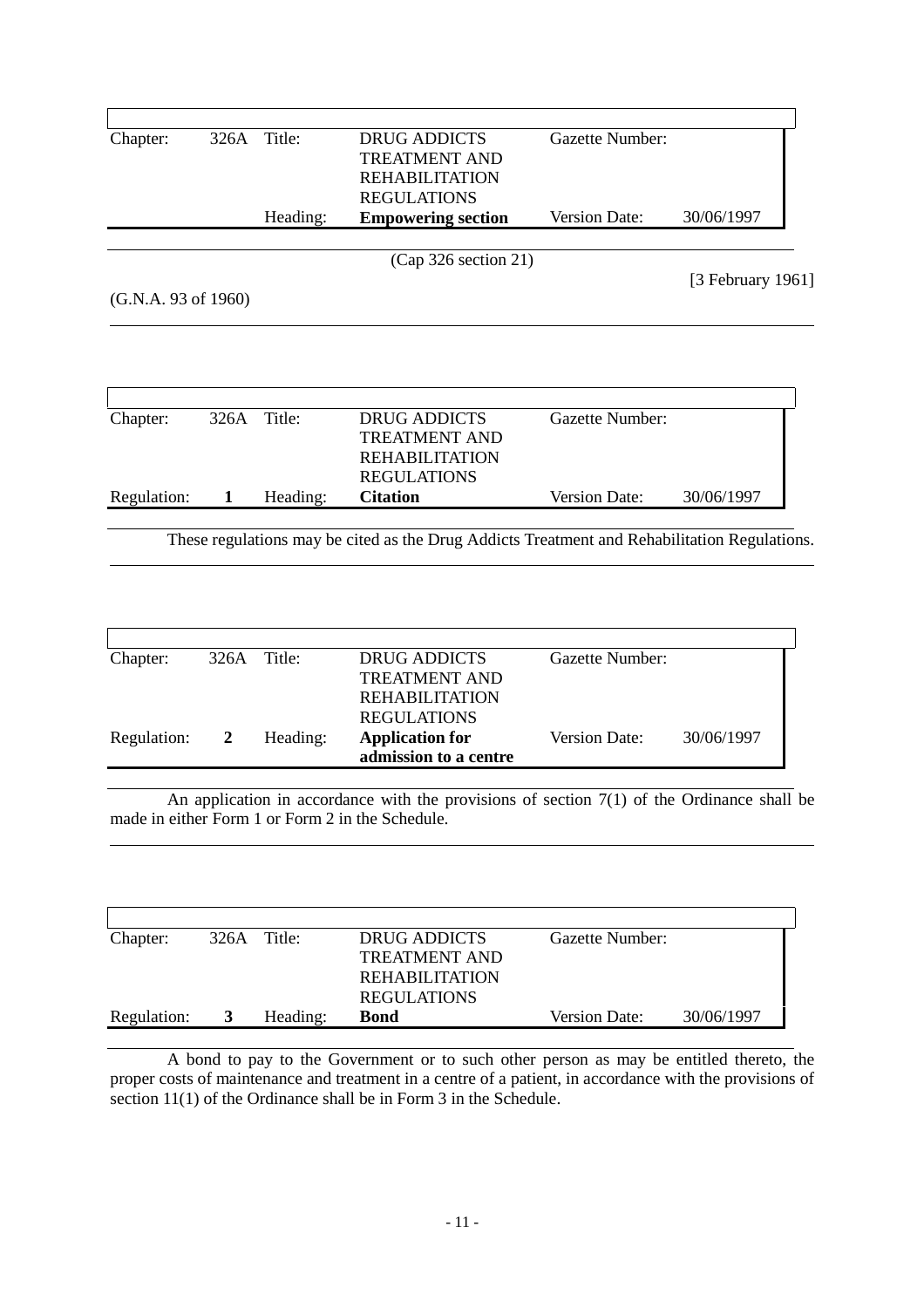|                  |          | DRUG ADDICTS          | Gazette Number: |            |
|------------------|----------|-----------------------|-----------------|------------|
|                  |          | TREATMENT AND         |                 |            |
|                  |          | <b>REHABILITATION</b> |                 |            |
|                  |          | <b>REGULATIONS</b>    |                 |            |
| $\boldsymbol{4}$ | Heading: | <b>Bond</b>           | Version Date:   | 30/06/1997 |
|                  |          | 326A Title:           |                 |            |

A bond to secure the continued presence in a centre of a patient made in accordance with section 12 of the Ordinance shall be in Form 4 in the Schedule.

 $\overline{a}$ 

 $\overline{a}$ 

 $\overline{a}$ 

| Chapter:    | 326A | Title:   | DRUG ADDICTS              | Gazette Number:      |            |
|-------------|------|----------|---------------------------|----------------------|------------|
|             |      |          | <b>TREATMENT AND</b>      |                      |            |
|             |      |          | <b>REHABILITATION</b>     |                      |            |
|             |      |          | <b>REGULATIONS</b>        |                      |            |
| Regulation: |      | Heading: | <b>Summons to witness</b> | <b>Version Date:</b> | 30/06/1997 |

A summons to a witness issued in accordance with the provision of section 15 of the Ordinance shall be in Form 5 in the Schedule.

| Chapter:    |   | $326A$ Title: | DRUG ADDICTS              | Gazette Number:      |            |
|-------------|---|---------------|---------------------------|----------------------|------------|
|             |   |               | <b>TREATMENT AND</b>      |                      |            |
|             |   |               | <b>REHABILITATION</b>     |                      |            |
|             |   |               | <b>REGULATIONS</b>        |                      |            |
| Regulation: | 6 | Heading:      | <b>Responsibility for</b> | <b>Version Date:</b> | 30/06/1997 |
|             |   |               | treatment and care        |                      |            |
|             |   |               |                           |                      |            |

A superintendent shall be responsible for, the treatment and care of all patients in a centre and for the maintenance of good order in the centre.

| Chapter:    | 326A | Title:   | DRUG ADDICTS                  | Gazette Number:      |            |
|-------------|------|----------|-------------------------------|----------------------|------------|
|             |      |          | <b>TREATMENT AND</b>          |                      |            |
|             |      |          | <b>REHABILITATION</b>         |                      |            |
|             |      |          | <b>REGULATIONS</b>            |                      |            |
| Regulation: |      | Heading: | <b>Visitors and telephone</b> | <b>Version Date:</b> | 30/06/1997 |
|             |      |          | calls                         |                      |            |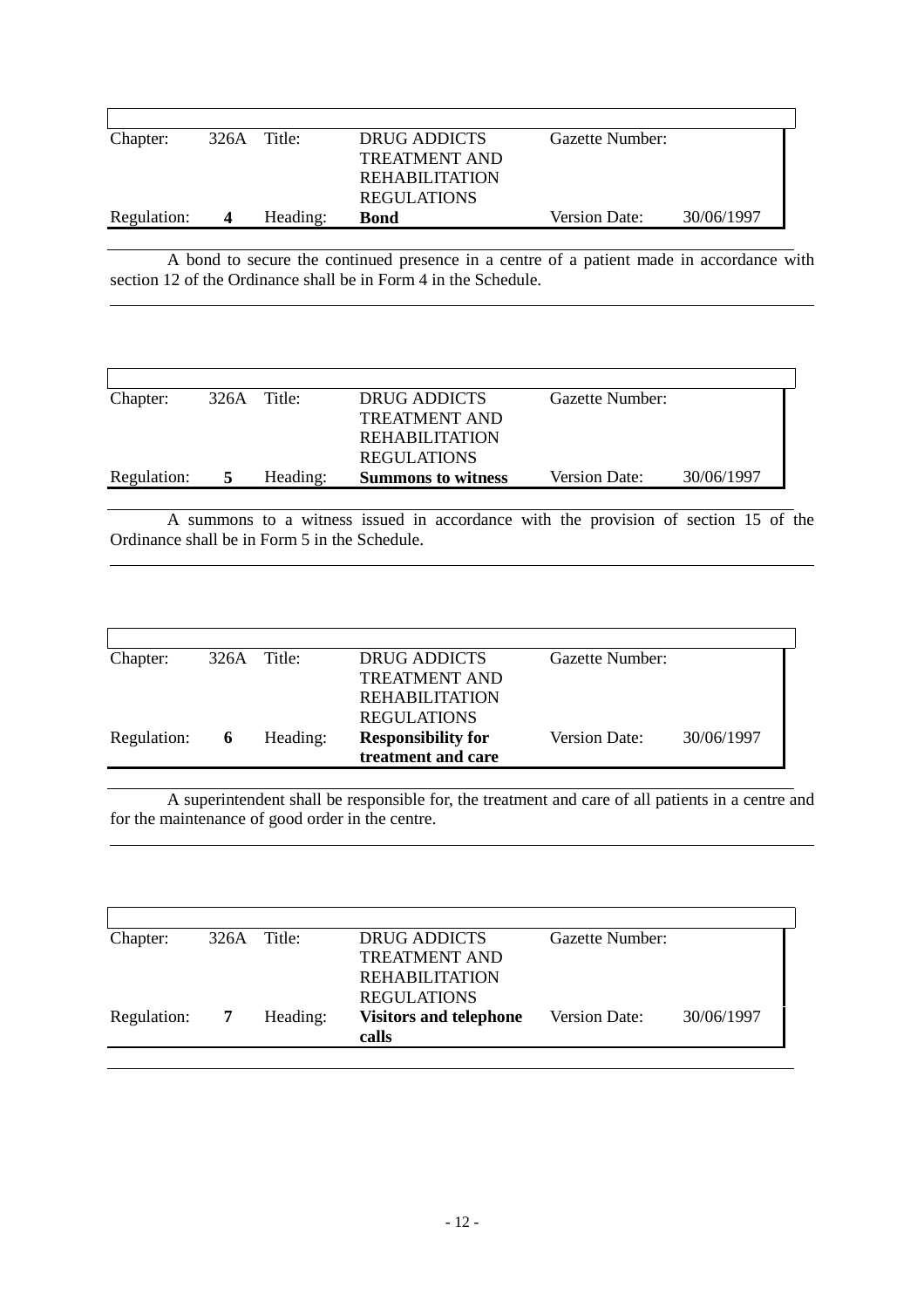A superintendent may refuse to permit any person other than a visitor to visit a patient in a centre or to permit a patient in a centre to make or to receive any telephone call at the centre. Censorship of letters, etc.

 $\overline{a}$ 

 $\overline{a}$ 

 $\overline{a}$ 

 $\overline{a}$ 

| Chapter:    | 326A Title: |          | DRUG ADDICTS<br>Gazette Number:                  |            |
|-------------|-------------|----------|--------------------------------------------------|------------|
|             |             |          | <b>TREATMENT AND</b>                             |            |
|             |             |          | REHABILITATION                                   |            |
|             |             |          | <b>REGULATIONS</b>                               |            |
| Regulation: | 8.          | Heading: | <b>Censorship of letters, etc.</b> Version Date: | 30/06/1997 |

A superintendent may open and examine any letter, postal packet, parcel or other matter which is delivered or left at a centre addressed to a patient in the centre and may refuse to permit any such letter, postal packet, parcel or other matter to be delivered to a patient and may return to the sender, if known, any such letter, postal packet, parcel or other matter and may delete in any letter any part thereof.

| Chapter:    | 326A | Title:   | DRUG ADDICTS                                | Gazette Number: |            |
|-------------|------|----------|---------------------------------------------|-----------------|------------|
|             |      |          | <b>TREATMENT AND</b>                        |                 |            |
|             |      |          | <b>REHABILITATION</b>                       |                 |            |
|             |      |          | <b>REGULATIONS</b>                          |                 |            |
| Regulation: |      | Heading: | <b>Employment of patients</b> Version Date: |                 | 30/06/1997 |

A patient in a centre may be employed on such work in the centre as the superintendent may consider necessary or desirable.

| Chapter:    |     | 326A Title: | DRUG ADDICTS                                       | Gazette Number:      |            |
|-------------|-----|-------------|----------------------------------------------------|----------------------|------------|
|             |     |             | <b>TREATMENT AND</b>                               |                      |            |
|             |     |             | <b>REHABILITATION</b>                              |                      |            |
|             |     |             | <b>REGULATIONS</b>                                 |                      |            |
| Regulation: | -10 | Heading:    | <b>Possession of articles</b><br>without authority | <b>Version Date:</b> | 30/06/1997 |

No patient in a centre shall have in his possession, without the authority of the superintendent, any article and any such article found in his possession may be confiscated by the superintendent.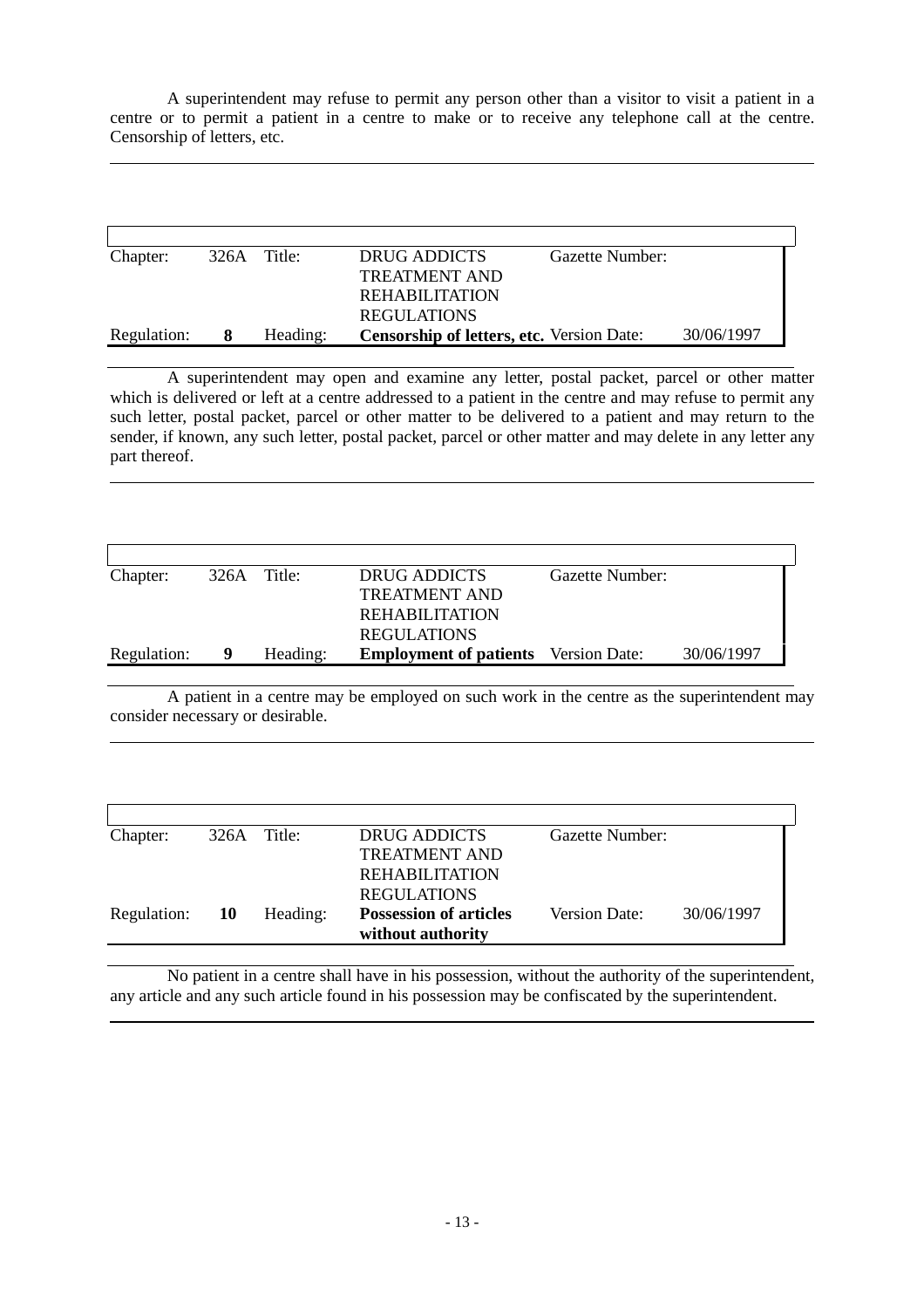| Chapter:       | 326A Title: |          | DRUG ADDICTS                                   | Gazette Number: |            |
|----------------|-------------|----------|------------------------------------------------|-----------------|------------|
|                |             |          | <b>TREATMENT AND</b>                           |                 |            |
|                |             |          | <b>REHABILITATION</b>                          |                 |            |
|                |             |          | <b>REGULATIONS</b>                             |                 |            |
| Regulation: 11 |             | Heading: | <b>Prohibition of entry to a</b> Version Date: |                 | 30/06/1997 |
|                |             |          | centre                                         |                 |            |

Any person who enters a centre without lawful authority or excuse shall be guilty of an offence and on summary conviction shall be liable to a fine of \$2 000.

 $\overline{a}$ 

 $\overline{a}$ 

 $\overline{a}$ 

(28 of 1986 s.9)

| Chapter:    | 326A Title: |          | DRUG ADDICTS           | Gazette Number:      |            |
|-------------|-------------|----------|------------------------|----------------------|------------|
|             |             |          | <b>TREATMENT AND</b>   |                      |            |
|             |             |          | REHABILITATION         |                      |            |
|             |             |          | <b>REGULATIONS</b>     |                      |            |
| Regulation: | -12         | Heading: | <b>Appeal to Board</b> | <b>Version Date:</b> | 30/06/1997 |

If a notice of appeal in writing, made by a patient or by a visitor is handed to or comes into the possession of a superintendent or of any other person employed in a centre, the superintendent shall forthwith cause such notice of appeal to be transmitted to the Chairman of the Board.

| 326A | Title:   | <b>DRUG ADDICTS</b>      | Gazette Number: |            |
|------|----------|--------------------------|-----------------|------------|
|      |          | <b>TREATMENT AND</b>     |                 |            |
|      |          | <b>REHABILITATION</b>    |                 |            |
|      |          | <b>REGULATIONS</b>       |                 |            |
| 13   | Heading: | <b>Hearing of appeal</b> | Version Date:   | 30/06/1997 |
|      |          |                          |                 |            |

(1) When the Chairman of the Board receives a notice of appeal in writing from a patient, from a visitor, or from a superintendent, he shall cause a meeting of the Board to be summoned for a date not more than fourteen days after the receipt of such appeal and shall cause such appeal to be heard at such meeting.

(2) Any meeting of the Board may be adjourned for any period or periods not exceeding in all twenty-eight days from the date when an appeal was first brought before the Board.

| Chapter:  | 326A Title: | DRUG ADDICTS          | Gazette Number: |            |
|-----------|-------------|-----------------------|-----------------|------------|
|           |             | TREATMENT AND         |                 |            |
|           |             | <b>REHABILITATION</b> |                 |            |
|           |             | <b>REGULATIONS</b>    |                 |            |
| Schedule: | Heading:    | <b>SCHEDULE</b>       | Version Date:   | 30/06/1997 |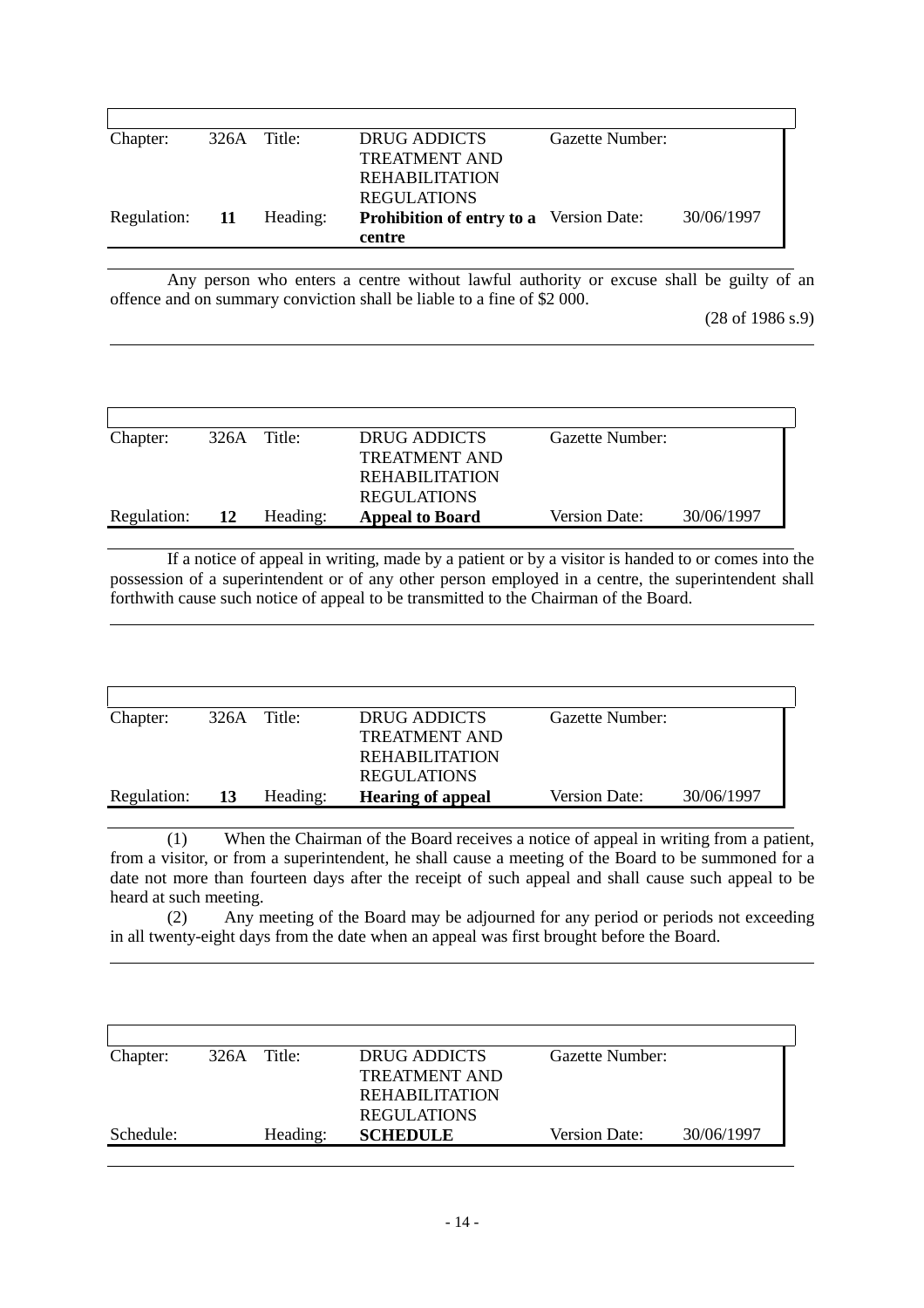#### FORM 1 [rule 2]

#### DRUG ADDICTS TREATMENT AND REHABILITATION ORDINANCE

#### (Chapter 326)

#### Application for Admission to an Addiction Treatment Centre

| The        |                    | Superintendent |                                       | Οt |
|------------|--------------------|----------------|---------------------------------------|----|
| the        | Addiction          | Treatment      | Centre                                | at |
| Hong Kong. |                    |                |                                       |    |
|            |                    |                |                                       |    |
|            | (Name in English). |                | (Name in Chinese Characters, if any). |    |
| Of         |                    |                |                                       |    |
|            |                    | (Address).     |                                       |    |

hereby apply, in accordance with the provisions of section 7 of the Drug Addicts Treatment and Rehabilitation Ordinance (Cap 326), for admission to the above-mentioned Addiction Treatment Centre.

- 2. I undertake that-
	- (i) I shall remain and may be detained in the said centre or in any other centre to which I may be transferred if required by the superintendent of the centre, for a period not exceeding six months from the date of my first admission to the said centre in accordance with this application;
	- (ii) I shall submit myself to such treatment as may from time to time be prescribed by the superintendent of the centre in which I am detained;
	- (iii) I shall obey all lawful orders given to me by the superintendent or by any person authorized by the superintendent;
	- (iv) if required by the superintendent, I shall leave the centre in which I am detained forthwith; and
	- (v) I may be visited only by such persons as are permitted by the superintendent.

3. I acknowledge that I may be detained against my will in the said centre or in any such centre to which I may be transferred, for a period not exceeding six months from the date of my first admission to a centre in accordance with this application and that I may be forcibly retaken by the superintendent or by any police officer if I absent myself from the centre in which I am detained, without the permission of the superintendent of the centre.

4. If required, I undertake to repay to\*  $\ldots$   $\ldots$   $\ldots$   $\ldots$   $\ldots$   $\ldots$  the cost of my maintenance and treatment in such centre as I may be detained, in accordance with such scale as has been shown to me before I completed this application or on such scale as may be prescribed from time to time.

| Dated this day of   |                           |
|---------------------|---------------------------|
| Signed by the said  | (Signature of Applicant). |
| in the presence of- |                           |

\*The Hong Kong Government or such other person as may be entitled thereto.

#### FORM  $2$  [rule 2]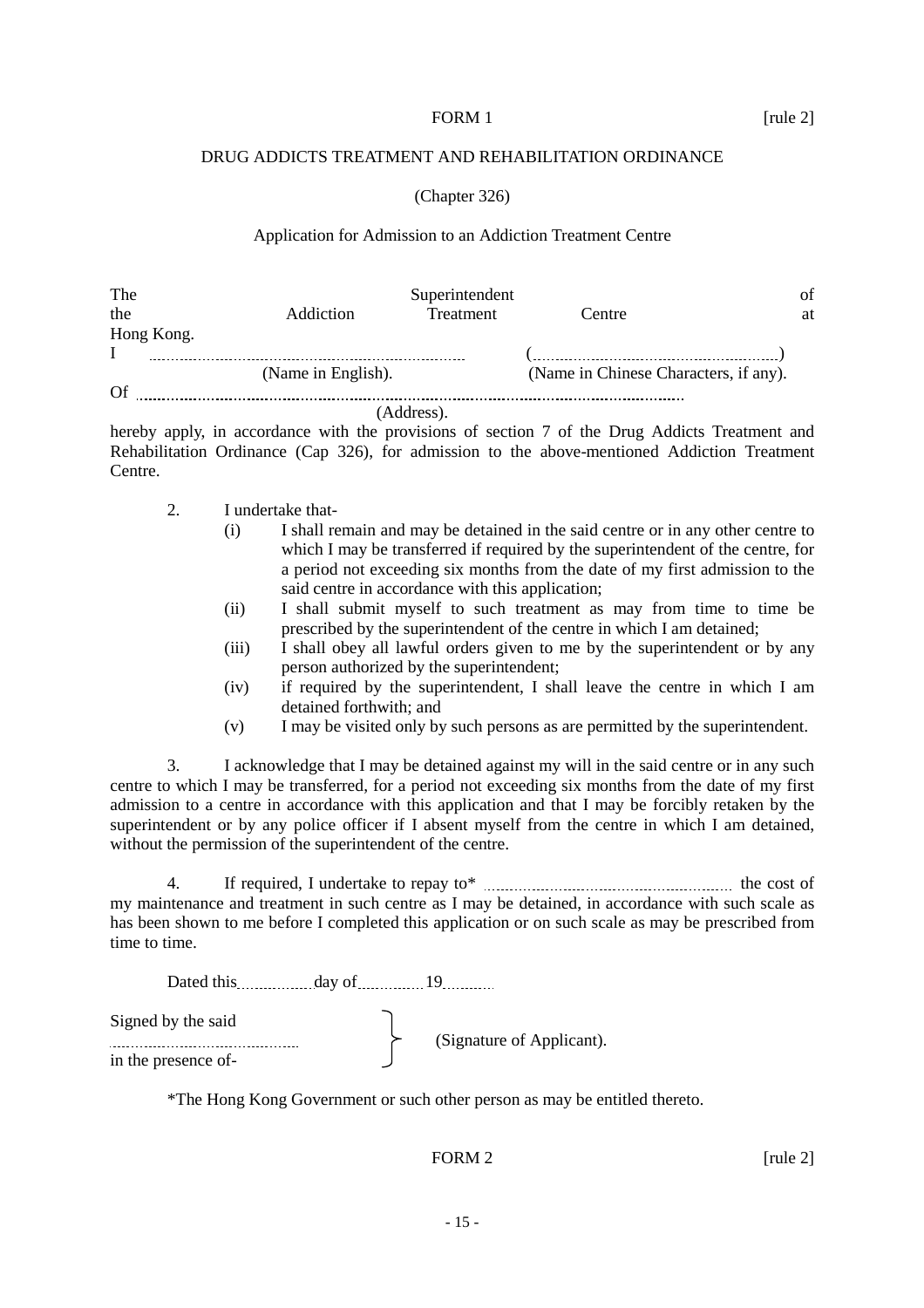### DRUG ADDICTS TREATMENT AND REHABILITATION ORDINANCE

(Chapter 326)

### Application for Admission to an Addiction Treatment Centre

| The<br>the<br>Hong Kong. |                                     | Addiction                                                                                                                                                                                                                      | Superintendent<br>Treatment | Centre                                                                                                                                                                                                                                                                                                                                                                                                                                                                                                                                                                                                                                                                                                   | of<br>at |
|--------------------------|-------------------------------------|--------------------------------------------------------------------------------------------------------------------------------------------------------------------------------------------------------------------------------|-----------------------------|----------------------------------------------------------------------------------------------------------------------------------------------------------------------------------------------------------------------------------------------------------------------------------------------------------------------------------------------------------------------------------------------------------------------------------------------------------------------------------------------------------------------------------------------------------------------------------------------------------------------------------------------------------------------------------------------------------|----------|
|                          |                                     | (Name in English).                                                                                                                                                                                                             |                             | $(\ldots,\ldots,\ldots,\ldots,\ldots,\ldots,\ldots,\ldots,\ldots,\ldots,\ldots))$<br>(Name in Chinese Characters, if any).                                                                                                                                                                                                                                                                                                                                                                                                                                                                                                                                                                               |          |
|                          |                                     |                                                                                                                                                                                                                                | (Address).                  | hereby apply, in accordance with the provisions of section 7 of the Drug Addicts Treatment and                                                                                                                                                                                                                                                                                                                                                                                                                                                                                                                                                                                                           |          |
|                          |                                     |                                                                                                                                                                                                                                |                             | (Name in English).                                                                                                                                                                                                                                                                                                                                                                                                                                                                                                                                                                                                                                                                                       |          |
| Centre.                  |                                     | (Name in Chinese Characters, if any).                                                                                                                                                                                          |                             | (Address)<br>a young person, of whom I am a parent/the guardian, to the above-mentioned Addiction Treatment                                                                                                                                                                                                                                                                                                                                                                                                                                                                                                                                                                                              |          |
| 2.                       | (i)<br>(ii)<br>(iii)<br>(iv)<br>(v) | person authorized by the superintendent;<br>within forty-eight hours of being so required; and                                                                                                                                 |                             | will remain and may be detained in the said centre or in any other centre to<br>which he may be transferred if required by the superintendent of the centre,<br>for a period not exceeding twelve months from the date of his first admission<br>to the said centre in accordance with this application;<br>will submit himself to such treatment as may from time to time be prescribed<br>by the superintendent of the centre in which he is detained;<br>will obey all lawful orders given to him by the superintendent or by any<br>if required by the superintendent, will leave the centre in which he is detained,<br>may be visited only by such persons as are permitted by the superintendent. |          |
| 3.                       |                                     | detained, without the permission of the superintendent of the centre.                                                                                                                                                          |                             | I acknowledge that he may be detained against his will in the said centre or in any<br>such centre to which he may be transferred, for a period not exceeding twelve months from the date of<br>his first admission to a centre in accordance with this application and that he may be forcibly retaken<br>by the superintendent or by any police officer if he absents himself from the centre in which he is                                                                                                                                                                                                                                                                                           |          |
| 4.<br>from time to time. |                                     |                                                                                                                                                                                                                                |                             | of his maintenance and treatment in such centre as he may be detained, in accordance with such scale<br>as has been shown to me before I completed this application or on such scale as may be prescribed                                                                                                                                                                                                                                                                                                                                                                                                                                                                                                |          |
|                          |                                     | Dated this day of 19 and 19 and 19 and 19 and 19 and 19 and 19 and 19 and 19 and 19 and 19 and 19 and 19 and 19 and 19 and 19 and 19 and 19 and 19 and 19 and 19 and 19 and 19 and 19 and 19 and 19 and 19 and 19 and 19 and 1 |                             |                                                                                                                                                                                                                                                                                                                                                                                                                                                                                                                                                                                                                                                                                                          |          |

| Signed by the said  | (Signature of Applicant). |
|---------------------|---------------------------|
| in the presence of- |                           |

\*The Hong Kong Government or such other person as may be entitled thereto.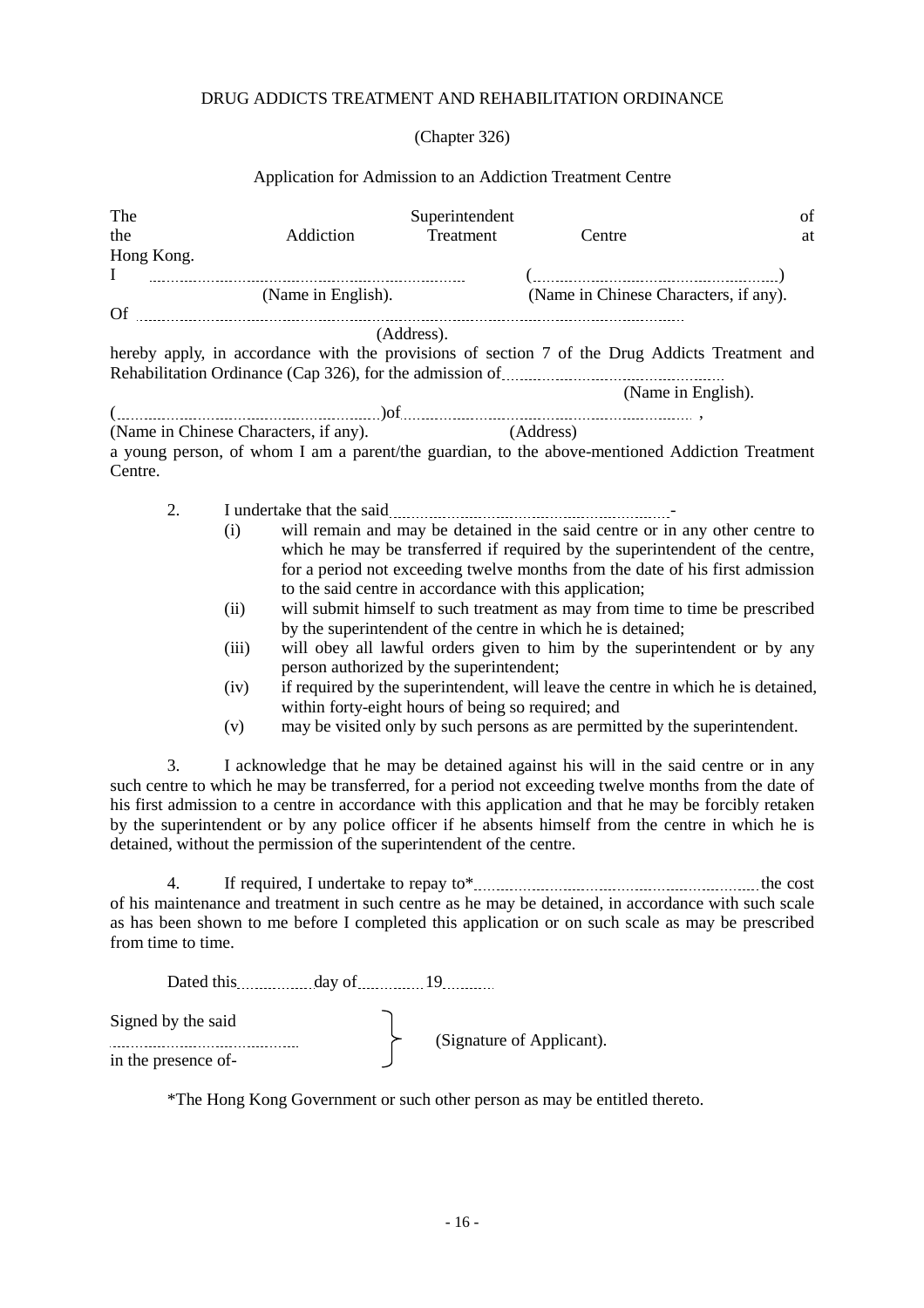## FORM 3 [rule 3]

### DRUG ADDICTS TREATMENT AND REHABILITATION ORDINANCE

#### (Chapter 326)

# Bond to pay Cost of Treatment

| (Name in English).                                                                           |
|----------------------------------------------------------------------------------------------|
|                                                                                              |
| (Address).<br>(Name in Chinese Characters, if any).                                          |
|                                                                                              |
| with the provisions of section 11 of the Drug Addicts Treatment and Rehabilitation Ordinance |
|                                                                                              |
|                                                                                              |
| Sealed with my seal this <i>manuflage of manuflage of</i> 19 minutes.                        |
| NOW THE ABOVE WRITTEN BOND is conditioned to be void in case the above-                      |
| his personal                                                                                 |
| representative or any person acting for or on behalf of him shall within one month of the    |
|                                                                                              |
|                                                                                              |
| (Name in English).                                                                           |
|                                                                                              |
| (Name in Chinese Characters, if any).<br>(Address).                                          |
| in the drug addiction treatment                                                              |
| centre at <u>manual control of</u> in any other centre to which he may be transferred        |
|                                                                                              |
| personal representative failing to pay the said sums whenever due, the above written bond    |
| shall remain in full force and effect notwithstanding that no demand has been made for the   |
|                                                                                              |
| Signed, sealed and                                                                           |
| (Signature of Applicant).<br>delivered by the said<br>Seal                                   |
|                                                                                              |
| in the presence of-                                                                          |

\* The Hong Kong Government or such other person as may be entitled thereto.

# FORM 4 [rule 4]

### DRUG ADDICTS TREATMENT AND REHABILITATION ORDINANCE

### (Chapter 326)

## Bond to Secure the Continued Presence of a Patient in a Centre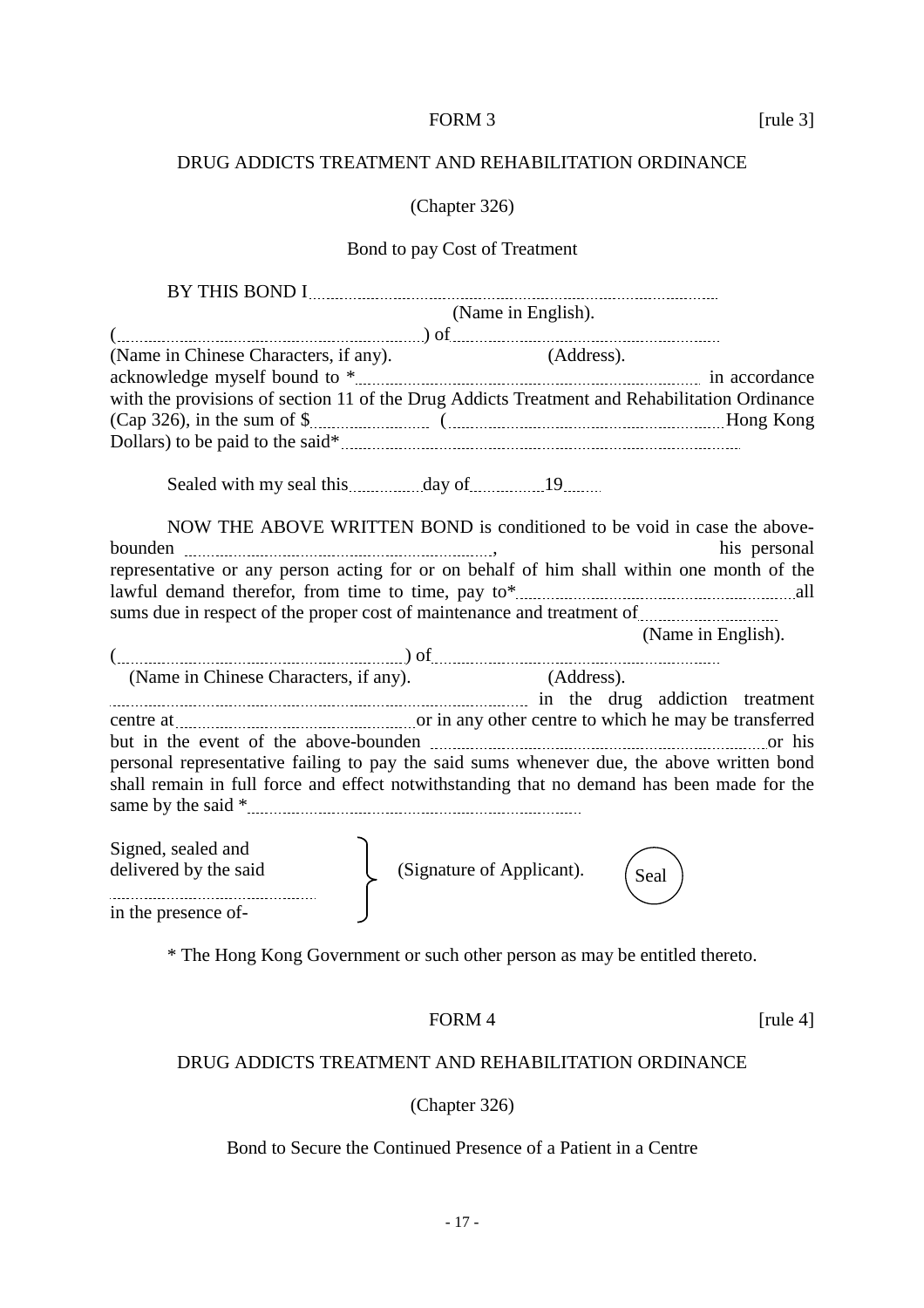|                                                                                                                                                                                                                                                                                                                                                                                                                                                                                                                                                                                                                                                                                        | (Name in English).                                       |             |
|----------------------------------------------------------------------------------------------------------------------------------------------------------------------------------------------------------------------------------------------------------------------------------------------------------------------------------------------------------------------------------------------------------------------------------------------------------------------------------------------------------------------------------------------------------------------------------------------------------------------------------------------------------------------------------------|----------------------------------------------------------|-------------|
| with the provisions of section 12 of the Drug Addicts Treatment and Rehabilitation Ordinance                                                                                                                                                                                                                                                                                                                                                                                                                                                                                                                                                                                           |                                                          |             |
|                                                                                                                                                                                                                                                                                                                                                                                                                                                                                                                                                                                                                                                                                        |                                                          |             |
| NOW THE ABOVE WRITTEN BOND is conditioned to be void in case                                                                                                                                                                                                                                                                                                                                                                                                                                                                                                                                                                                                                           |                                                          |             |
| during the period of six months/twelve months from his first admission to an addiction<br>treatment centre, in accordance with the provisions of section 7 of the said Ordinance remains<br>in that centre or in any other centre to which he may be lawfully transferred, if so required by<br>the superintendent of the centre and if, on any occasion in which he has been permitted to be<br>absent from a centre on trial or for any other reasons which the superintendent may consider<br>necessary, during such period of six months/twelve months returns to the centre on the expiry<br>of the period of lawful absence, if so required by the superintendent of the centre. | (Name in English). (Name in Chinese Characters, if any). |             |
| Signed, sealed and<br>delivered by the said                                                                                                                                                                                                                                                                                                                                                                                                                                                                                                                                                                                                                                            | (Signature of Applicant).                                | Seal        |
| in the presence of-                                                                                                                                                                                                                                                                                                                                                                                                                                                                                                                                                                                                                                                                    |                                                          |             |
| * The Hong Kong Government or such other person as may be entitled thereto.                                                                                                                                                                                                                                                                                                                                                                                                                                                                                                                                                                                                            |                                                          |             |
|                                                                                                                                                                                                                                                                                                                                                                                                                                                                                                                                                                                                                                                                                        | FORM <sub>5</sub>                                        | [rule $5$ ] |
| DRUG ADDICTS TREATMENT AND REHABILITATION ORDINANCE                                                                                                                                                                                                                                                                                                                                                                                                                                                                                                                                                                                                                                    |                                                          |             |
|                                                                                                                                                                                                                                                                                                                                                                                                                                                                                                                                                                                                                                                                                        | (Chapter 326)                                            |             |

#### Summons to Witness

In the matter of an appeal under section 16 of the Drug Addicts Treatment and Rehabilitation Ordinance (Cap. 326);

And in the matter of  $(1)$   $\ldots$   $\ldots$   $\ldots$   $\ldots$   $\ldots$   $\ldots$   $\ldots$   $\ldots$   $\ldots$   $\ldots$   $\ldots$   $\ldots$   $\ldots$   $\ldots$   $\ldots$   $\ldots$   $\ldots$   $\ldots$   $\ldots$   $\ldots$   $\ldots$   $\ldots$   $\ldots$ 

You are hereby summoned to appear before the Addiction Treatment Centre Appeal Board at upon the day of <u>manual contact and at a controlled</u> at original contact of the non-moon to give evidence touching the appeal and also to bring with you and produce <sup>(4)</sup>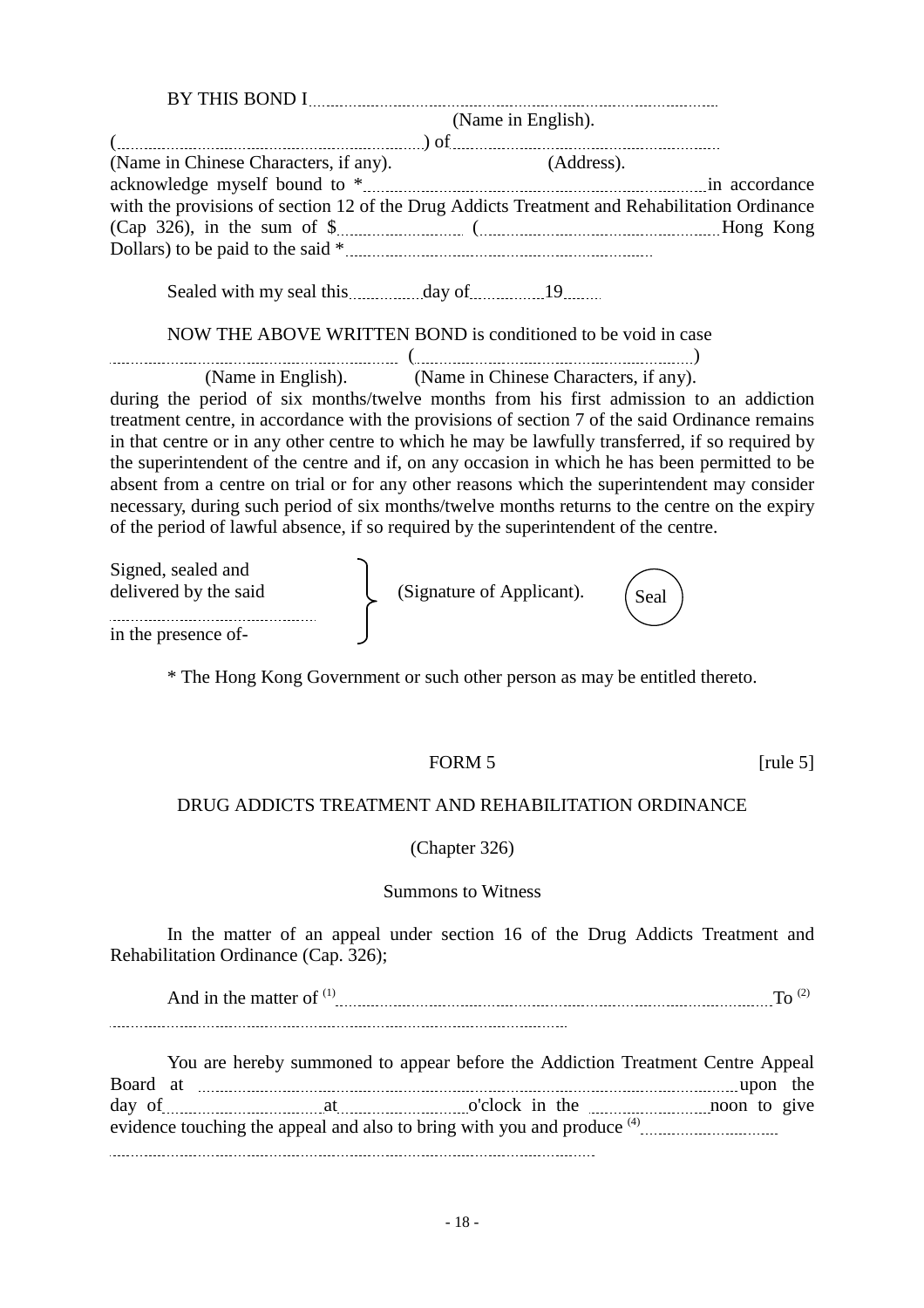Given under my hand this day of 19

 Chairman,

Addiction Treatment Centre Appeal Board.

- (1) Insert name of patient who is appealing.
- (2) Insert name and address of witness.
- (3) Delete if not required.

l

(4) Specify any books, documents or other things required to be produced.

(L.N. 170 of 1972; L.N. 250 of 1997)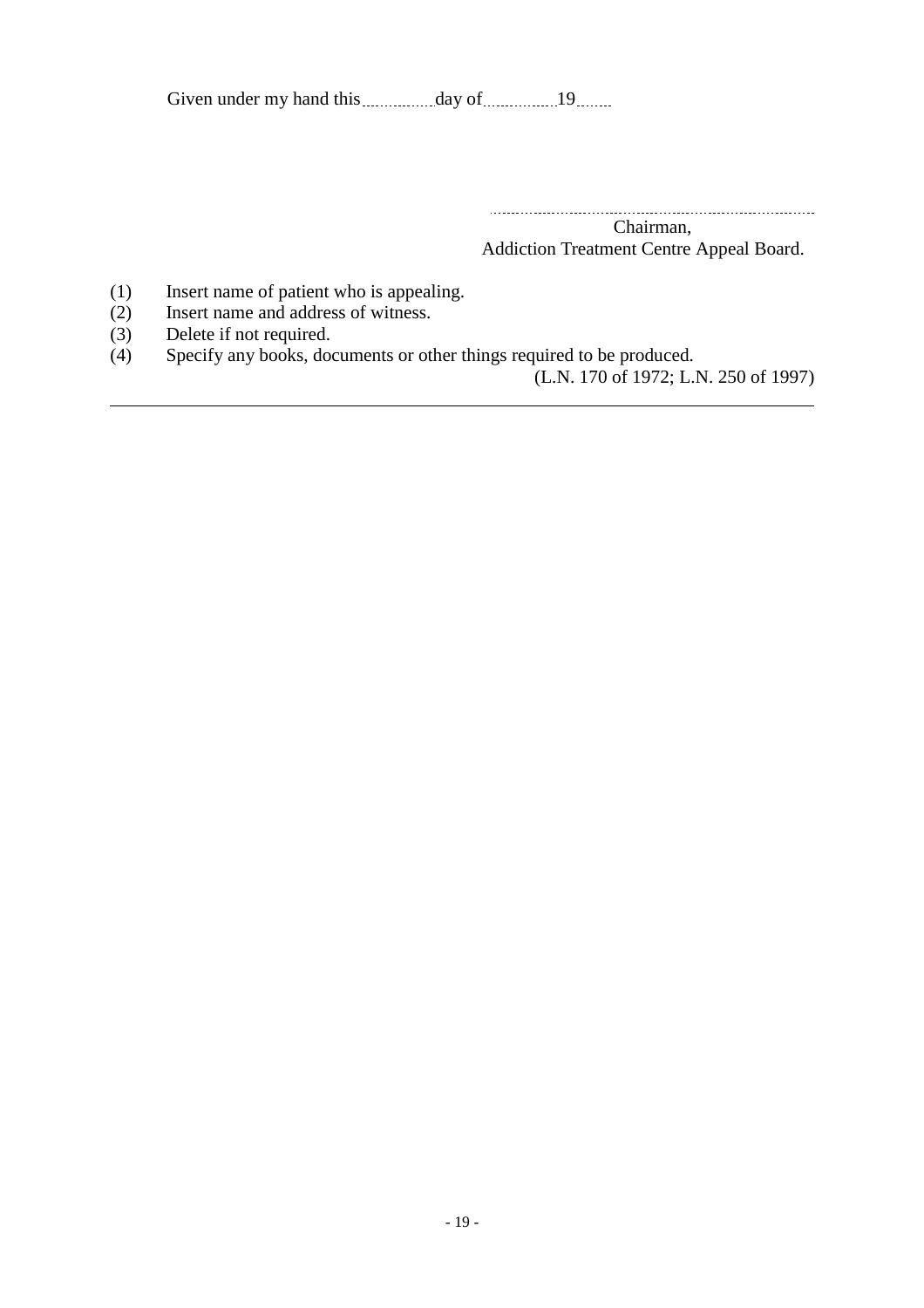| Chapter: | $326B$ Title: |          | DECLARATION OF            | Gazette Number: |            |
|----------|---------------|----------|---------------------------|-----------------|------------|
|          |               |          | <b>ADDICTION</b>          |                 |            |
|          |               |          | <b>TREATMENT CENTRE</b>   |                 |            |
|          |               |          | (CONSOLIDATION)           |                 |            |
|          |               |          | <b>ORDER</b>              |                 |            |
|          |               | Heading: | <b>Empowering section</b> | Version Date:   | 30/06/1997 |
|          |               |          |                           |                 |            |

(Cap 326 section 3(1) & (2))

[17 May 1963] (G.N. 866 of 1963; G.N. 2579 of 1968; L.N. 173 of 1978; L.N. 224 of 1979; L.N. 177 of 1986)

| Chapter:   | $326B$ Title: |          | DECLARATION OF          | Gazette Number: |            |
|------------|---------------|----------|-------------------------|-----------------|------------|
|            |               |          | <b>ADDICTION</b>        |                 |            |
|            |               |          | <b>TREATMENT CENTRE</b> |                 |            |
|            |               |          | (CONSOLIDATION)         |                 |            |
|            |               |          | <b>ORDER</b>            |                 |            |
| Paragraph: |               | Heading: | <b>Citation</b>         | Version Date:   | 30/06/1997 |

This order may be cited as the Declaration of Addiction Treatment Centre (Consolidation) Order.

| DECLARATION OF<br>Gazette Number:<br>Title:<br>Chapter:<br>326B                                         |  |
|---------------------------------------------------------------------------------------------------------|--|
|                                                                                                         |  |
| <b>ADDICTION</b>                                                                                        |  |
| <b>TREATMENT CENTRE</b>                                                                                 |  |
| (CONSOLIDATION)                                                                                         |  |
| <b>ORDER</b>                                                                                            |  |
| 30/06/1997<br><b>Declaration of Addiction</b> Version Date:<br>Heading:<br>Paragraph:<br>$\overline{2}$ |  |
| <b>Treatment Centres</b>                                                                                |  |

The places specified in the Schedule are declared to be Addiction Treatment Centres.

| Chapter:  | 326B | Title:   | DECLARATION OF          | Gazette Number:      |            |
|-----------|------|----------|-------------------------|----------------------|------------|
|           |      |          | <b>ADDICTION</b>        |                      |            |
|           |      |          | <b>TREATMENT CENTRE</b> |                      |            |
|           |      |          | (CONSOLIDATION)         |                      |            |
|           |      |          | <b>ORDER</b>            |                      |            |
| Schedule: |      | Heading: | <b>SCHEDULE</b>         | <b>Version Date:</b> | 30/06/1997 |
|           |      |          |                         |                      |            |

1. The island of Shek Kwu Chau.<br>2. The Society for the Aid and

 $\overline{a}$ 

 $\overline{a}$ 

 $\overline{a}$ 

2. The Society for the Aid and Rehabilitation of Drug Abusers Sister Aquinas Memorial Women's Treatment Centre at Sun Ming House, units 2 and 3 and 5 to 8, ground floor and units 1 to 8, 2nd